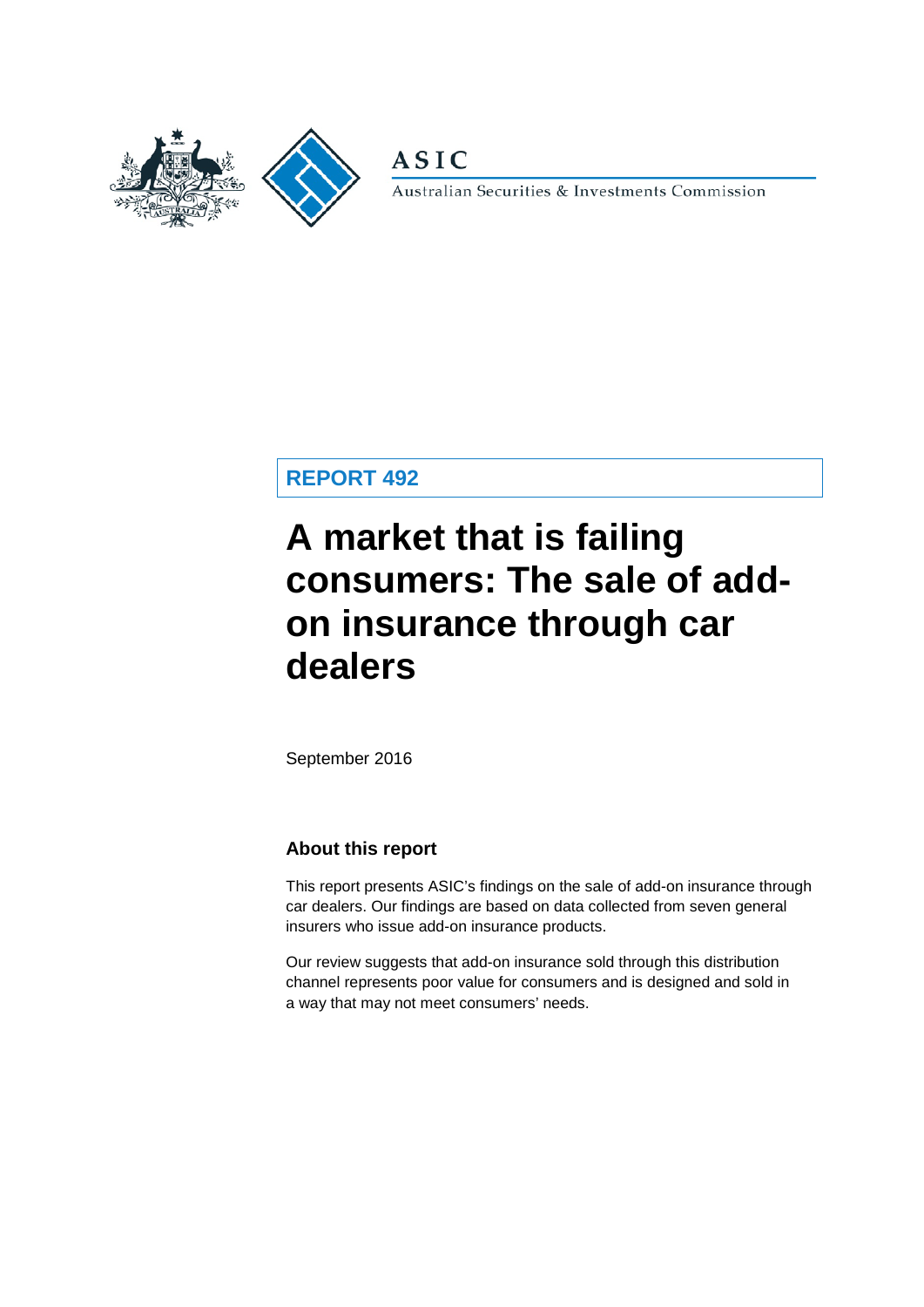#### **About ASIC regulatory documents**

In administering legislation ASIC issues the following types of regulatory documents.

**Consultation papers**: seek feedback from stakeholders on matters ASIC is considering, such as proposed relief or proposed regulatory guidance.

**Regulatory guides**: give guidance to regulated entities by:

- explaining when and how ASIC will exercise specific powers under legislation (primarily the Corporations Act)
- explaining how ASIC interprets the law
- describing the principles underlying ASIC's approach
- giving practical guidance (e.g. describing the steps of a process such as applying for a licence or giving practical examples of how regulated entities may decide to meet their obligations).

**Information sheets**: provide concise guidance on a specific process or compliance issue or an overview of detailed guidance.

**Reports**: describe ASIC compliance or relief activity or the results of a research project.

#### **Disclaimer**

This report does not constitute legal advice. We encourage you to seek your own professional advice to find out how the Corporations Act and other applicable laws apply to you, as it is your responsibility to determine your obligations.

Examples in this report are purely for illustration; they are not exhaustive and are not intended to impose or imply particular rules or requirements.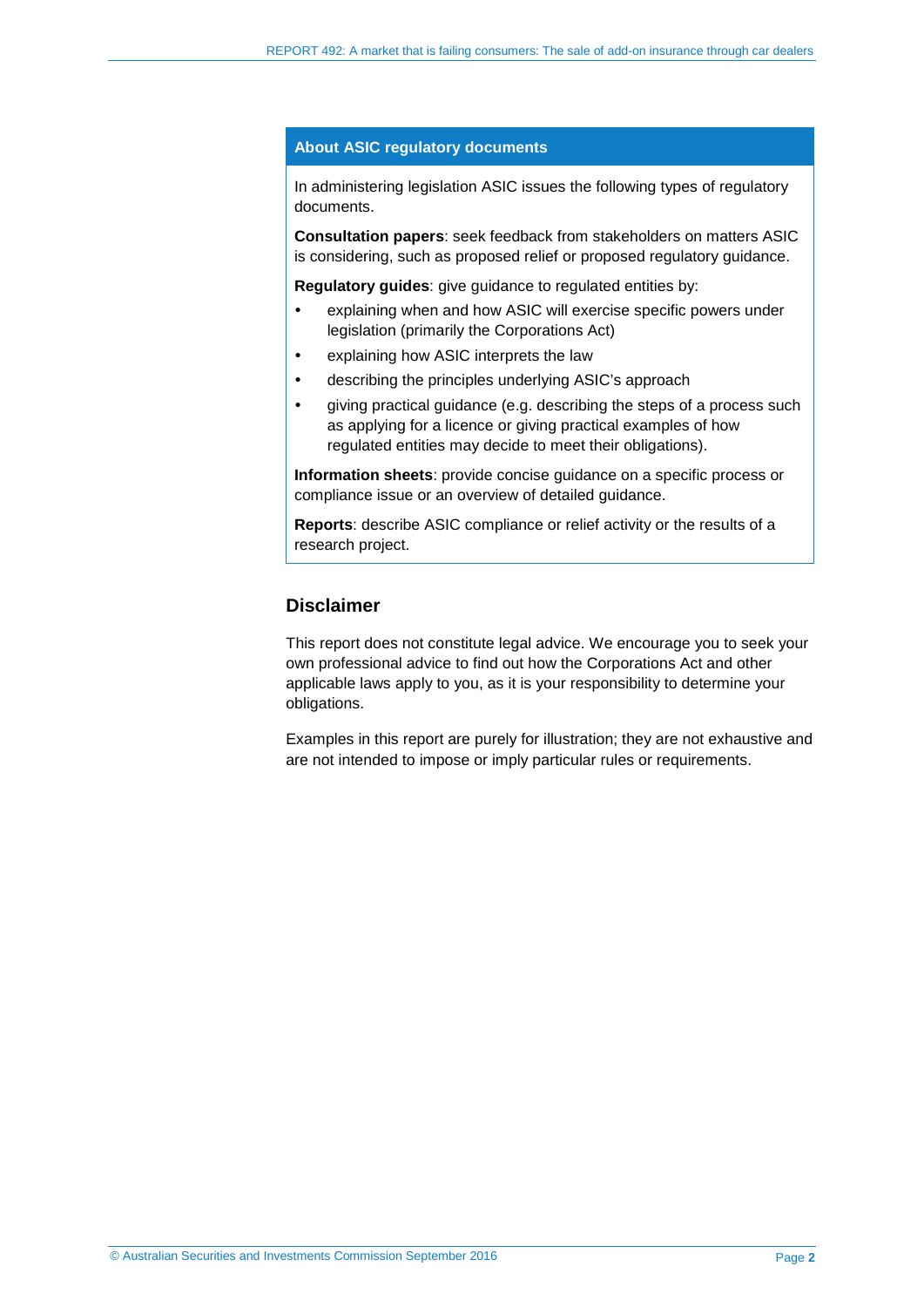## **Contents**

| A | Who benefits from the sale of add-on insurance?                            |  |
|---|----------------------------------------------------------------------------|--|
|   |                                                                            |  |
|   | Finding 1: Consumers receive low claim payouts relative to premiums 14     |  |
|   | Finding 2: Consumers receive much less in claims than dealers              |  |
|   |                                                                            |  |
| в |                                                                            |  |
|   | Finding 3: Lack of price competition results in poor consumer outcomes  19 |  |
|   | Finding 4: Insurers sell products that are poorly designed21               |  |
|   | Finding 5: Single premium policies increase the cost for consumers29       |  |
|   |                                                                            |  |
| C |                                                                            |  |
|   | Finding 6: Sales processes inhibit good decision-making32                  |  |
|   |                                                                            |  |
|   |                                                                            |  |
|   |                                                                            |  |
|   | Risk of unfair sales in the car dealer distribution channel 43             |  |
|   |                                                                            |  |
|   |                                                                            |  |
|   |                                                                            |  |
|   |                                                                            |  |
|   |                                                                            |  |
|   |                                                                            |  |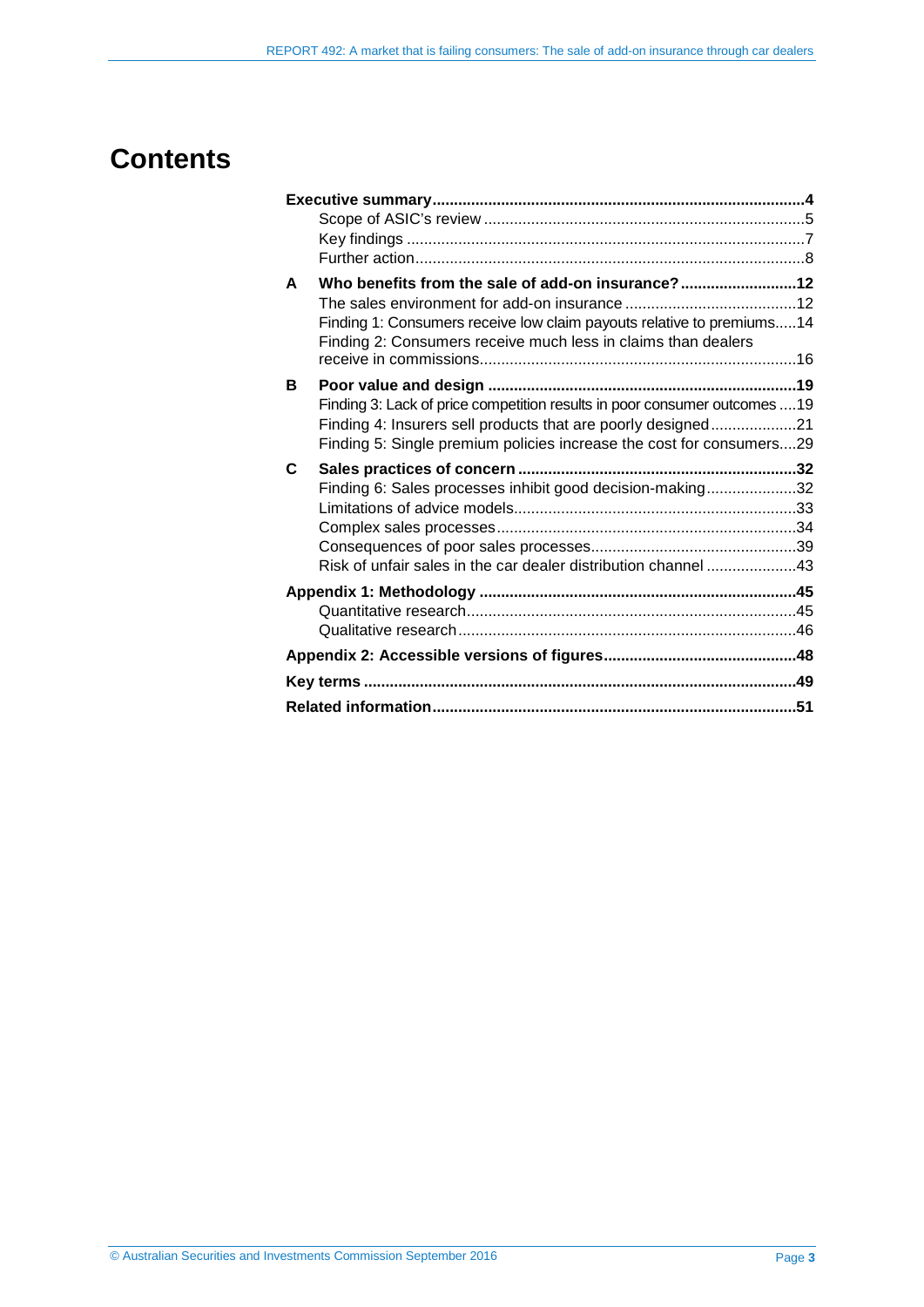## <span id="page-3-0"></span>**Executive summary**

1 ASIC has undertaken a review of seven insurers who issue add-on general insurance products (add-on insurance) through car dealers. These insurers, estimated to make up over 90% of this market, are:

- (a) Aioi Nissay Dowa Insurance Company Australia Pty Ltd;
- (b) Allianz Australia Insurance Limited;
- (c) Eric Insurance Limited (formerly known as AVEA Insurance Limited);
- (d) Swann Insurance (Aust) Pty Ltd (part of Insurance Australia Group Limited);
- (e) MTA Insurance Limited (part of AAI Limited, which is part of Suncorp Group Limited);
- (f) NM Insurance Pty Ltd (acting as agent for AAI Limited); and
- (g) QBE Insurance (Australia) Limited.

Note: In this report, unless the context specifies otherwise, 'insurers' means these seven insurers we reviewed and 'insurance' is general insurance. 'Car dealers' means any motor vehicle dealer selling cars and motorcycles to consumers.

- 2 'Add-on' insurance is a term used to describe an insurance product that is 'added on' to the sale of another product which is the main focus for the consumer. This review focuses on add-on insurance sold to consumers when they purchase a new or used car, which covers risks relating to the car itself (e.g. mechanical breakdown) or to a credit contract if the consumer takes out a loan to buy the car (e.g. insurance to cover loan repayments if the consumer becomes ill).
- 3 Due to the nature of add-on insurance, the primary product is typically the focus for the consumer at the time of purchase, while the add-on product is not actively sought. The distinction is sometimes expressed as the add-on product being 'sold to' not 'bought by' the consumer.
- 4 This report builds on previous work conducted by ASIC into the sale of life insurance products through car dealerships. That work reviewed the sale of the life insurance part of consumer credit insurance (CCI), typically designed to repay a consumer's outstanding car loan in the event of death. Our previous work found that the CCI products we reviewed provided poor value to consumers and were sold to consumers who did not need them.
- 5 ASIC has repeatedly raised concerns about these products with individual insurers and the insurance industry more broadly. We therefore require insurers to quickly respond to the findings of this report in a manner that delivers significantly better outcomes for consumers.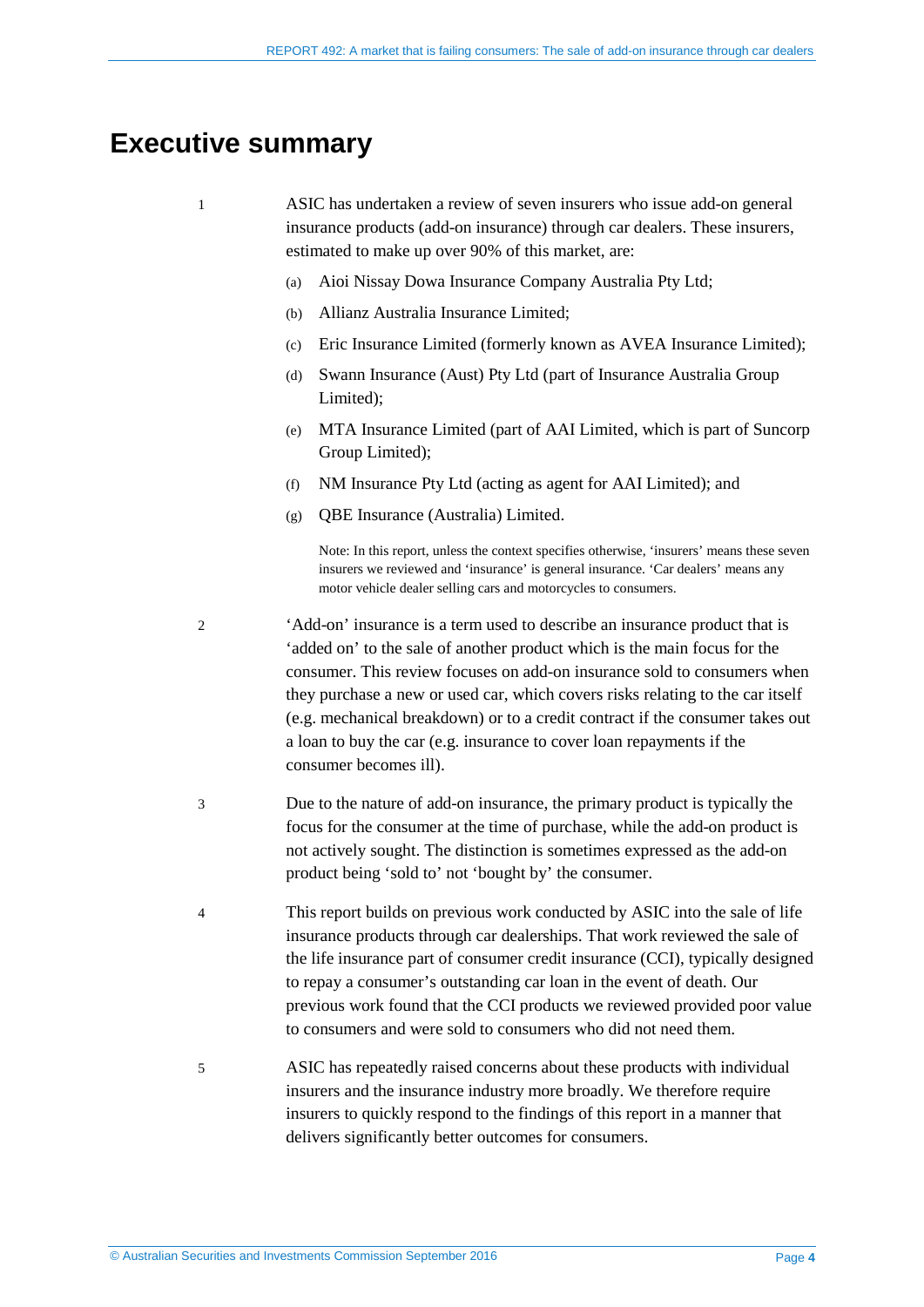#### <span id="page-4-0"></span>**Scope of ASIC's review**

#### **What we did in this review**

- 6 In early 2016, we requested quantitative data from the insurers on their level of sales, premiums, commissions and claims for add-on insurance products sold through car dealers over a three-year period (2013–15 financial years).
- 7 Our review focused on add-on insurance products sold through car dealers as this market has a number of inherent risks, including that:
	- (a) decisions about insurance are a third-order selection after the consumer has made choices on the car and the finance (and therefore receive less attention from the consumer);
	- (b) the number and complexity of the products sold to the consumer with multiple options of cover available demands greater understanding than if they were being sold as a single product; and
	- (c) features of this channel, such as the geographic dispersion of car dealers, increase the risk that insurers will be unable to adequately monitor the conduct of car dealers at the point of sale.
- <span id="page-4-1"></span>8 We focused on five add-on insurance products commonly sold by car dealers:
	- (a) *CCI—*This insures a borrower's capacity to make repayments under a car loan, including insurance against sickness, injury, disability, death or unemployment: see s204 of the National Credit Code (Sch 1 to the *National Consumer Credit Protection Act 2009* (National Credit Act)).

Note: The Insurance Contracts Regulations 1985 contain a similar, but not identical, definition of CCI: see reg 21. For this review, CCI is limited to insurance designed for personal loans, including car loans. It does not include all CCI products—for example, credit card and mortgage repayment insurance are not included in the data set.

- (b) *Guaranteed asset protection (GAP) insurance—*This covers the difference between what a consumer owes on their car loan and any amount they may receive under their comprehensive insurance policy, if the car is a total loss.
- (c) *Loan termination insurance—*This covers the difference between what a consumer owes on their car loan and the market value of the car if they return it because they cannot make repayments due to illness or injury.
- (d) *Tyre and rim insurance—*This covers the cost of repairing or replacing damaged tyres and rims from blowouts, punctures or other road damage.
- (e) *Mechanical breakdown insurance—*This covers the cost of repairing or replacing parts of the car due to mechanical failure after the manufacturer's or dealer's warranty has expired (often referred to as an 'extended warranty').
- 9 For the products included in this review, 75% of distribution (by dollar value) was through car dealers. This suggests that the demand for these products is driven by the car dealers. If there was a broad consumer demand for these products, it is likely they would be more broadly available.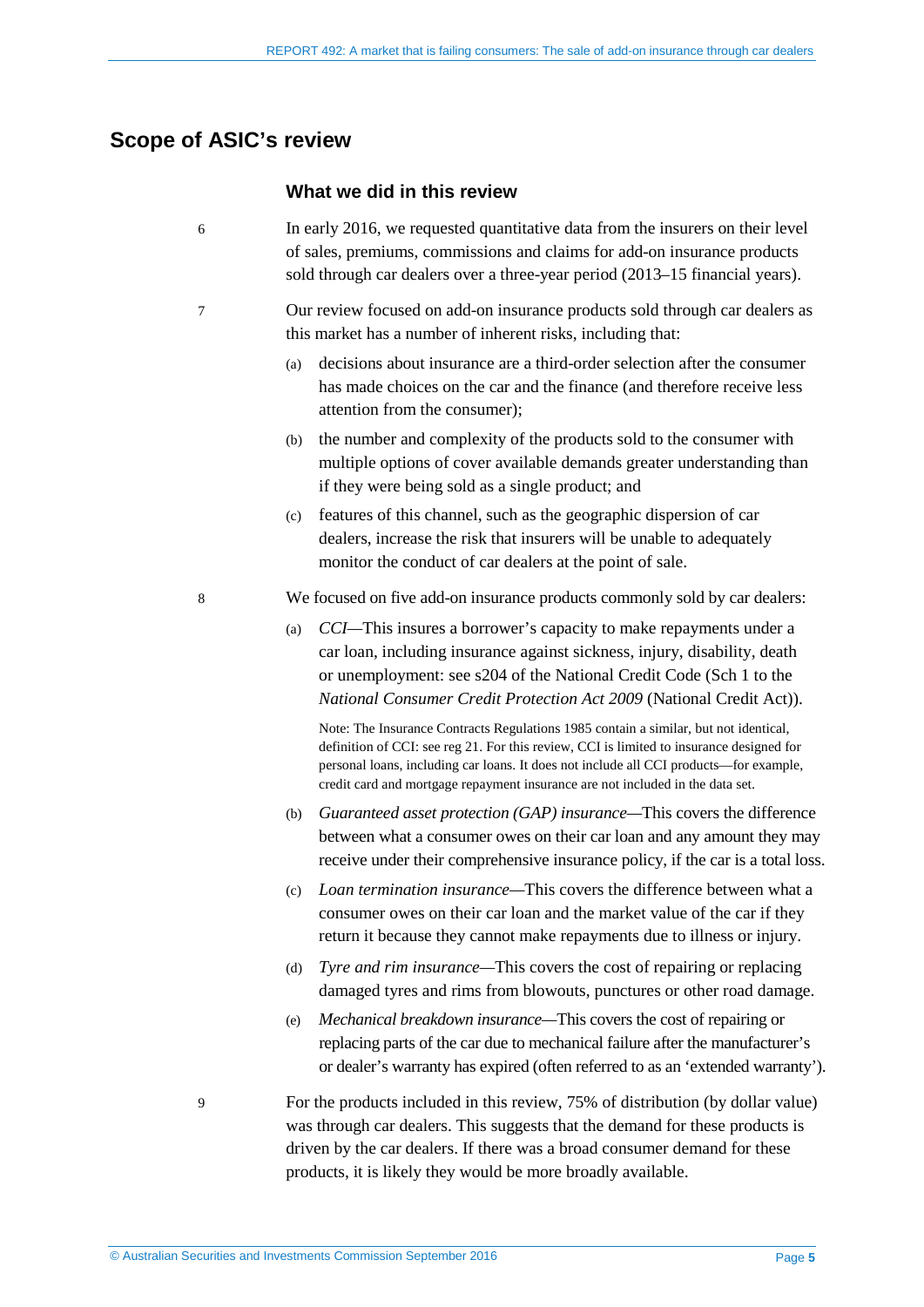| 10 | As part of our qualitative research, we issued a question aire that captured |
|----|------------------------------------------------------------------------------|
|    | information about the sales processes insurers used for add-on insurance     |
|    | products sold through car dealers. We also reviewed Product Disclosure       |
|    | Statements (PDSs) for these products.                                        |
|    |                                                                              |

- 11 Our qualitative research involved discussions with a range of stakeholders, including the insurance industry, lenders who provide finance through car dealers, consumer groups and other regulatory bodies.
- 12 For detailed information about the methodology of our review, see [Appendix 1.](#page-44-0)

#### **Previous work on add-on insurance**

- 13 This report builds on previous work on the sale of add-on insurance products, including two reports released by ASIC in February 2016.
- 14 In [Report 470](http://asic.gov.au/regulatory-resources/find-a-document/reports/rep-470-buying-add-on-insurance-in-car-yards-why-it-can-be-hard-to-say-no/) *Buying add-on insurance in car yards: Why it can be hard to say no* (REP 470), we analysed qualitative research on consumers' experiences of buying add-on insurance through car dealers. We identified a number of reasons why consumers bought these products, even when they had a poor understanding of the cover offered.
- 15 In [Report 471](http://asic.gov.au/regulatory-resources/find-a-document/reports/rep-471-the-sale-of-life-insurance-through-car-dealers-taking-consumers-for-a-ride/) *The sale of life insurance through car dealers: Taking consumers for a ride* (REP 471), we reviewed five insurers selling life insurance under CCI policies through car dealers. We found that this cover could be very expensive (e.g. some small businesses were charged up to 80% more than consumers offered the same product) and was sold to consumers who did not need it (e.g. to young people with no dependents).
- 16 After the release of these reports, we called for insurers to review and substantially improve the design and distribution of these products. In particular, we asked them to address high costs, poor value and poor claims outcomes, and the level of supervision of authorised representatives, to ensure these products deliver value to consumers and are sold appropriately.
- 17 Our actions have already produced positive results for consumers with insurers agreeing to remove an unfair pricing practice where business consumers were charged more for an identical product as a result of higher commissions paid to sell these products.

#### **MoneySmart Cars app**

ASIC's MoneySmart website has recently released the [MoneySmart Cars](https://www.moneysmart.gov.au/tools-and-resources/calculators-and-apps/mobile-apps/moneysmart-cars) app that helps consumers work out the real cost of buying a car, including the cost of add-on insurance. This app warns consumers to think twice before buying add-on insurance as it may not be good value for money, paying a claim only in limited circumstances and adding to the cost.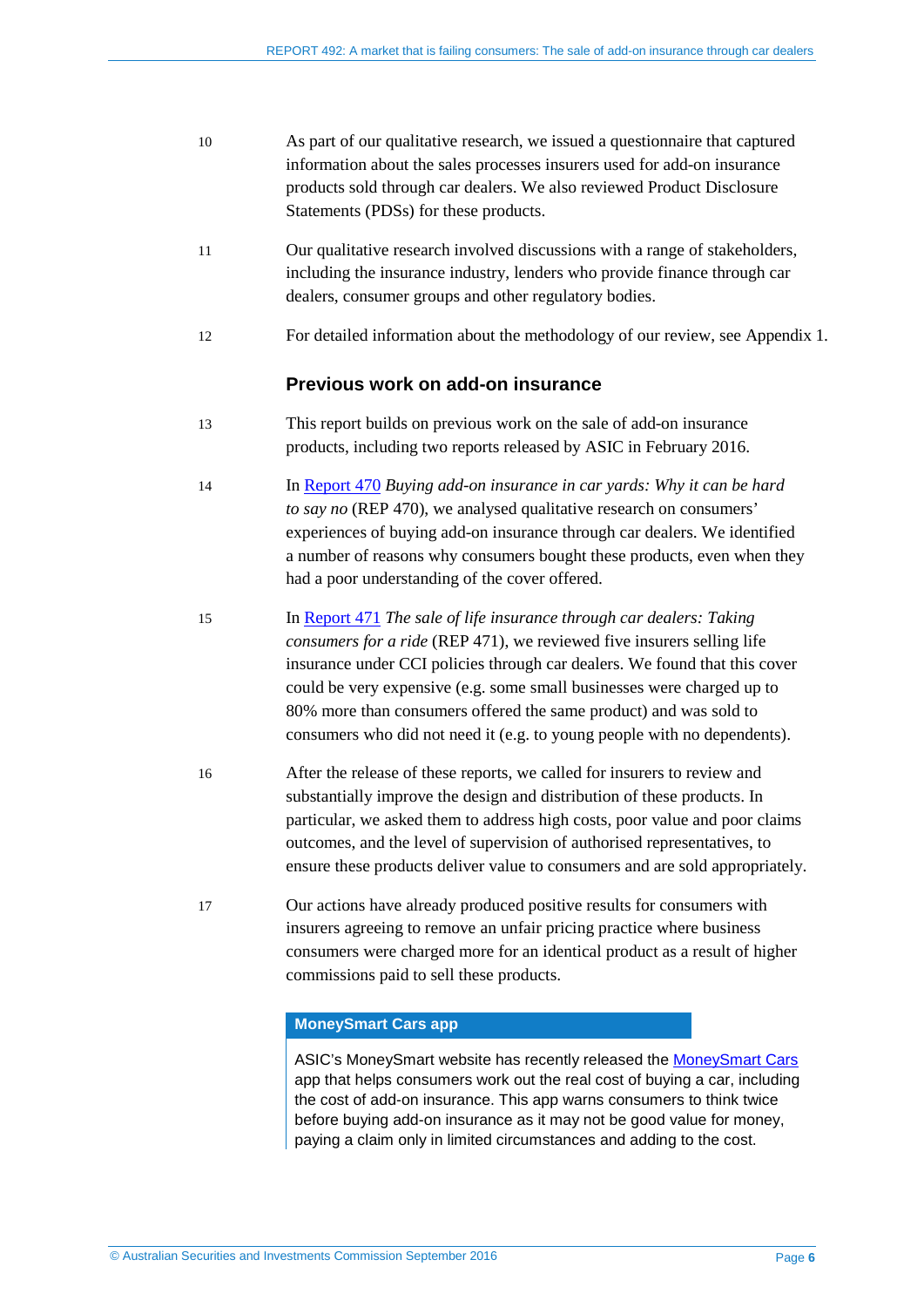### <span id="page-6-0"></span>**Key findings**

18 Our review found that add-on insurance products sold through car dealers provide significantly poor outcomes for consumers. For a more detailed summary of these findings and ASIC's response, see [Table 1.](#page-8-0)

#### **Finding 1: Consumers receive low claim payouts relative to premiums**

19 Across all the add-on insurance products we reviewed over the three years, the gross amount returned to consumers in claims was only nine cents for every dollar of premium paid, or \$144 million paid in claims compared to \$1.6 billion received in premiums. By comparison, car insurance can return 85 cents in the dollar in claims and home insurance 55 cents in the dollar.

#### **Finding 2: Consumers receive much less in claims than dealers receive in commissions**

20 Across all add-on insurance products over the three years, insurers paid \$602.2 million in commissions to car dealers (with some commissions as high as 79% of the premium) and only \$144 million to consumers in claims. This means that car dealers earned *four times more* in commissions from these policies than consumers received in claims.

#### **Finding 3: Lack of price competition results in poor consumer outcomes**

21 Some pricing practices (e.g. dual pricing and discretionary pricing) are unique to the car dealer channel due to the inability of consumers to take steps to encourage competition.

#### **Finding 4: Insurers sell products that are poorly designed**

22 Many add-on products were poorly designed with consumers often paying for something they did not need or would not be eligible to claim for. The design and pricing of other products resulted in poor claims outcomes, even if consumers made a successful claim. For example, over a three-year period, across all insurers who sold mechanical breakdown insurance, on average consumers paid \$1,482 in premiums and received a claim payment of \$940.

#### **Finding 5: Single premium policies increase the cost for consumers**

23 Products are commonly packaged into a car loan with a single upfront premium, substantially increasing the cost, reducing consumer awareness about the policy and creating unfair outcomes if a consumer repays the loan early.

#### **Finding 6: Sales processes inhibit good decision-making**

24 The sales process insurers used was complex, requiring the consumer to make multiple decisions with minimal information, without the total cost of the cover being clearly disclosed in dollar terms before the sale was made. At least one insurer trained car dealers in how to avoid disclosing the price, even if asked.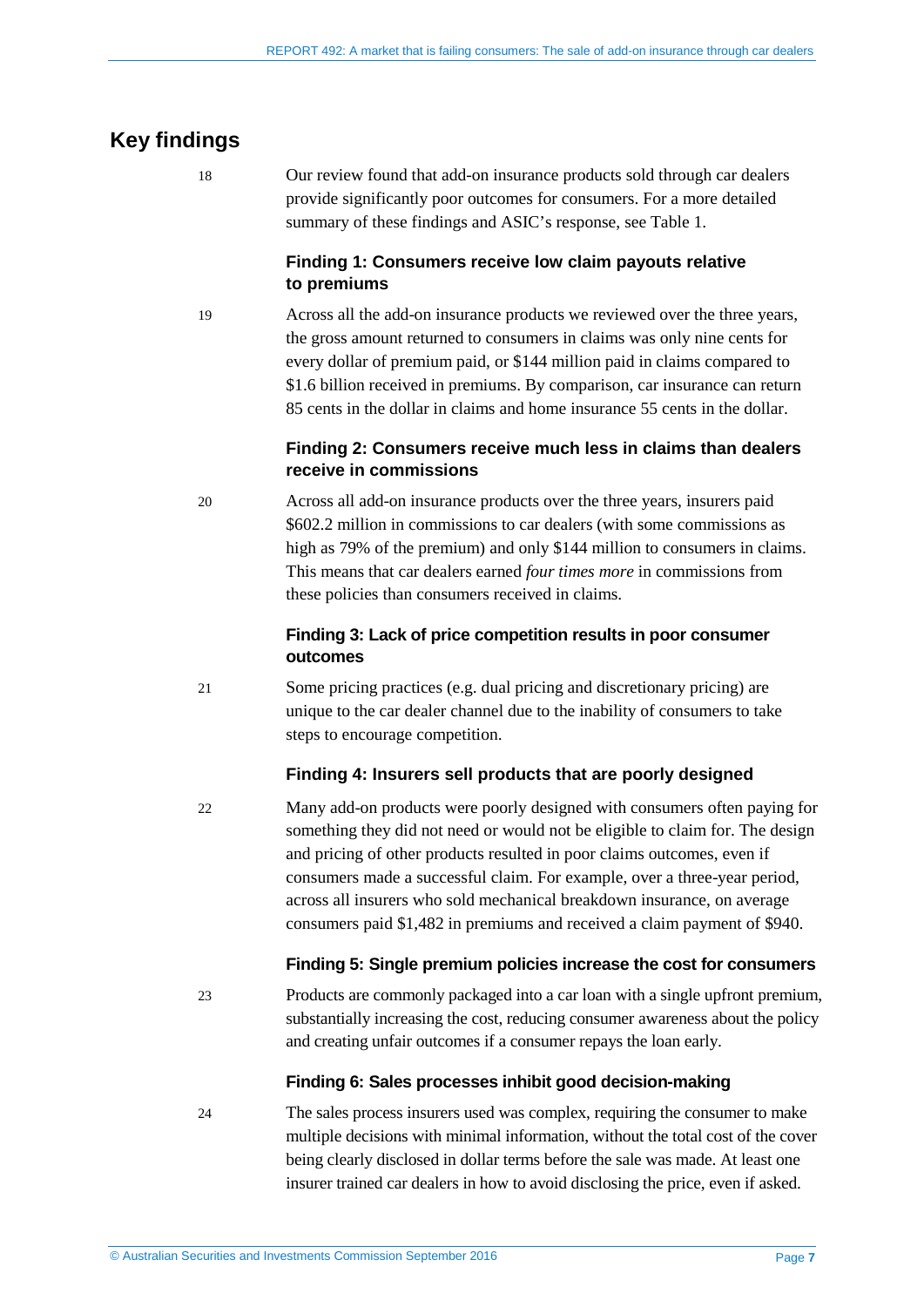## <span id="page-7-0"></span>**Further action**

| 25 | Our findings in this report and in REP 471 demonstrate that there are<br>structural failings in the add-on insurance market.                                                                                                                                                                                                                 |  |  |
|----|----------------------------------------------------------------------------------------------------------------------------------------------------------------------------------------------------------------------------------------------------------------------------------------------------------------------------------------------|--|--|
| 26 | The Financial System Inquiry (FSI) made it clear that community expectations<br>of financial services providers, including insurers, have shifted. Insurers must<br>take full responsibility for the products they design and the channels they choose<br>to distribute through, such as add-on insurance products sold through car dealers. |  |  |
| 27 | ASIC supports the FSI recommendation that issuers and distributors of financial<br>products must have greater accountability over the design and distribution of<br>these products to ensure fair and appropriate outcomes for consumers.                                                                                                    |  |  |
| 28 | Similarly, ASIC supports the FSI's recommendation that ASIC be given a<br>product intervention power to help enhance our ability to improve market<br>conduct where there is risk of significant consumer detriment.                                                                                                                         |  |  |
| 29 | Both of these reforms would help to address the market-wide failings apparent<br>in the sale of add-on insurance through car dealers.                                                                                                                                                                                                        |  |  |
| 30 | We will continue to closely monitor the practices of individual insurers who<br>sell add-on insurance products through car dealers and work with industry to<br>ensure that significantly better outcomes for consumers are achieved.                                                                                                        |  |  |
| 31 | Insurers who fail to address our findings will be subject to further regulatory<br>action by ASIC, which may include:                                                                                                                                                                                                                        |  |  |
|    | taking targeted enforcement action against insurers or their authorised<br>(a)<br>representatives selling the products;                                                                                                                                                                                                                      |  |  |
|    | pursuing remediation for consumers who have been missold add-on<br>(b)<br>insurance policies;                                                                                                                                                                                                                                                |  |  |
|    | publically naming individual insurers who fail to deliver significantly<br>(c)<br>improved outcomes for consumers; and                                                                                                                                                                                                                       |  |  |
|    | (d) exploring law reform options to ensure fair and appropriate outcomes for<br>consumers.                                                                                                                                                                                                                                                   |  |  |
| 32 | As part of our ongoing work, we will continue to conduct detailed reviews of<br>practices we have observed through surveillances of insurers that are<br>identified in this report as problematic. Where we find evidence of<br>misconduct, we will pursue enforcement outcomes.                                                             |  |  |
| 33 | While this report focuses on concerns with the car dealer distribution<br>channel, many of our findings have a broader application to add-on<br>insurance products sold through other channels.                                                                                                                                              |  |  |
| 34 | All insurers must consider the findings, how they apply to add-on insurance<br>products they offer and take action to provide better outcomes to consumers.<br>Any insurer who does not take action on our findings will be subject to<br>further action by ASIC, including enforcement action where appropriate.                            |  |  |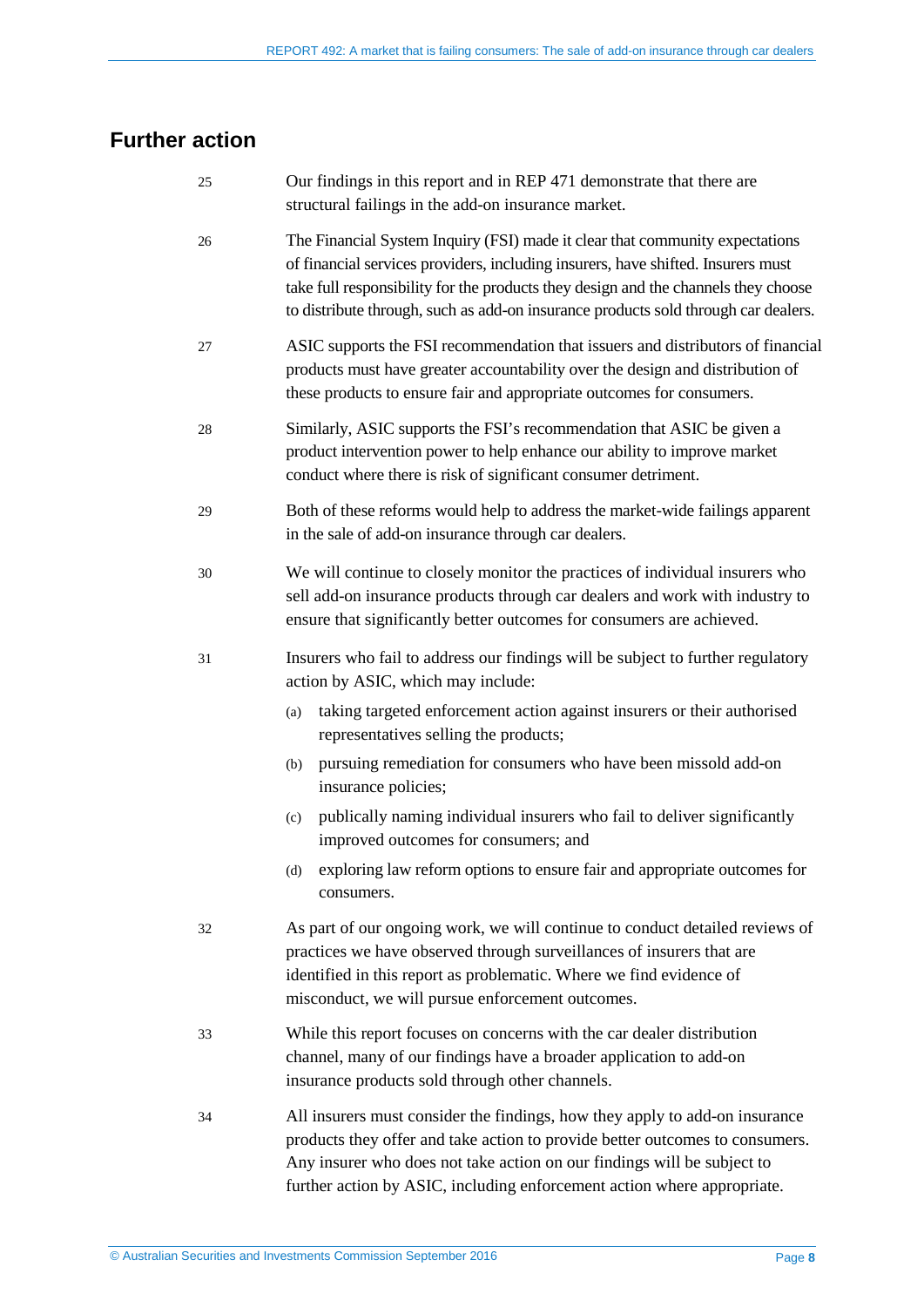<span id="page-8-0"></span>

| <b>Finding</b>                                                                                                                          | <b>Explanation</b>                                                                                                                                                                                                                                                                                                                                                                                                                                                                                                                                                                                                                                                                                                                        | <b>ASIC's response</b>                                                                                                                                                                                                                                                                                                                                                         |  |
|-----------------------------------------------------------------------------------------------------------------------------------------|-------------------------------------------------------------------------------------------------------------------------------------------------------------------------------------------------------------------------------------------------------------------------------------------------------------------------------------------------------------------------------------------------------------------------------------------------------------------------------------------------------------------------------------------------------------------------------------------------------------------------------------------------------------------------------------------------------------------------------------------|--------------------------------------------------------------------------------------------------------------------------------------------------------------------------------------------------------------------------------------------------------------------------------------------------------------------------------------------------------------------------------|--|
| <b>Finding 1: Consumers receive</b><br>low claim payouts relative to<br>premiums                                                        | Across all add-on insurance products we reviewed, over a three-year<br>period, the gross amount paid in claims was \$144 million, or only 9% of<br>gross premiums of just over \$1.6 billion.                                                                                                                                                                                                                                                                                                                                                                                                                                                                                                                                             | Insurers must deliver better value products with<br>significantly improved claims ratios.<br>We will consult with each insurer and seek information<br>on their individual targets.<br>If we consider increases in claims ratios are<br>inadequate, we will consider steps such as public<br>disclosure of claims ratios to increase the visibility of<br>these poor outcomes. |  |
| (See Section A, paragraphs 42-52)                                                                                                       | The claims ratio for the two products with the highest dollar value in sales<br>were even lower:<br>• for GAP insurance, 6.3 cents in the dollar was paid back in claims (with<br>total claims of \$39.9 million, and premiums of \$631.1 million); and<br>• for CCI, covering both general and life insurance components, 5 cents<br>in the dollar was paid back in claims (with claims of \$25.3 million, and<br>premiums of \$506.8 million).                                                                                                                                                                                                                                                                                          |                                                                                                                                                                                                                                                                                                                                                                                |  |
| <b>Finding 2: Consumers receive</b><br>much less in claims than dealers<br>received in commissions<br>(See Section A, paragraphs 53–62) | Upfront commissions of up to 79% of the premium were paid to car<br>dealers arranging the sale of add-on insurance products.<br>Insurers paid \$602.2 million in commissions to car dealers and only<br>\$144 million to consumers in claims. This means car dealers earned four<br>times more in commissions than consumers received in claims.<br>This is illustrated in the two products with the highest dollar value for the<br>2015 financial year:<br>• for GAP insurance, dealers earned 8.2 times more than consumers<br>(\$328.8 million in commissions against \$39.9 million in claims); and<br>• for CCI, dealers earned 3.8 times more than consumers (\$97.2 million<br>in commissions against \$25.39 million in claims). | Insurers must:<br>• reduce the commissions and financial benefits<br>payable to car dealers; and<br>• pass on the entirety of the savings from lower<br>commissions to consumers through lower premiums.                                                                                                                                                                       |  |
| Finding 3: Lack of price<br>competition results in poor<br>consumer outcomes<br>(See Section B, paragraphs 63-78)                       | Dual pricing was common-four general insurers charged premiums to<br>business use consumers that were higher than the prices charged to<br>personal-use consumers (where commissions are capped under the<br>National Credit Code).<br>Discretionary pricing meant that some consumers paid nearly 10 times<br>more for the same product, with two insurers giving car dealers discretion<br>to vary the price that can be charged for add-on insurance.                                                                                                                                                                                                                                                                                  | Insurers must abandon pricing arrangements where the<br>consumer can pay more for the same cover for reasons<br>unrelated to the underlying risk (e.g. because the car<br>dealer can earn higher commissions by arranging for<br>the consumer to pay a higher premium).                                                                                                        |  |

#### **Table 1: Key findings and ASIC's response**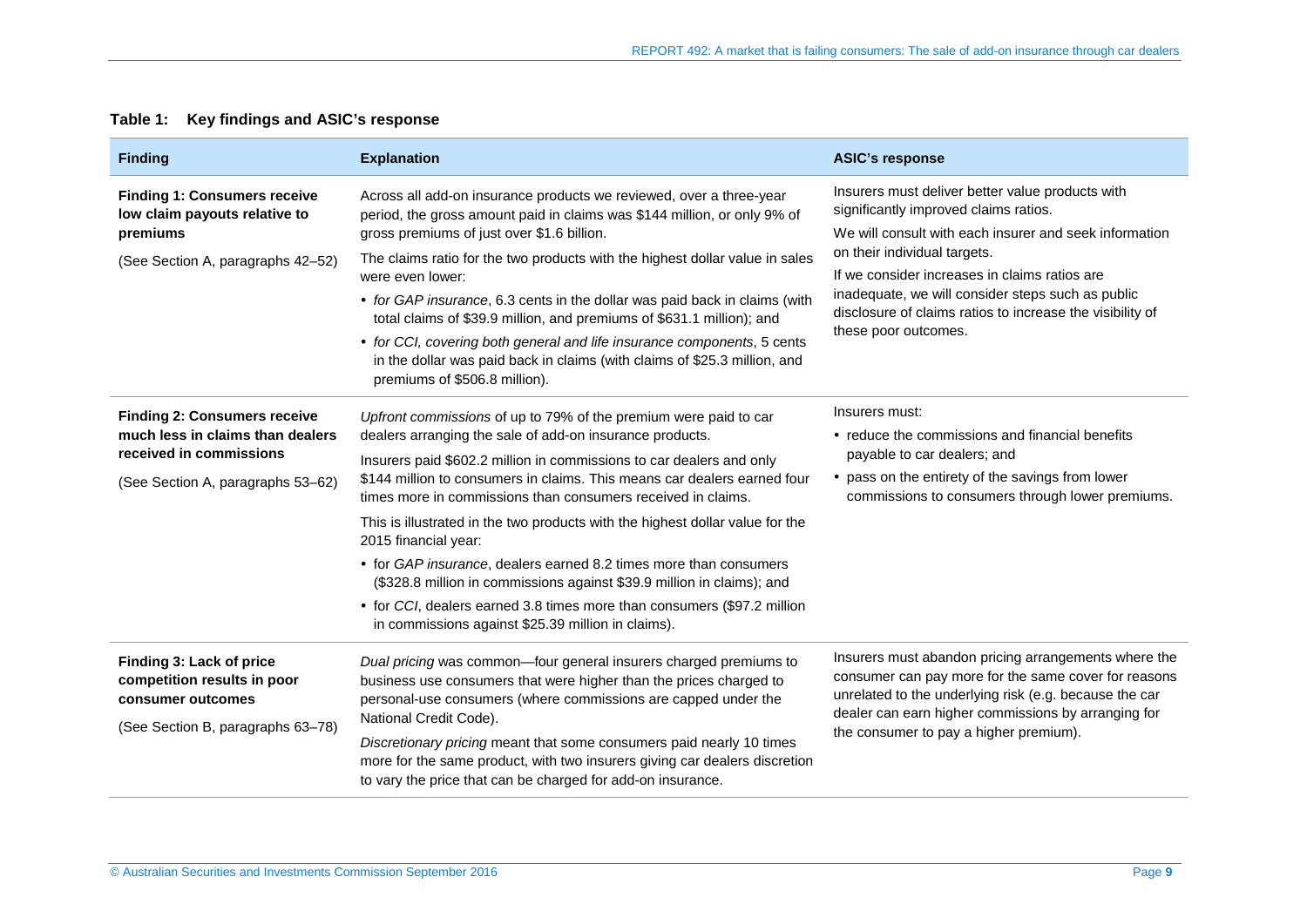| <b>Finding</b>                                                                                                             | <b>Explanation</b>                                                                                                                                                                                                                                                                                                                                                                                                                                                                                                                                                                                                                                                                                                                                                                                                                                                                                                                                                                            | <b>ASIC's response</b>                                                                                                                                                                                                                                                                                                                                                                                                                                                                                                                                     |
|----------------------------------------------------------------------------------------------------------------------------|-----------------------------------------------------------------------------------------------------------------------------------------------------------------------------------------------------------------------------------------------------------------------------------------------------------------------------------------------------------------------------------------------------------------------------------------------------------------------------------------------------------------------------------------------------------------------------------------------------------------------------------------------------------------------------------------------------------------------------------------------------------------------------------------------------------------------------------------------------------------------------------------------------------------------------------------------------------------------------------------------|------------------------------------------------------------------------------------------------------------------------------------------------------------------------------------------------------------------------------------------------------------------------------------------------------------------------------------------------------------------------------------------------------------------------------------------------------------------------------------------------------------------------------------------------------------|
| Finding 4: Insurers sell products<br>that are poorly designed                                                              | Many add-on products were poorly designed, so that consumers were<br>often paying for something they did not need or that offered poor value.                                                                                                                                                                                                                                                                                                                                                                                                                                                                                                                                                                                                                                                                                                                                                                                                                                                 | Insurers must redesign their policies to ensure they<br>provide cover in circumstances that can be reasonably<br>expected to meet the needs of their customers.<br>Insurers must take immediate steps to stop the<br>continued sale of policies where cover is unnecessary<br>or overlaps with other cover.<br>This includes identifying classes of transactions where<br>their products should not be sold (e.g. gap insurance<br>where there is no gap) and preventing car dealers from<br>selling products in those circumstances.                      |
| (See Section B, paragraphs 79-<br>136)                                                                                     | Negative or low-value policies in some cases meant that the average<br>claim was less than or similar to the average premium paid:<br>• for mechanical breakdown insurance, the average claim was only<br>63.4% of the average premium (\$940 against \$1482); and<br>• for tyre and rim insurance, the average claim was only 80.4% of the<br>average premium (\$334 against \$414).<br>Other examples included:<br>• overlapping cover, where some CCI policies bundle components of<br>cover together, such as trauma and disability cover, in a way that<br>appears to provide overlapping cover for certain claimable events,<br>while each type of cover attracts a separate cost to the consumer; and<br>• unnecessary cover, such as mechanical breakdown insurance, which<br>can be unnecessary as statutory consumer guarantees under the<br>Australian Consumer Law require the dealer and manufacturer to meet<br>the cost of repairs if the car is not of an acceptable quality. |                                                                                                                                                                                                                                                                                                                                                                                                                                                                                                                                                            |
| <b>Finding 5: Single premium</b><br>policies increase the cost for<br>consumers<br>(See Section B, paragraphs 137-<br>156) | The practice of having consumers pay for insurance upfront in a single<br>premium can contribute to poor outcomes, including:<br>• interest costs, which the consumer will pay if they finance the premium<br>through their car loan, reducing the value of the product;<br>• reduced consumer awareness, as the consumer pays for the policy in a<br>lump sum at the start of the policy and may forget they have it; and<br>• no refunds of unused premium, which means a consumer may pay for<br>insurance cover they do not receive as their insurance policy will<br>terminate if they pay out their car loan early, further reducing the value<br>of holding cover through these products.                                                                                                                                                                                                                                                                                              | Insurers should not sell single premium policies.<br>Insurers who continue to do so will face continued focus<br>from ASIC.<br>Single premiums lead to reduced claims and reduced<br>consumer awareness and the risk of not getting a<br>premium refund for paying out a car loan early.<br>Poor consumer outcomes produced by single premium<br>policies outweigh any potential consumer convenience.<br>Monthly instalment premiums should be affordable and<br>not 'loaded' to take account of increased claims due to<br>increased consumer awareness. |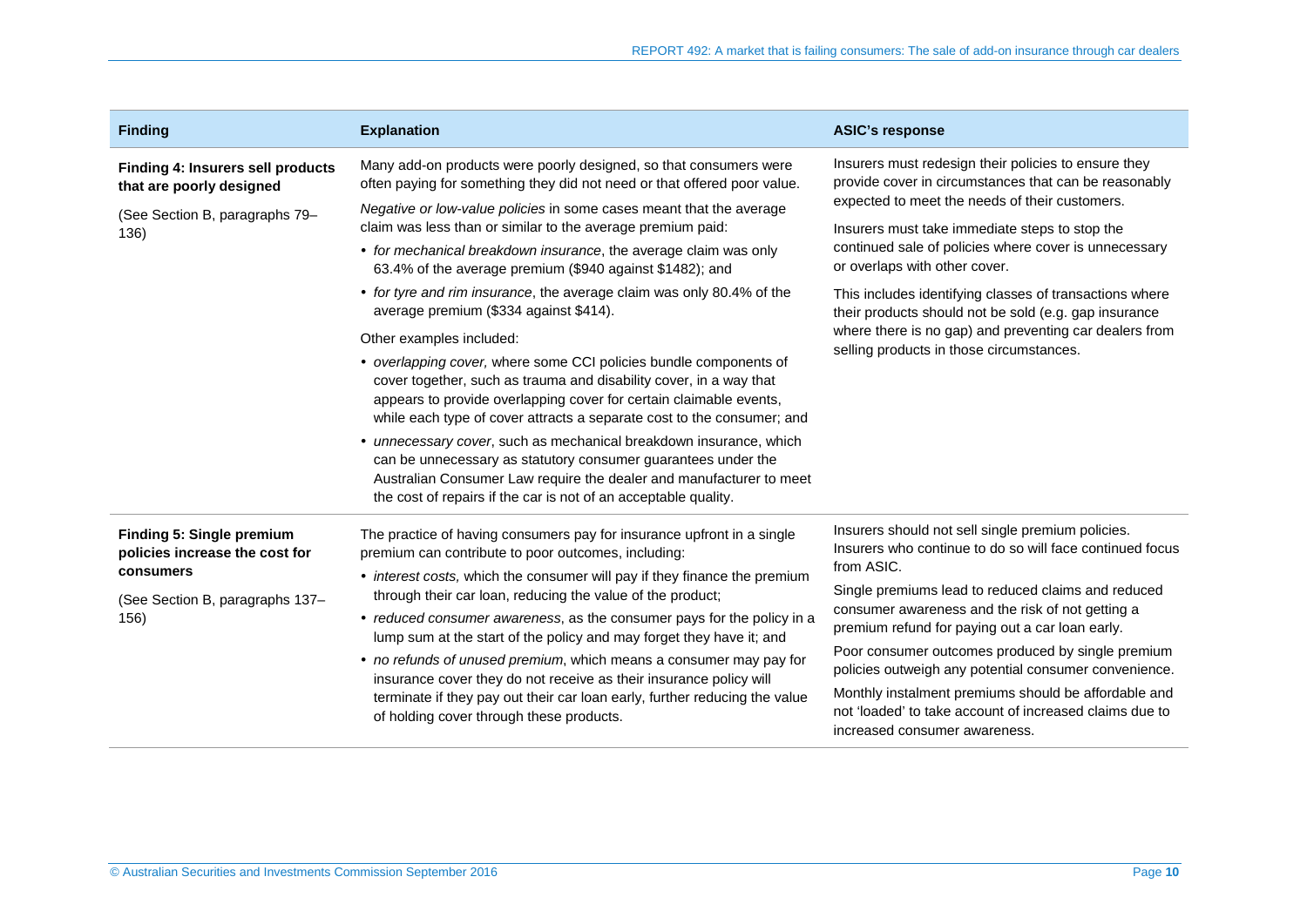| <b>Finding</b>                                                                | <b>Explanation</b>                                                                                                                                                                                                                                                                                                                                                                                                                                                                                 | <b>ASIC's response</b>                                                                                                                                                                                                                                                                                                        |
|-------------------------------------------------------------------------------|----------------------------------------------------------------------------------------------------------------------------------------------------------------------------------------------------------------------------------------------------------------------------------------------------------------------------------------------------------------------------------------------------------------------------------------------------------------------------------------------------|-------------------------------------------------------------------------------------------------------------------------------------------------------------------------------------------------------------------------------------------------------------------------------------------------------------------------------|
| Finding 6: Sales processes<br>inhibit good decision-making<br>(See Section C) | The sales process adopted by insurers lacked adequate controls, was<br>complex and inhibited good or informed decision-making:<br>• GAP insurance represented poor value to consumers, in that what they<br>will receive back in a claim depends on the market value of the car                                                                                                                                                                                                                    | Insurers must redesign their sales practices taking into<br>consideration:<br>• behavioural biases and the consequent poor consumer<br>outcomes identified in this report and REP 470 and<br>REP 471:                                                                                                                         |
|                                                                               | reducing at a faster rate than the car loan so that a 'gap' exists and is<br>payable in the event of a claim, which may not occur;<br>• complex product choices were offered to consumers (e.g. up to 10<br>products with multiple choices of cover available—the maximum from<br>one insurer was 224 different product options and cover levels);                                                                                                                                                 | • failings identified in this report, including failure to<br>provide adequate information about the price of<br>products and the options within each product before<br>the consumer makes a purchasing decision; and                                                                                                         |
|                                                                               | • the full cost of the premium was frequently not disclosed to consumers<br>before the sale even though they were required to pay for the insurance<br>upfront (some insurers gave a fortnightly or monthly figure); and<br>• exclusions or eligibility criteria were not discussed, with most sales<br>scripts only presenting the benefits of the product (e.g. only two scripts<br>addressed the need to alert consumers about meeting the eligibility<br>criteria for unemployment insurance). | • sales models that would better allow consumers to<br>make informed choices (e.g. a deferred sales model).<br>Insurers must proactively audit and identify unfair sales<br>practices, with appropriate consequences for<br>misconduct including clawback of commissions and<br>termination for repeated or serious failures. |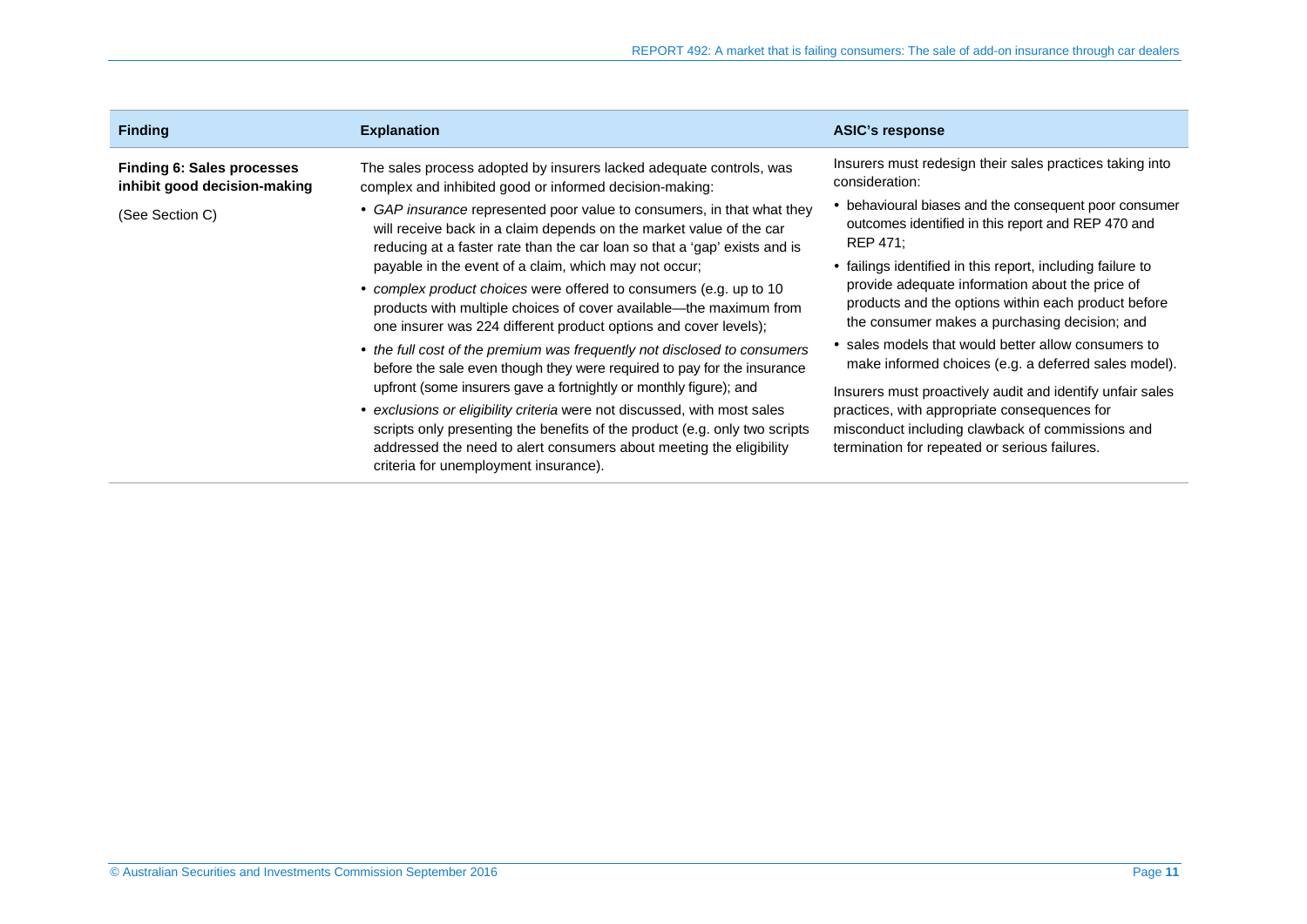## <span id="page-11-2"></span><span id="page-11-0"></span>**A Who benefits from the sale of add-on insurance?**

#### **Key points**

Add-on insurance products offer very limited benefits to consumers and many consumers are better off without these products. \$1.6 billion was paid by consumers in premiums in the 2013–15 financial years and only \$144 million paid out in claims—a claims ratio of just 9%.

Meanwhile, car dealers were paid commissions by insurers as high as 79% of the premium for selling add-on insurance, which can significantly increase the risk of misselling.

Across all add-on general insurance products sold during the 2015 financial year, car dealers earned over four times more in commissions than was paid to consumers in claims.

These outcomes are due, in part, to the sales environment for add-on insurance products, which limits the consumer's ability to adequately assess the value and benefit of these products, and incentivises car dealers to prioritise the sale of these products over consumer interests.

#### <span id="page-11-1"></span>**The sales environment for add-on insurance**

| 35 | Given that add-on insurance products sold through car dealers represent such |
|----|------------------------------------------------------------------------------|
|    | poor value to consumers, why do consumers buy these products?                |

- 36 Our findings in REP 470 indicated that many consumers who bought add-on insurance products through car dealers:
	- (a) had no awareness of add-ons, including their value, before entering the car yard;
	- (b) had already invested large amounts of time, energy and mental effort in buying the car and so, by the time they were offered the add-ons, found it hard to say no;
	- (c) said that they valued the insurance for providing peace of mind, although few could recall which products they had purchased, how much they cost and what they were actually covered for; and
	- (d) if they did remember what they had bought, in some cases regretted their decision.
- 37 These findings explain why consumers may not always make rational, wellinformed choices when buying add-on insurance products through car dealers.
- 38 While our review focused on the sale of add-on insurance products through car dealers, we also obtained data where the insurer issued the same product through retail or other distribution channels: see [Figure 1.](#page-12-0)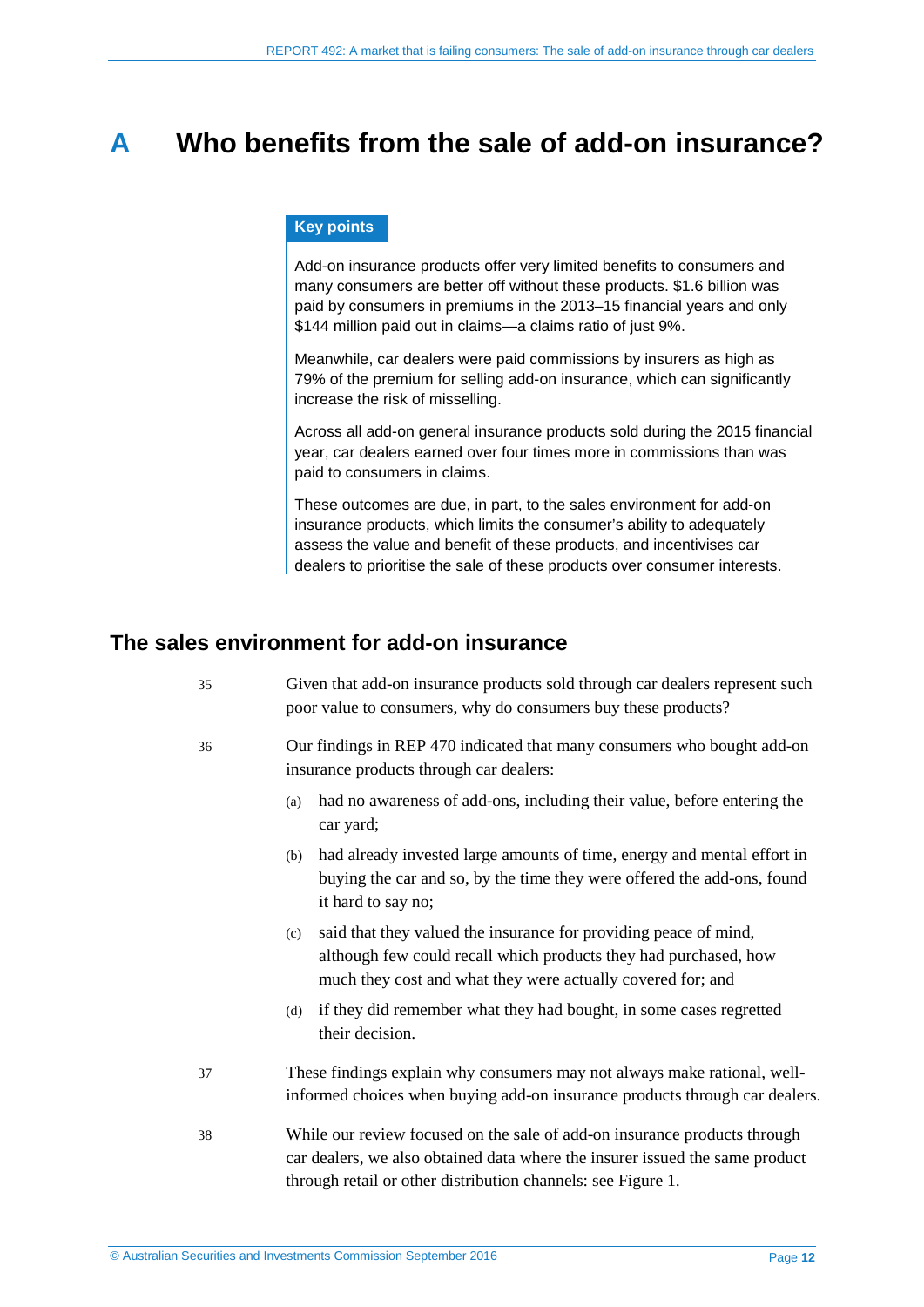

#### <span id="page-12-0"></span>**Figure 1: Proportion of the products in this review sold through car dealers (by dollar value, FY2013–15)**

Note: ASIC is the source of all data in this report, unless otherwise specified. Se[e Table 7](#page-47-1) i[n Appendix 2: Accessible versions of](#page-47-0)  [figures](#page-47-0) for the data shown in this graph (accessible version).

- 39 The proportion of sales through the distribution channels varied for different insurers:
	- (a) three insurers distributed these products only through car dealers;
	- (b) one insurer consistently sold at least 99% through car dealers;
	- (c) one insurer consistently sold over 75% through car dealers; and
	- (d) two insurers' distribution varied across products with as little as 7% of sales through car dealers for one product and as high as 100% for another product.
- 40 Overall, the add-on insurance products we reviewed were primarily sold through car dealers. In this market, there is minimal competition on price as consumers are less likely to be familiar with these products.
- 41 Consumers may also feel pressured to buy these products due to tactics used by car dealers, which are further motivated by the high commissions paid. For a detailed discussion of sales practices, see Section [C.](#page-31-0)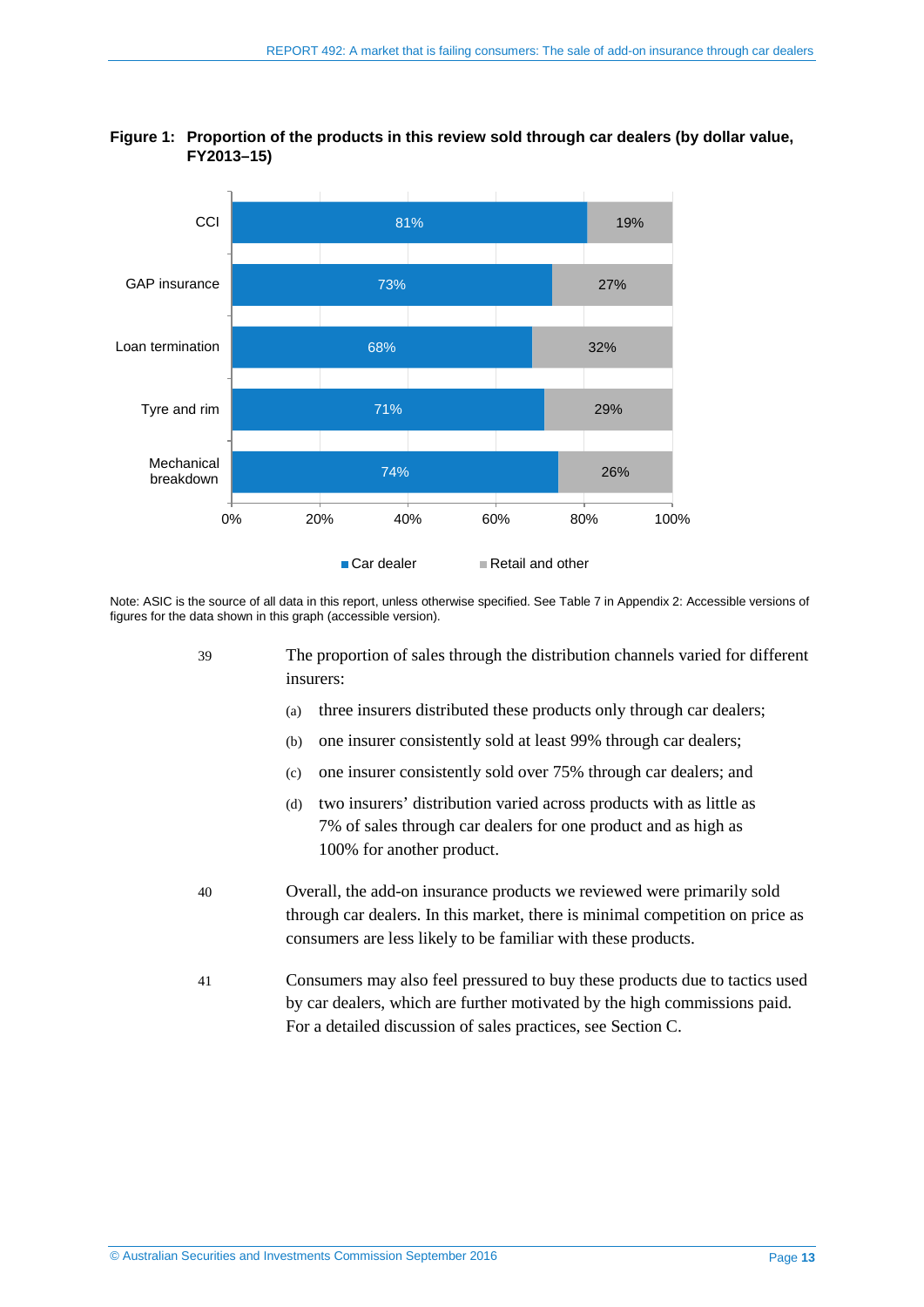#### <span id="page-13-1"></span><span id="page-13-0"></span>**Finding 1: Consumers receive low claim payouts relative to premiums**

- 42 We analysed the value of premiums paid by consumers, compared to the value returned to consumers in claims (known as the 'claims ratio') and found that the amount paid to consumers in claims was only a small fraction of what consumers paid in premiums. Note: The claims ratio used in this report is based on total premiums paid upfront by consumers for new policies compared to total claims paid out by insurers, during the 2013–15 financial years. For details on our methodology, see Appendix 1. 43 This means that, from a consumer's perspective, add-on insurance products provide very limited benefits and many consumers are better off without these products. 44 The claims ratio is an important indicator of the value consumers derive
	- from an insurance product. The Financial Conduct Authority (FCA) in the United Kingdom has used claims ratios as a value measure for add-on insurance products as a simple and effective way to 'compare from the consumer perspective, what is paid in against what is paid out in claims'.

Note: See [Market Study MS14/1,](https://www.fca.org.uk/publication/market-studies/ms14-01.pdf) *General insurance add-ons: Final report—Confirmed findings of the market study*, FCA, July 2014.

<span id="page-13-2"></span>45 [Table 2](#page-13-2) sets out the aggregate claims ratios for add-on insurance sold by the insurers over the 2013–15 financial years, based on the total amount received by consumers in claims relative to total premiums paid in the same period.

| <b>Product</b>                    | <b>Claims ratio</b> | Premiums (\$)   | Claims (\$)    |
|-----------------------------------|---------------------|-----------------|----------------|
| CCI                               | 5.0%                | \$506.8 million | \$25.3 million |
| <b>GAP</b> insurance              | 6.3%                | \$631.1 million | \$39.9 million |
| Loan termination<br>insurance     | $4.4\%$             | \$98.1 million  | \$4.3 million  |
| Tyre and rim insurance            | 8.6%                | \$42.7 million  | \$3.7 million  |
| Mechanical breakdown<br>insurance | 22%                 | \$321.4 million | \$70.8 million |

**Table 2: Add-on insurance claims ratios (FY2013–15)**

Note: Some products were excluded as sales had only commenced after the 2013 financial year, which does not allow sufficient time to reflect claims for a multi-year product. Due to this, CCI data is based on 12 products across six insurers (two products excluded); GAP insurance data is based on nine products across six insurers (three products excluded); Loan termination insurance is based on two products across two insurers (one product excluded).

46 These claims ratios can be practically understood as the average cents returned for every dollar paid in premium. For example, five cents was paid in claims by the insurers for every dollar paid by consumers in CCI premiums.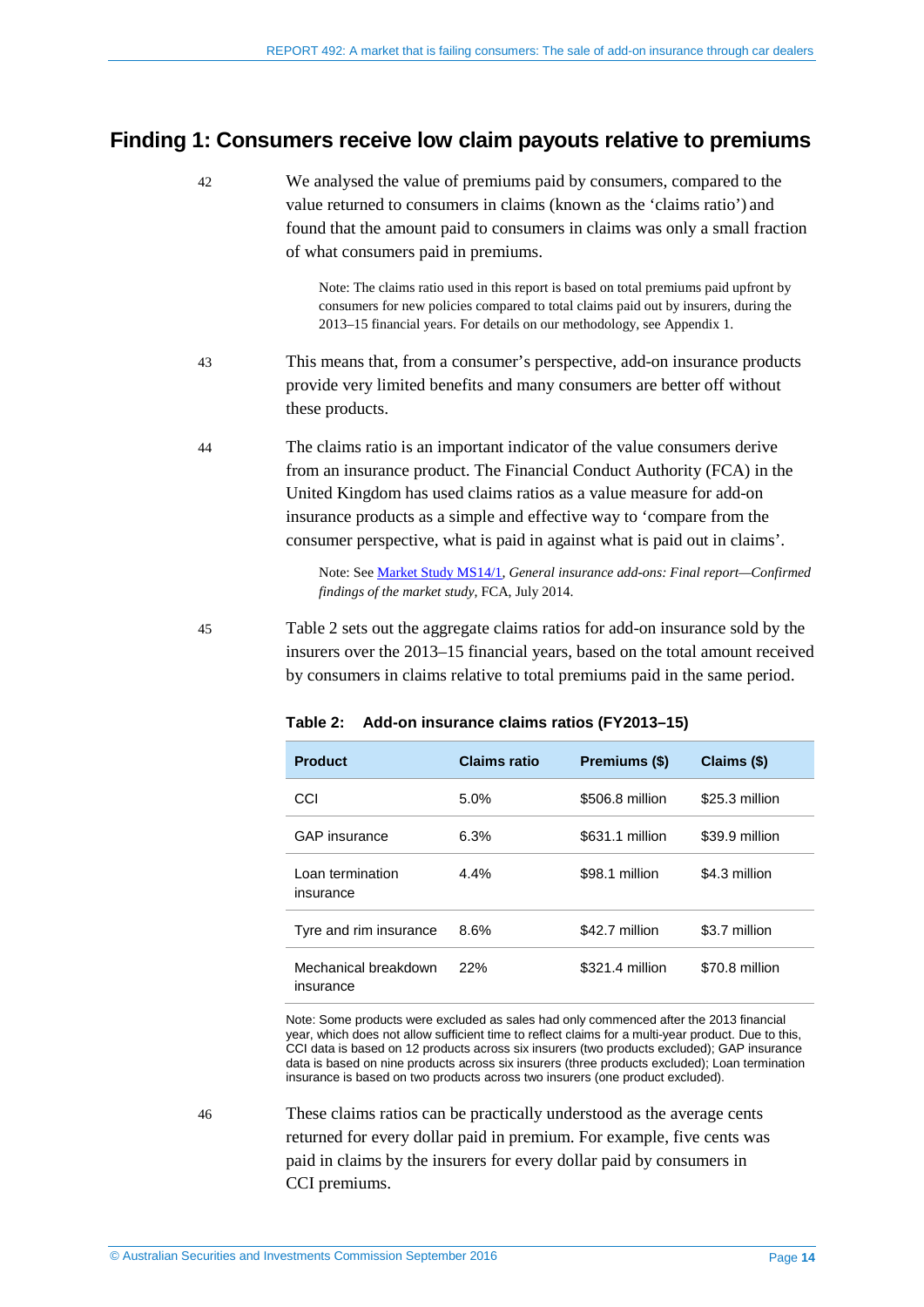47 For all add-on insurance products in the 2013–15 financial years, \$144 million in claims was paid to consumers—just 9% of the \$1.6 billion paid in premiums.

<span id="page-14-1"></span>48 To help put this in context, a 9% claims ratio is substantially lower than other general insurance products: see [Table 3.](#page-14-1)

| <b>Type of insurance</b> | Percentage of premium paid in claims |
|--------------------------|--------------------------------------|
| Car insurance            | 85%                                  |
| Home insurance           | 55%                                  |
| Travel insurance         | 44%                                  |

Source: APRA, *[Quarterly general insurance performance statistics](http://www.apra.gov.au/GI/Publications/Pages/quarterly-general-insurance-statistics.aspx)*, June 2016.

Note: The comparison of claims to premiums has been calculated by dividing the gross incurred claims with the gross written premiums for the 2013-2015 financial years.

<span id="page-14-0"></span>49 We found that insurers had low claims ratios across the three years reviewed and across most add-on insurance products:

- (a) *CCI—*Four of the 12 products offered by the insurers had claims ratios of less than five cents in the dollar; five of the 12 products had claims ratios of between five and ten cents in the dollar, across all three years.
- (b) *GAP insurance—*Five insurers paid less than ten cents in the dollar across all three years.
- (c) *Loan termination insurance—*One insurer paid less than two cents in the dollar across all three years.
- (d) *Tyre and rim insurance—*Two insurers paid six cents in the dollar or less across all three years, for their product with a one-year term.
- 50 While mechanical breakdown insurance had a higher average claims ratio than the other products, this was not consistent across all insurers (one insurer paid less than five cents in the dollar across all three years). Two insurers offered mechanical breakdown insurance products with claims ratios between 20 and 75 cents in the dollar over the three years.
- 51 In addition, higher claims for these products do not necessarily reflect value for consumers, as the cover provided may duplicate or be reduced in value by the consumer's rights under Australian Consumer Law: see paragraphs [131](#page-27-1)[–136.](#page-27-2)
- 52 Low claims ratios also indicate broader problems with these products and their distribution as discussed in Sections [B](#page-18-0)[–C](#page-31-0) of this report.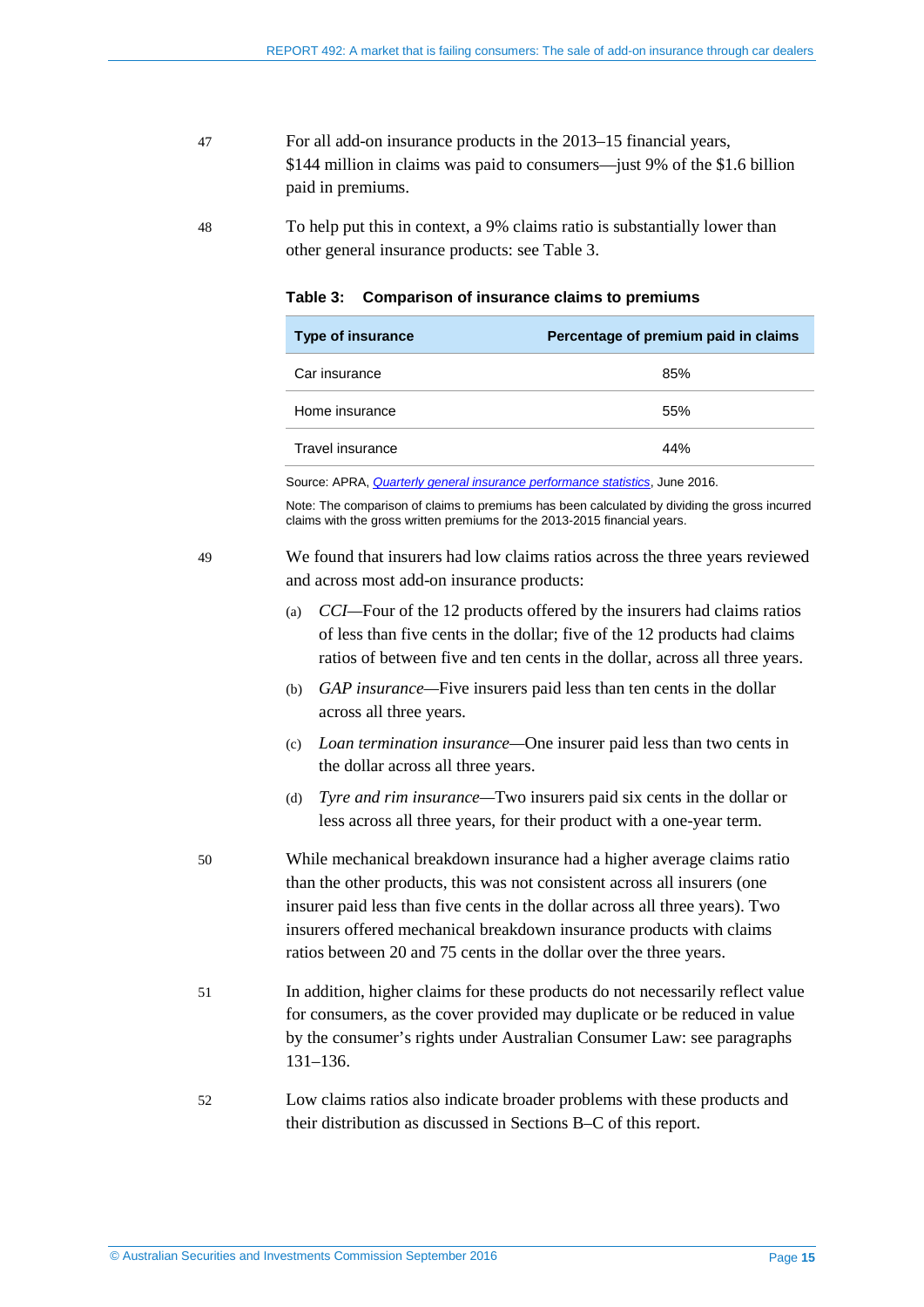### <span id="page-15-1"></span><span id="page-15-0"></span>**Finding 2: Consumers receive much less in claims than dealers receive in commissions**

| 53 | We reviewed and compared the amount paid in commissions and other<br>financial benefits to car dealers who sell add-on insurance products.                                                                                                                                                                                                                                                                                                                                   |  |  |
|----|------------------------------------------------------------------------------------------------------------------------------------------------------------------------------------------------------------------------------------------------------------------------------------------------------------------------------------------------------------------------------------------------------------------------------------------------------------------------------|--|--|
| 54 | We collected data from insurers on:                                                                                                                                                                                                                                                                                                                                                                                                                                          |  |  |
|    | <i>commissions</i> (commission paid to car dealers for arranging an<br>(a)<br>individual contract); and                                                                                                                                                                                                                                                                                                                                                                      |  |  |
|    | <i>volume bonuses</i> (payments made to car dealers calculated according to<br>(b)<br>the volume of business placed or arranged with the insurer).                                                                                                                                                                                                                                                                                                                           |  |  |
| 55 | We found that in the 2015 financial year one insurer paid commissions as<br>high as 79% of the premium to car dealers who sold add-on insurance.<br>Five of the seven insurers also offered volume bonuses as an additional<br>financial incentive to the car dealer when they reached a target level of sales<br>for a particular product. These financial incentives result in a conflict of<br>interest for car dealers, significantly increasing the risk of misselling. |  |  |
| 56 | In particular, volume bonuses encourage high volumes of sales of certain<br>products, which could motivate car dealers to push add-on insurance<br>products to consumers, even where they may not need or want cover. These<br>bonuses were most commonly offered with GAP insurance, while other<br>products were less likely to have a volume bonus attached to them.                                                                                                      |  |  |
| 57 | The combined value of commissions and volume bonuses meant that, in the<br>2015 financial year, insurers were paying a high rate of total commissions:                                                                                                                                                                                                                                                                                                                       |  |  |
|    | CCI (sold to business use consumers)- One insurer offered total<br>(a)<br>commissions of between 51–60%, and three insurers offered total<br>commissions of between 40–50% of the premium.                                                                                                                                                                                                                                                                                   |  |  |
|    | GAP insurance—Three insurers offered total commissions of between<br>(b)<br>71–80%, and two insurers offered total commissions of between 60–<br>70% of the premium.                                                                                                                                                                                                                                                                                                         |  |  |
|    | Loan termination insurance (sold to business use consumers)—Two<br>(c)<br>insurers offered total commissions of between 40–50% of the premium.                                                                                                                                                                                                                                                                                                                               |  |  |
|    | Tyre and rim insurance—Two insurers offered total commissions of<br>(d)<br>between 60–70% of the premium.                                                                                                                                                                                                                                                                                                                                                                    |  |  |
|    | Mechanical breakdown insurance—One insurer offered total<br>(e)<br>commissions of between 71–80%, and two insurers offered total<br>commissions of between 60–70% of the premium.                                                                                                                                                                                                                                                                                            |  |  |
|    | Note: Commissions on policies sold to retail (personal-use) consumers relating to a<br>credit contract regulated by the National Credit Act are capped at 20% of the premium:<br>see s145 of the National Credit Code. Policies sold to business-use consumers are not<br>regulated in this way. The maximum commission rates for CCI and loan termination<br>insurance policies identified in this report are for unregulated policies only.                                |  |  |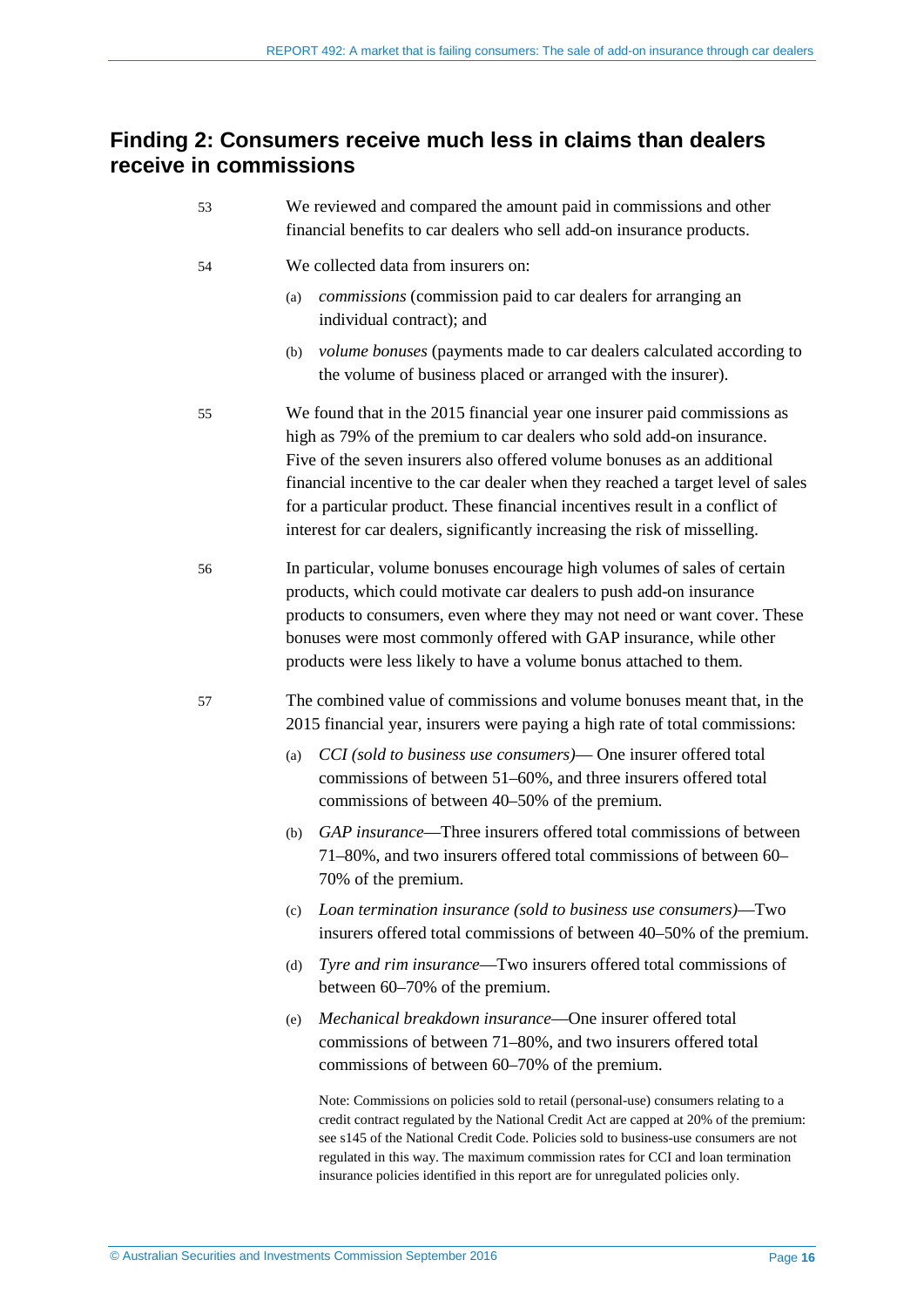- 58 In comparison to these high commission rates, one insurer had a selfimposed cap on commissions of 20% of the premium. No other insurer had a consistent cap across their range of products, and the higher commissions offered by the other insurers are understood to be driven by reverse competition in this market: see paragraph[s 63](#page-18-4)[–78.](#page-20-3)
- <span id="page-16-1"></span>59 [Table 4](#page-16-1) sets out the average maximum commission offered by the insurers for each product as a percentage of the premium in the 2015 financial year.

| <b>Product</b>                            | Average maximum commission |
|-------------------------------------------|----------------------------|
| CCI (business use)                        | 36%                        |
| <b>GAP</b> insurance                      | 55%                        |
| Loan termination insurance (business use) | 46%                        |
| Tyre and rim insurance                    | 51%                        |
| Mechanical breakdown insurance            | 58%                        |

**Table 4: Average maximum commissions paid to car dealers (FY15)**

Note: Average maximum commission is an average of the maximum commission payable by each of the insurers on each product they offer. These averages are not weighted based on the proportion of insurance sold by each insurer.

- <span id="page-16-0"></span>60 For the two highest selling products (CCI and GAP insurance), the three insurers who offered higher than average maximum commissions sold the most policies. Across all add-on insurance products, these products made up 80% of all sales (by dollar value).
- 61 High commissions paid to car dealers combined with low claim payments for consumers means that car dealers receive a substantially higher financial benefit from the sale of these products than consumers. This reinforces the conflict of interest that high commissions create, and the potential for consumers to be subject to pressure-selling tactics.
- <span id="page-16-2"></span>62 [Table 5](#page-16-2) sets out the amount paid to consumers in claims, compared to the amount paid to car dealers in commissions for the 2013–15 financial years.

| <b>Product</b>                | <b>Commissions paid</b> | <b>Claims paid</b> | <b>Commissions</b><br>paid compared<br>to claims paid |
|-------------------------------|-------------------------|--------------------|-------------------------------------------------------|
| CCI                           | \$97.2 million          | \$25.3 million     | 3.8 times more                                        |
| <b>GAP</b> insurance          | \$328.8 million         | \$39.9 million     | 8.2 times more                                        |
| Loan termination<br>insurance | \$30.4 million          | \$4.3 million      | 7 times more                                          |

**Table 5: Commissions paid compared to claims paid (FY2013–15)**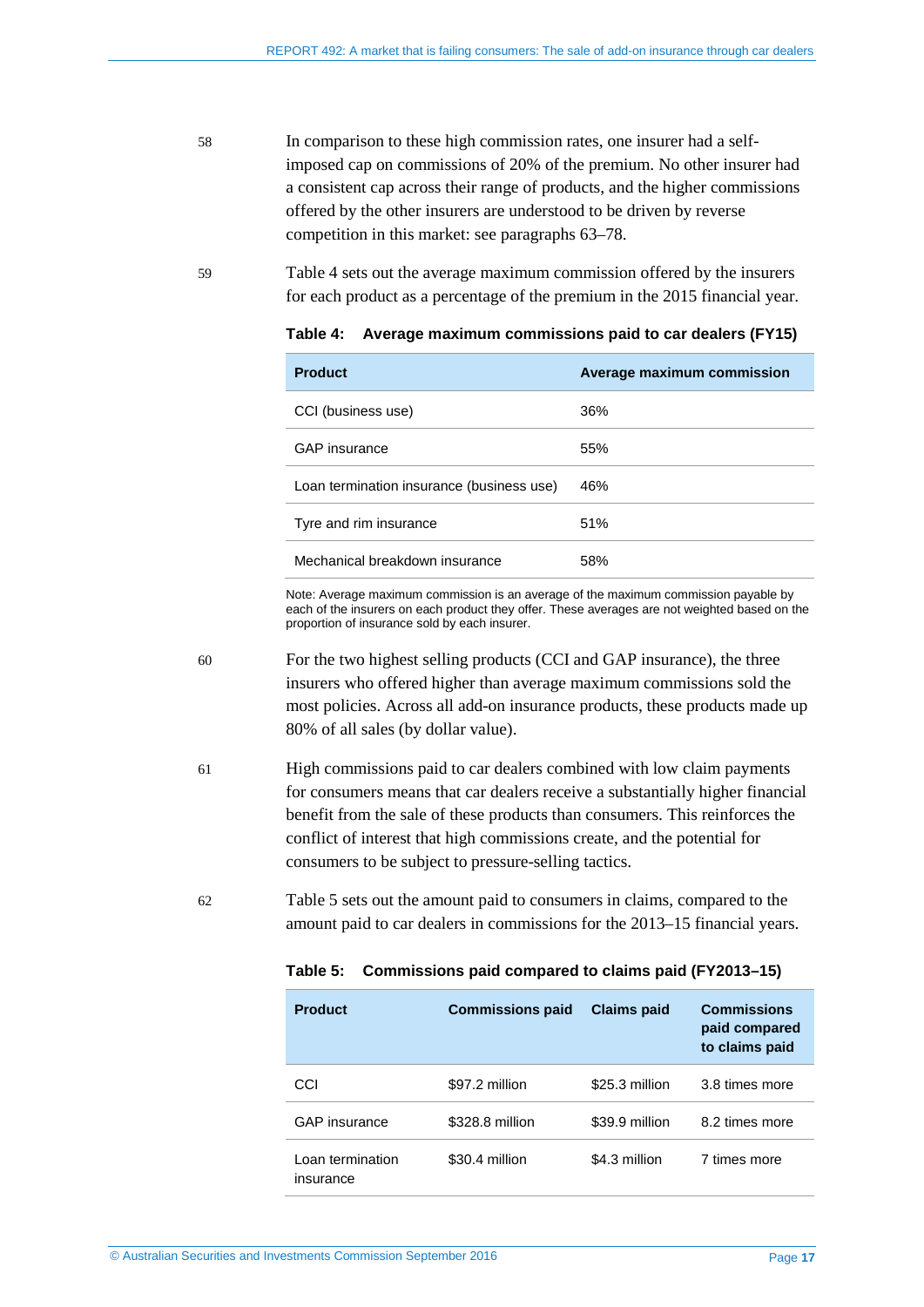| <b>Product</b>                    | <b>Commissions paid</b> | <b>Claims paid</b> | <b>Commissions</b><br>paid compared<br>to claims paid |
|-----------------------------------|-------------------------|--------------------|-------------------------------------------------------|
| Tyre and rim<br>insurance         | \$20.2 million          | \$3.7 million      | 5.5 times more                                        |
| Mechanical<br>breakdown insurance | \$125.6 million         | \$70.8 million     | 1.8 times more                                        |
| Total                             | \$602.2 million         | \$144 million      | 4.2 times more                                        |

Note: Some products were excluded as sales had only commenced after the 2013 financial year, which does not allow sufficient time to reflect claims for a multi-year product. Due to this, CCI data is based on 12 products across six insurers (two products excluded); GAP insurance data is based on nine products across six insurers (three products excluded); Loan termination insurance is based on two products across two insurers (one product excluded).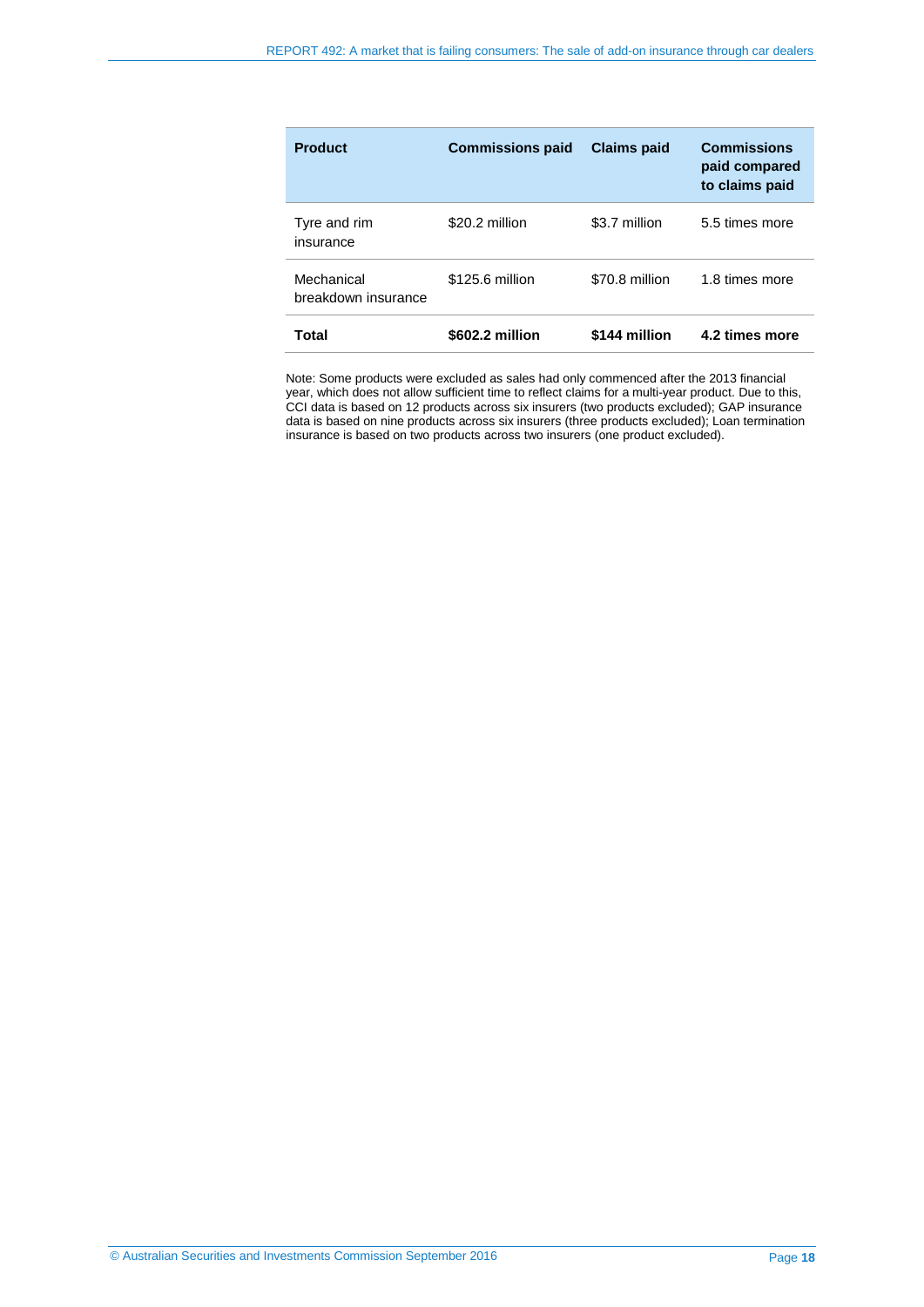## <span id="page-18-2"></span><span id="page-18-0"></span>**B** Poor value and design

#### **Key points**

We found that the poor value and design of add-on insurance products sold through car dealers resulted in poor consumer outcomes.

In particular, lack of price competition resulted in the following practices:

- *dual pricing:* four of the seven insurers reviewed charged higher premiums to business-use consumers, and higher commissions to car dealers, for the same insurance product sold to non-business consumers; and
- <span id="page-18-3"></span>• *discretionary pricing*: one insurer charged consumers different prices for the same product with the price varying between different car dealers (some consumers paid nearly 10 times more for the same product).

Other products were poorly designed, resulting in:

- *negative and low-value products*, where the average claim coud be less than or similar to the average premium paid;
- *restrictions in cover, additional 'extras' cover* and *overlapping cover*, where consumers may receive poor value for money; and
- *unnecessary cover*, for example, where a consumer already has the benefit of cover under the Australian Consumer Law.

We also found that *single premium policies*, where the consumer pays the premium through the car loan, increase the cost to the consumer while reducing price transparency and the likelihood that they will make a claim.

#### <span id="page-18-4"></span><span id="page-18-1"></span>**Finding 3: Lack of price competition results in poor consumer outcomes**

| 63 | Our review identified a number of pricing practices that contribute to poor<br>outcomes for consumers, which may only exist in the car dealer channel due<br>to the inability of consumers to take steps to encourage competition.                                                                                              |
|----|---------------------------------------------------------------------------------------------------------------------------------------------------------------------------------------------------------------------------------------------------------------------------------------------------------------------------------|
| 64 | In REP 471, we highlighted how competition in this market disadvantages<br>consumers, increasing the price of add-on insurance sold through a car dealer.                                                                                                                                                                       |
| 65 | This is due to 'reverse competition', where insurers compete on the price paid<br>to car dealers in commissions to buy access to distribution channels, which<br>increases the cost to consumers and decreases consumer-driven competition.                                                                                     |
| 66 | Transparent pricing is another key feature that enables consumer-driven price<br>competition, but it is also absent in the car dealer distribution channel. This is<br>because consumers cannot easily compare the cost of an add-on product sold<br>by one car dealer to the same or a similar product sold by another dealer. |
| 67 | If a consumer could easily access information about the cost of a range of<br>similar products, this would encourage insurers to compete on price.                                                                                                                                                                              |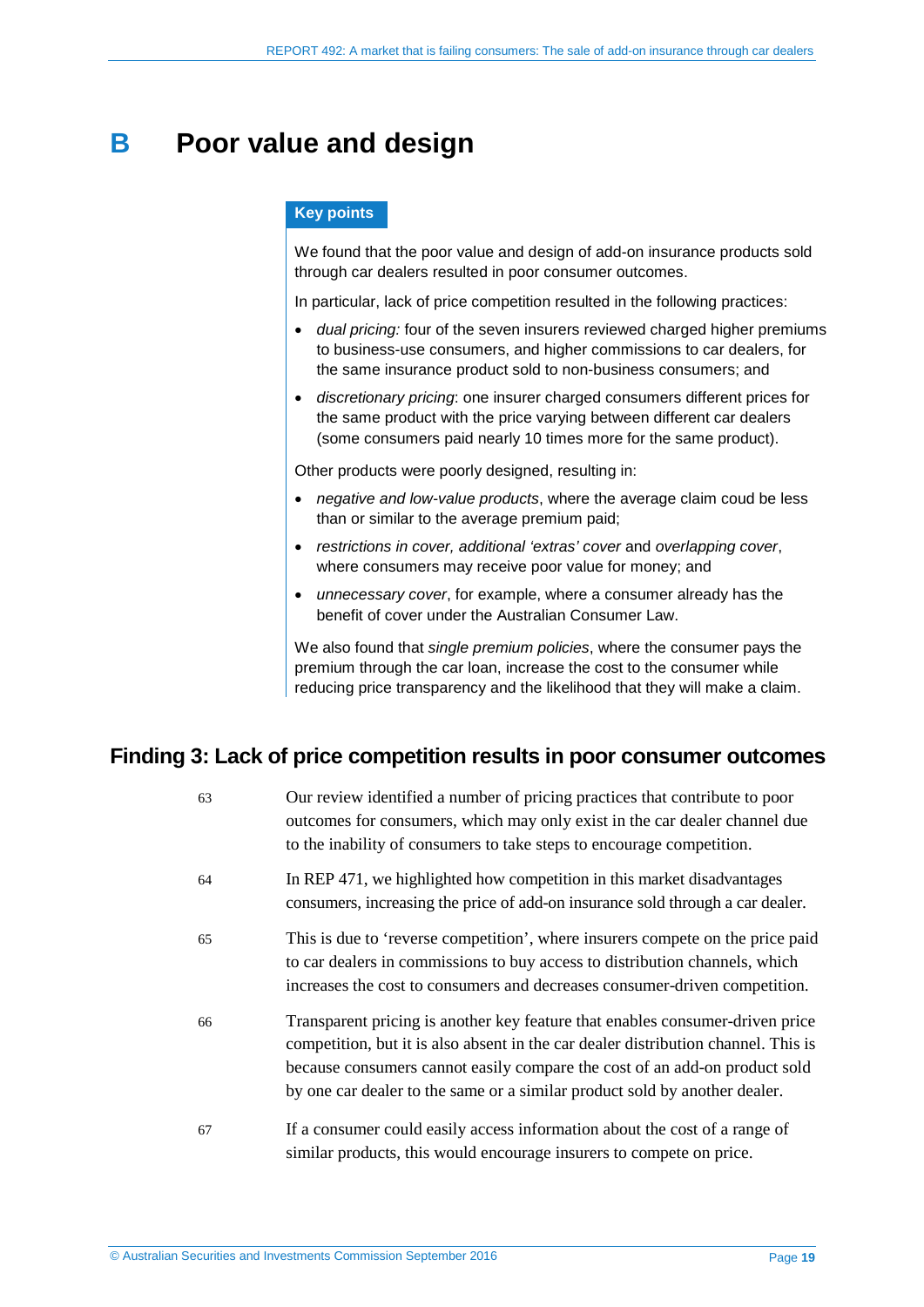68 However, selling insurance via the car dealer distribution channel reduces this transparency. This is because consumers are typically unaware of the cost of or value provided by add-on insurance products. This, coupled with the other substantial limitations in the sales process, reduces the ability of consumers to make an informed decision or take action to drive prices down.

#### **Dual pricing**

- 69 In REP 471, we highlighted a practice where life insurers were offering identical personal-use and business-use life insurance products to consumers. However, some insurers were paying higher commissions to car dealers for selling policies to business-use consumers and were consequently charging a higher cost to the consumer for the same product (dual pricing).
- 70 After the release of REP 471, all of the life insurers who had been engaging in dual pricing agreed to cease this practice and apply one rate of commission and one price to the product, regardless of whether the consumer was a personal or business buyer.
- 71 The practice of dual pricing was also identified in our review of insurers for this report, particularly for CCI and loan termination insurance products.
- 72 Four of the seven insurers charged higher premiums to business-use consumers, while also paying higher commissions to car dealers (an average of 36% for CCI and 46% for loan termination insurance, compared to 20% for personal-use products), even though the insurance product was exactly the same. We hold the same concerns about this practice as we did for life insurance.
- 73 Since we commenced this review, all four of the general insurers engaged in this practice have abandoned or agreed to shortly abandon this practice.

#### **Discretionary pricing**

- 74 Our review uncovered a practice by one of the insurers where the price of the same add-on insurance product can vary dramatically depending on which car dealer is selling it. As part of ASIC's ongoing surveillance work, we have also identified another insurer who engages in this practice.
- 75 These two insurers charged consumers different prices for the same product with the price varying between different car dealers. In one case, the consumer could be charged nearly 10 times more for the same product.
- 76 Under this practice, the insurer sets a minimum and maximum price that can be charged for a product and then allows the car dealer to decide how much to charge consumers for an identical product, with the 'default' price being the maximum amount.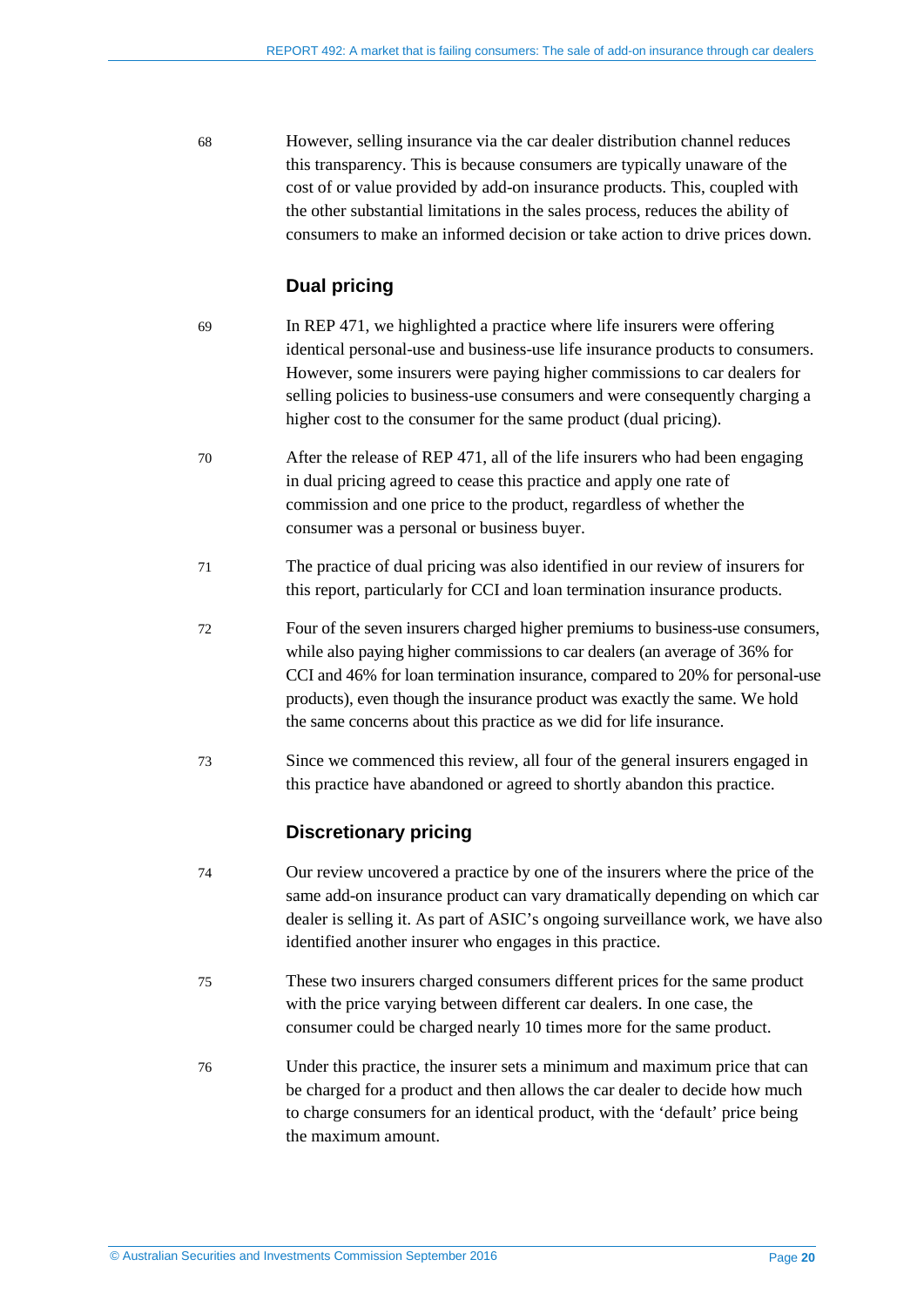<span id="page-20-2"></span><span id="page-20-1"></span>

| Similarly to dual pricing, discretionary pricing creates unfair outcomes for  |
|-------------------------------------------------------------------------------|
| consumers who cannot negotiate on price in a market that lacks transparency   |
| and therefore pricing competition. This is likely to result in more expensive |
| policies for vulnerable or less sophisticated consumers.                      |
|                                                                               |

<span id="page-20-3"></span>78 We are calling for insurers to abandon this practice and move to pricing models that provide fair and transparent outcomes for consumers. Failure to do so will lead to further regulatory action by ASIC.

#### <span id="page-20-0"></span>**Finding 4: Insurers sell products that are poorly designed**

| 79 | In our review, we found examples of add-on insurance products that were        |
|----|--------------------------------------------------------------------------------|
|    | designed in a way that offered very little value to consumers. These included: |

- (a) negative and low-value policies;
- (b) restrictions in cover;
- (c) additional 'extras' cover;
- (d) overlapping cover; and
- (e) unnecessary cover.
- 80 ASIC will continue to review these types of issues in add-on products and take further regulatory action where necessary, which may include seeking refunds to consumers where misselling of policies is identified.

#### **Negative and low-value policies**

- <span id="page-20-4"></span>81 Insurance is typically sold to consumers on the basis that, if the insured event occurs, the consumer could not afford to cover the cost of the event, or it would have a significant impact on their financial situation.
- 82 This concept was reflected in the consumer research analysed by ASIC in REP 470, where consumers stated that they valued the 'peace of mind' offered by the insurance policies they bought, even though they could not necessarily recall what the policies covered.
- 83 An insurance policy fails to provide value if the amount the consumer claims under the policy cannot, or is unlikely to, ever exceed the cost of the premium. Restrictive caps on total claim amounts mean that the insurance will not relieve their financial stress as expected if they need to make a claim.
- 84 In this situation, even for the small percentage of consumers who have a claim paid, add-on insurance products can provide poor outcomes.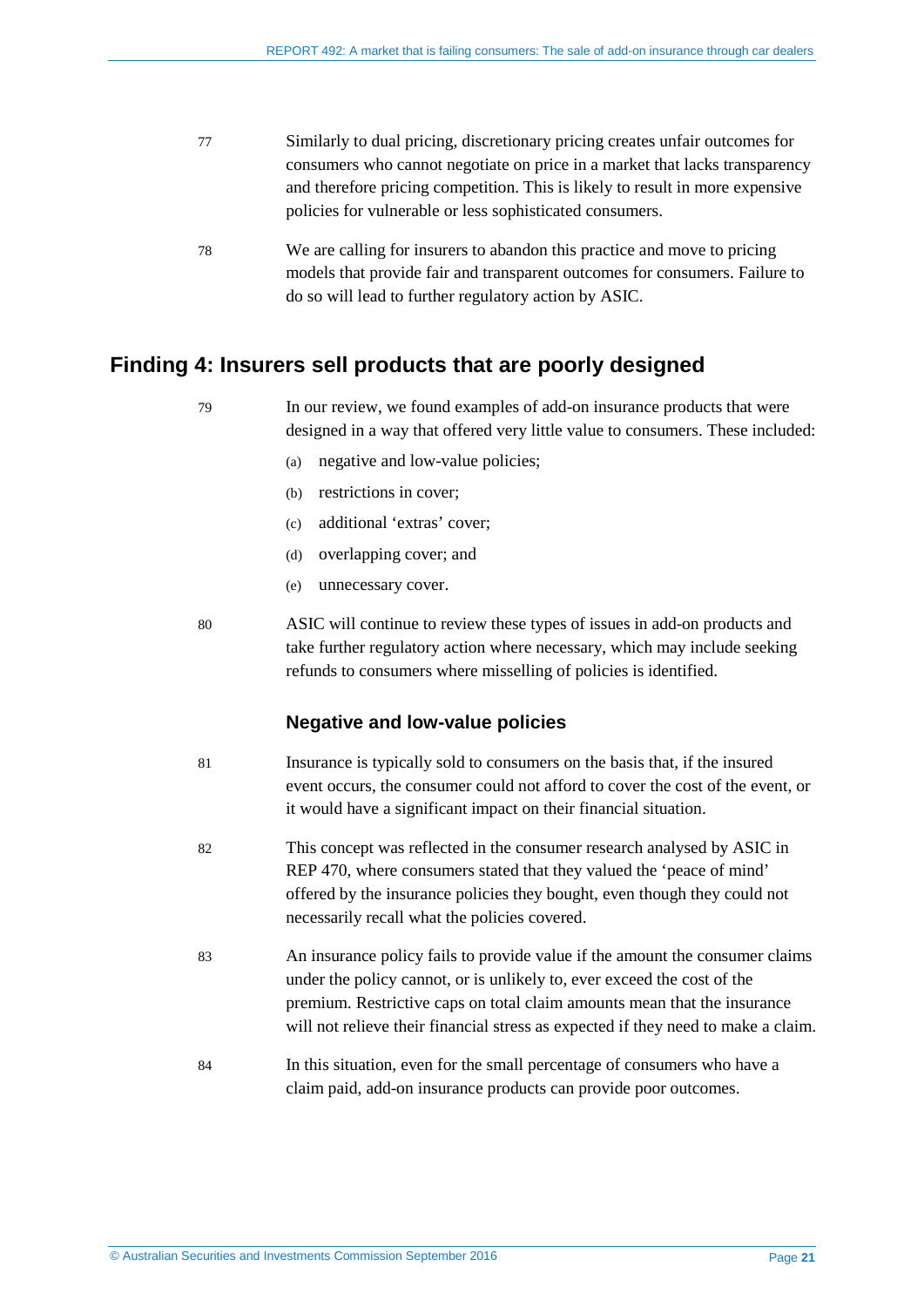#### **Low-value policies**

- 85 Our review identified add-on insurance products offered by insurers where the average claim is less than or similar to the average premium paid. This means that on average, a consumer who made one claim on their policy would be in a better position financially if they had not purchased the product and used the savings to cover the loss.
- 86 If a consumer is likely to pay more, or marginally less, in premiums than they would ever be eligible to receive back in claims, they may have been misled as to the product's benefits: see s12DF of the *Australian Securities and Investments Act* (ASIC Act).
- <span id="page-21-0"></span>87 [Table 6](#page-21-0) shows the average total premium paid compared to the average claim amount in the 2013–15 financial years.

| <b>Product</b>                    | Average<br>premium | Average<br>claim | Value of claim<br>compared to premium |
|-----------------------------------|--------------------|------------------|---------------------------------------|
| CCI                               | \$1,696            | \$2,641          | 1.6                                   |
| <b>GAP</b> insurance              | \$1,145            | \$5,378          | 4.7                                   |
| Loan termination<br>insurance     | \$1,185            | \$3,341          | 2.8                                   |
| Tyre and rim<br>insurance         | \$414              | \$334            | 0.8                                   |
| Mechanical<br>breakdown insurance | \$1,482            | \$940            | 0.6                                   |

#### **Table 6: Average premium compared to average claim (FY2013–15)**

Note: Some products were excluded as sales had only commenced after the 2013 financial year, which does not allow sufficient time to reflect claims for a multi-year product. Due to this, CCI data is based on 12 products across six insurers (two products excluded); GAP insurance data is based on nine products across six insurers (three products excluded); Loan termination insurance is based on two products across two insurers (one product excluded).

- 88 For some add-on insurance products, such as tyre and rim insurance and mechanical breakdown insurance, even if a consumer does make a claim, they may not claim back as much as they paid for the policy.
- 89 The difference in value will be even greater if the consumer finances the premium through the car loan, as the consumer will pay interest charges on the premium. Financing the premium in this way is common in the car dealer distribution channel: see paragraph[s 137](#page-28-2)[–156.](#page-30-1)
- 90 As well as low average claims, the design of some policies means it is very unlikely that a series of events will occur which will result in the consumer claiming more than the cost of the premiums: see Example 1.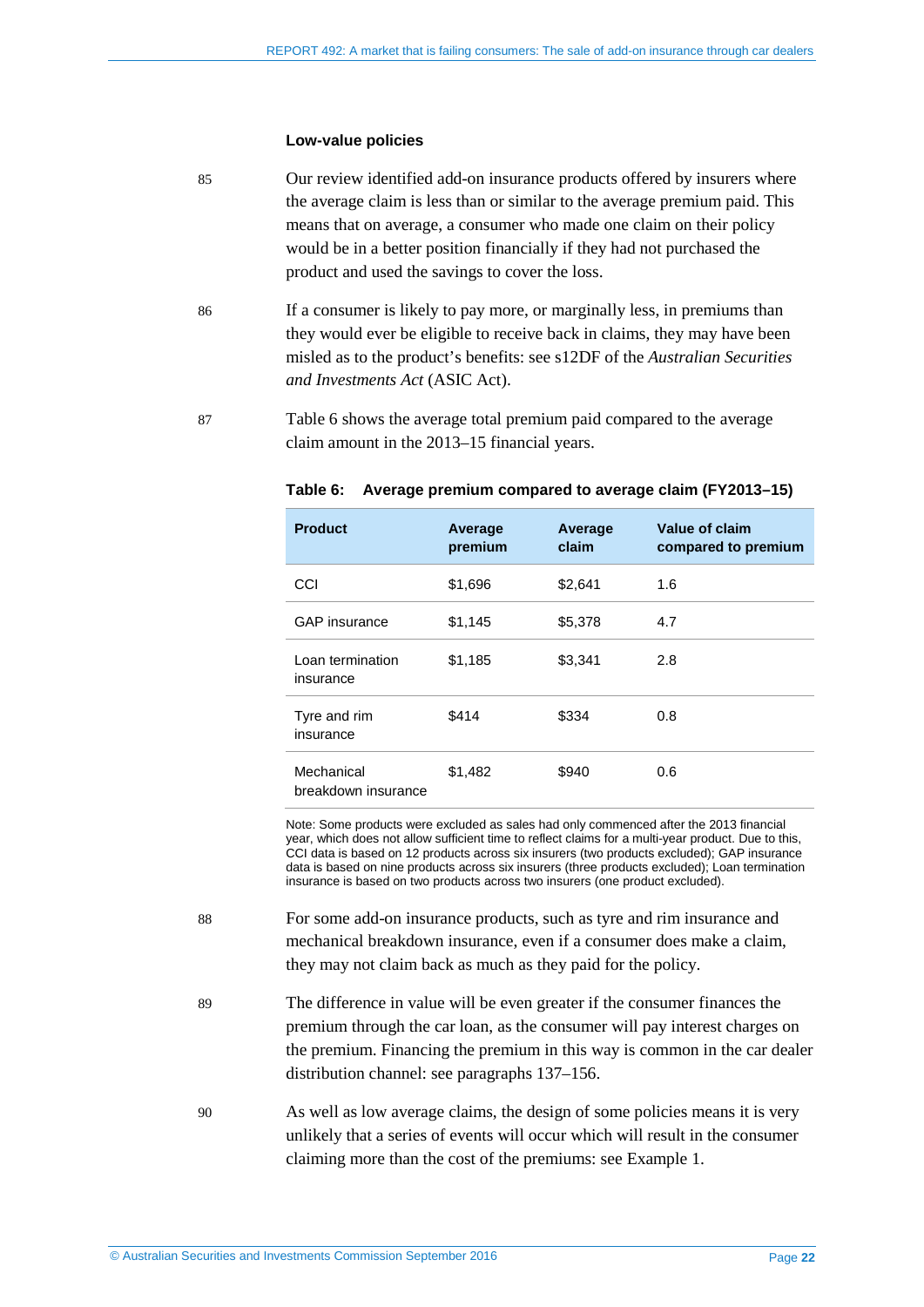#### **Example 1: Low value**

One insurer sold a tyre and rim policy where, even if a consumer had to replace two tyres in one year as a result of punctures, and the insurer paid the maximum claim amount, the consumer would still have paid more for the insurance policy than they would have been paid in claims.

For the consumer to make a claim for more than they had paid for the policy, they would also have had to damage the wheel rims within the same year. The likelihood of this is further reduced by the fact that any tyre or rim damage that occurs as a result of an accident with another vehicle is not covered by this policy; the damage is only covered for incidents such as driving through a pot hole or hitting the road curb.

#### **Negative-value policies**

| 91 | Our review identified a range of products where the caps applied to the      |
|----|------------------------------------------------------------------------------|
|    | maximum payable under individual or multiple claims were extremely low       |
|    | compared to loss that a consumer would likely suffer if that event occurred. |

- 92 We are concerned that pricing design for certain add-on insurance products, combined with low caps on claim amounts, could result in situations where consumers pay more in premiums than they can ever claim back.
- 93 For example, CCI that is sold with a car loan is typically priced based on a percentage of the loan amount and the cost varies based on the length of the loan. The consumer can be covered for different risks under the policy and each risk may be priced individually or bundled together in packages.
- 94 One such risk is involuntary unemployment, which covers the cost of a consumer's loan repayments if they become involuntarily unemployed.
- 95 These policies will typically provide three months' worth of loan repayments, limited to the lower of the consumer's regular repayment amount, or a single claim cap in dollar terms. The policy will also have a maximum dollar cap which applies to multiple claims (i.e. two or more different occasions where the consumer becomes involuntarily unemployed).
- 96 Because the cost of these policies is based on the amount of the loan rather than the loan repayment amount, consumers could be charged a premium that is higher than the maximum amount payable under the policy in a claim: see Example 2.

#### **Example 2: Negative value**

A consumer purchased a policy with a total cap on claims of \$6,000 if they became unemployed. The premium was \$3,746 and the interest was \$2,762, resulting in a total cost to the consumer of \$6,408.

This means the consumer had paid \$408 more for the policy, including interest, than they could ever claim back.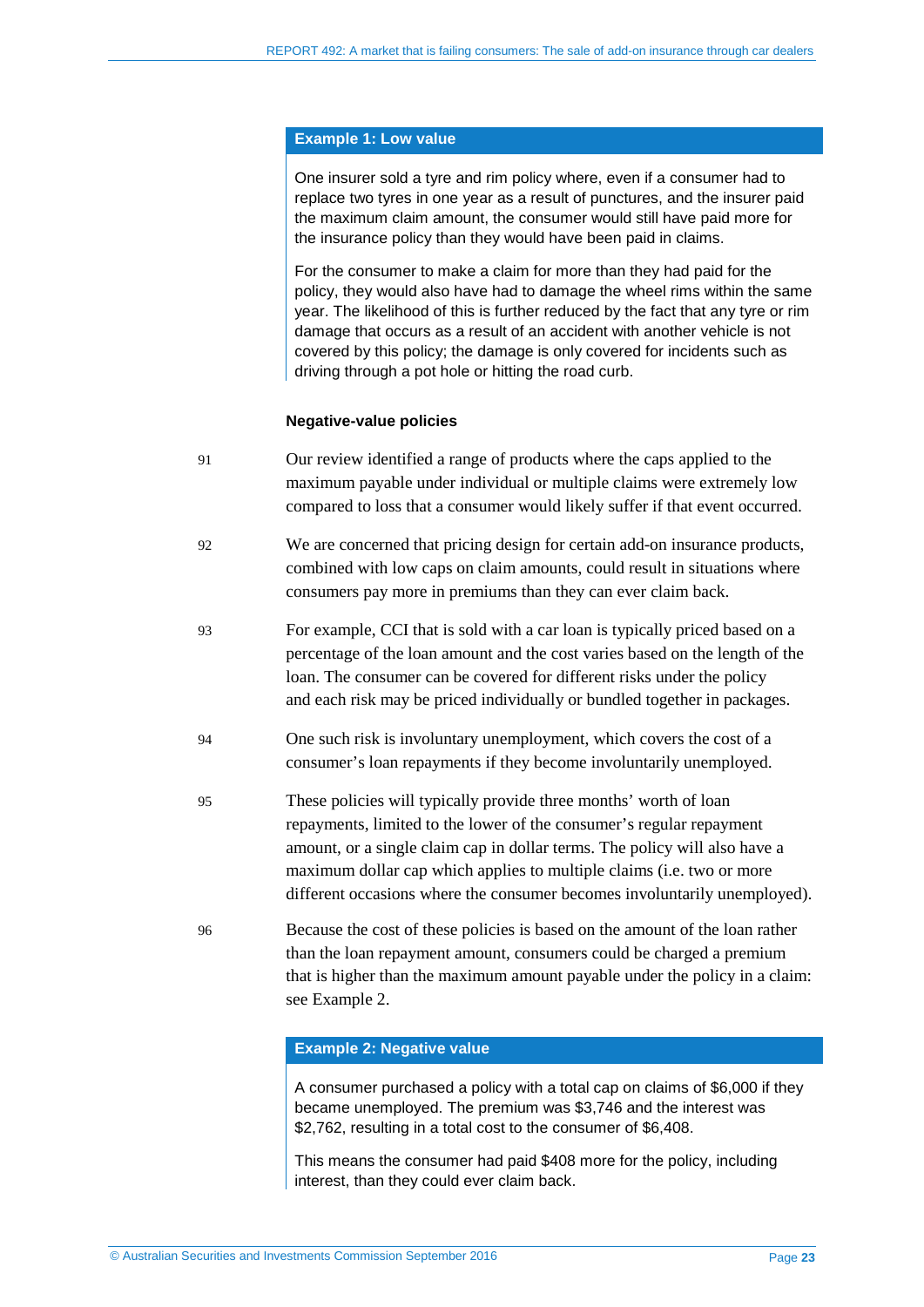| 97 | Due to the risks involved in pricing add-on insurance in this way, we would |
|----|-----------------------------------------------------------------------------|
|    | expect all insurers to have internal controls to ensure that negative-value |
|    | policies cannot be sold.                                                    |

- 98 We require insurers to review policies where the value offered to the consumer might be marginal, compared to the amount paid for the policy, as policies designed in this way offer little value to consumers when they are experiencing financial stress.
- 99 We expect insurers to immediately cease selling policies and to provide refunds to consumers who have been sold negative-value policies.
- 100 For low-value policies, we expect insurers to make significant improvements to the value offered to consumers or to cease selling these policies.
- <span id="page-23-0"></span>101 We have also identified cases of negative-value policies being sold through car dealers as part of our ongoing surveillance work. We will continue to review the extent of this problem with insurers and where necessary we will take further regulatory action.

#### **Restrictions in cover**

- 102 As set out in Section [A](#page-11-0) of this report, most add-on insurance products pay less than 10 cents in the dollar to the consumer in claims. We are concerned that such low claims ratios are in part due to the sale of policies by insurers to consumers where the limitations in cover are inconsistent with the consumer's reasonable expectations about when they would be able to claim and the amount payable in the event of a claim.
- 103 Examples of these limitations include:
	- (a) broad exclusions for pre-existing injuries or illnesses; and
	- (b) restrictions in cover under unemployment insurance policies.

#### **Broad exclusions for pre-existing conditions**

- 104 Insurers commonly include clauses in their contracts that exclude cover where the consumer is unable to work as a result of a pre-existing condition. For example, some insurers exclude cover for any condition for which the consumer had previously had treatment at any time in the past, while others only exclude cover where the consumer had experienced the condition in the 12-month or 24-month period before taking out the policy.
- 105 The greater the period of time referred to in the contract, the more broadly the exclusion operates and the more limited the cover offered by the insurer.
- 106 These types of clauses are also likely to have a disproportionate impact on consumers employed in manual labour who become unable to work over time due to degenerative failings of their back or knees.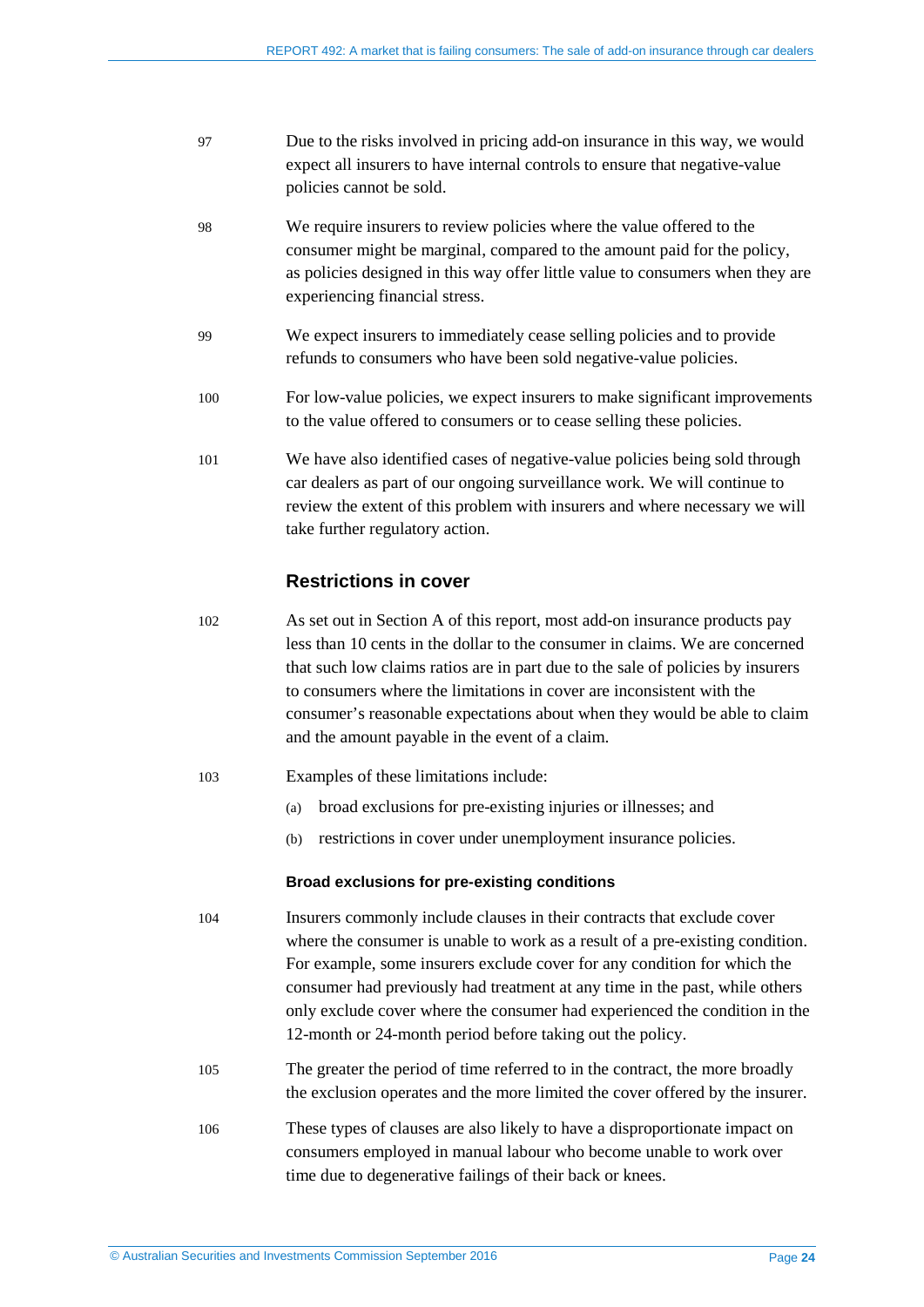| 107 | These types of physical ailments usually get worse gradually and a consumer<br>is likely to have seen doctors for medical treatment in the years before<br>finally becoming disabled and unable to work. For example, a significant<br>number of Australians with serious back problems experience them while<br>quite young: 10.1% of people who report back pain do so by the age of 34. |
|-----|--------------------------------------------------------------------------------------------------------------------------------------------------------------------------------------------------------------------------------------------------------------------------------------------------------------------------------------------------------------------------------------------|
|     | Note: See Australian Institute of Health and Welfare (AIHW) analysis of unpublished<br>ABS Australian Health Survey, 2011-12 (National Health Survey Component).                                                                                                                                                                                                                           |
| 108 | Exclusions for pre-existing conditions in these circumstances are therefore<br>likely to exclude cover for a probable or reasonably foreseeable risk.                                                                                                                                                                                                                                      |
| 109 | If insurers do not cover particular key risks, they need to make this<br>abundantly clear to consumers. Without this disclosure, products will be sold<br>in a way that may not meet the consumer's expectations or may adversely<br>affect consumers with chronic illnesses.                                                                                                              |
|     | Limitations under unemployment cover                                                                                                                                                                                                                                                                                                                                                       |
| 110 | A consumer would reasonably expect that unemployment cover would:                                                                                                                                                                                                                                                                                                                          |
|     | meet their needs in the circumstances in which they can make a claim;<br>(a)<br>and                                                                                                                                                                                                                                                                                                        |
|     | allow them to keep possession of the motor vehicle if they make a<br>(b)<br>claim.                                                                                                                                                                                                                                                                                                         |
| 111 | Our review found a number of restrictions in some unemployment cover (in<br>both CCI and loan termination insurance policies) causing them to operate in<br>a way that is inconsistent with those expectations.                                                                                                                                                                            |
| 112 | The first situation arises where an insurer offers unemployment cover where<br>it will only meet payments that fall due under the loan during a 90-day period.                                                                                                                                                                                                                             |
|     | Note: Some insurers will provide cover that pays for longer periods (e.g. six months).                                                                                                                                                                                                                                                                                                     |
| 113 | Under s72 of the National Credit Code, lenders must have in place enhanced<br>procedures to deal with requests for financial hardship, including where the<br>hardship arises from unemployment.                                                                                                                                                                                           |
| 114 | Many lenders will now regularly provide consumers with a moratorium of<br>90 days if they are unemployed, and simply extend the contract by 90 days,<br>with the consumer making an additional three payments at the end of the<br>contract. Such arrangements give the consumer an outcome that delivers<br>similar benefits to the unemployment cover offered by insurers.               |
| 115 | For example:                                                                                                                                                                                                                                                                                                                                                                               |
|     | under an unemployment claim, the consumer does not need to make<br>(a)<br>payments on their loan for 90 days (as the insurer meets this liability),<br>but may need to seek a variation in repayments from the lender after<br>this time if they are still unemployed; and                                                                                                                 |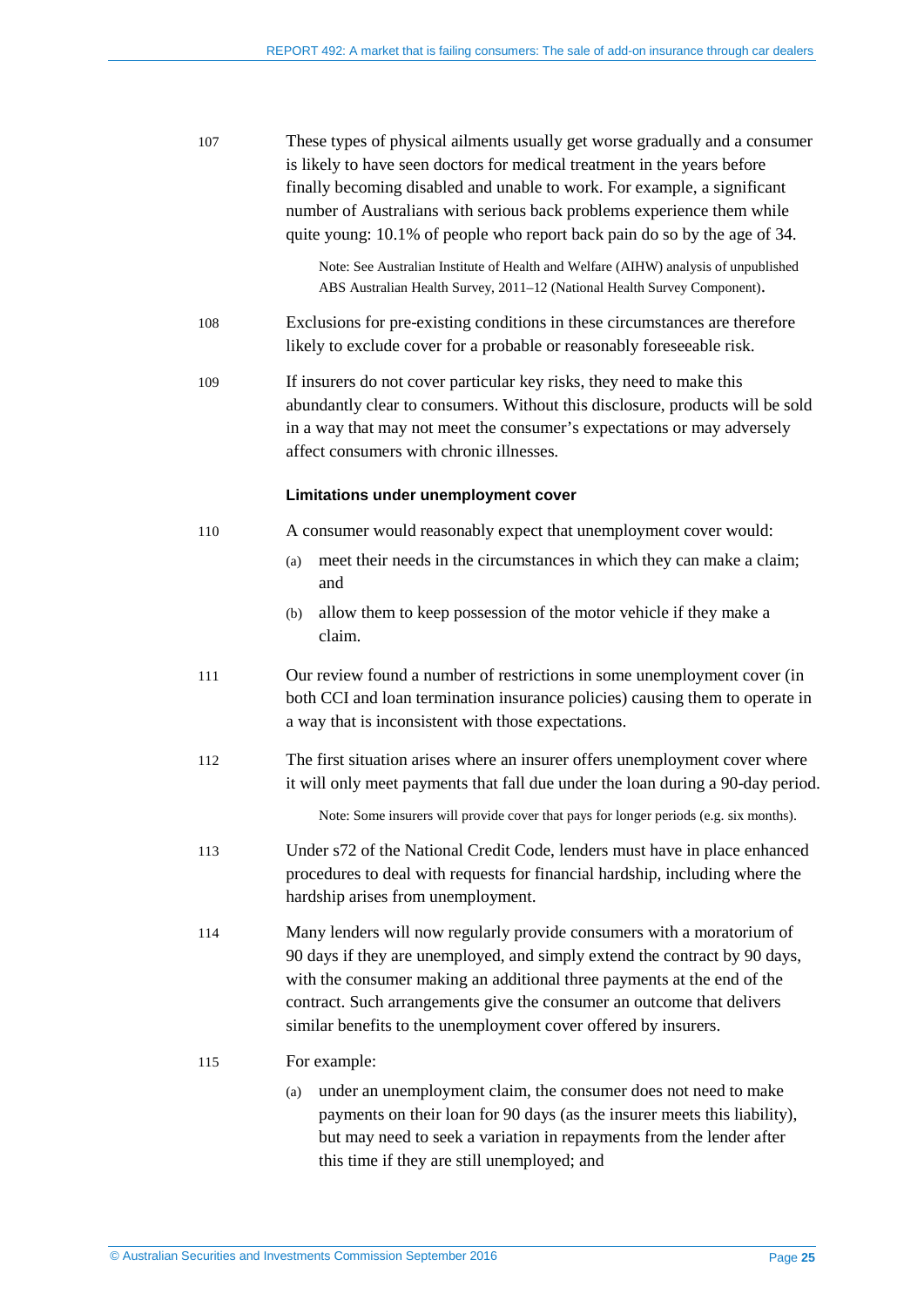(b) under a financial hardship variation, the consumer can defer repayments on their loan for 90 days and the variation may need to continue after this time if they are still unemployed.

116 This analysis demonstrates that some unemployment cover:

- (a) does not deliver significant benefits to the consumer above those available for free through a hardship variation; and
- (b) is unlikely to result in the consumer keeping possession of the vehicle if their unemployment continues for a significant period beyond 90 days.
- 117 The second situation is where the consumer is self-employed. Some loan termination insurance policies only provide cover where either:
	- (a) the consumer is declared bankrupt; or
	- (b) the consumer's business stops operating as it cannot pay its debts.
- 118 The effect of these terms is that:
	- (a) the consumer can only make a claim for unemployment cover if they have substantial debts to third parties that they cannot pay; and
	- (b) even if the payments under the unemployment insurance cover are sufficient for the consumer to discharge the liability to the car lender, there is a significant risk that their other creditors may seek possession of the car to pay those debts.
- 119 In ASIC's view, cover that only makes a payment when a self-employed person is declared bankrupt does not meet the needs of the consumer; in this case, cover that reduces the risk of bankruptcy would be more beneficial.

#### **Additional 'extras' cover**

- 120 We reviewed add-on insurance products that contained additional 'extras' (claimable events) that appeared to offer very little value to consumers.
- 121 For example, one mechanical breakdown insurance product we reviewed provided additional cover for identity theft if a consumer's personal details were stolen and used to obtain funds (e.g. a stolen credit card). This cover was capped to a maximum benefit of \$1,000 and limited to a 12-month period.
- 122 Events like credit card fraud are usually covered by credit card providers under the ePayments Code and as such consumers would be unlikely to need to claim under this cover.

Note: The ePayments Code is a code of practice that virtually all banks, building societies, credit unions and even some payment services have signed up to. It protects consumers when using electronic payments in certain defined circumstances, including credit card use over the phone or internet, which includes genuine cases of identity theft.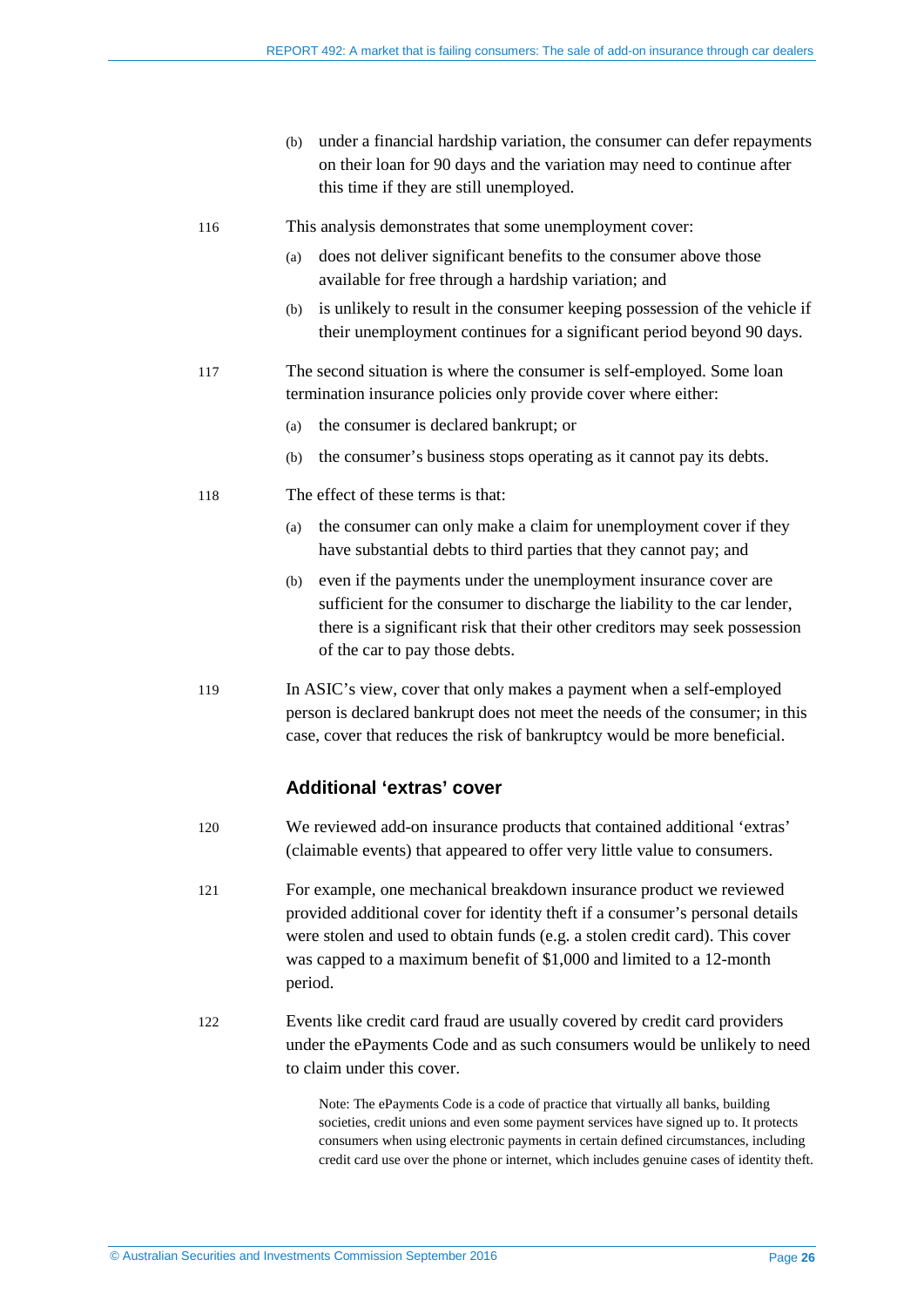- 123 Another PDS for loan termination insurance provided additional cover for an international job transfer if a consumer was required to move overseas at the request of their employer for a period of at least 24 consecutive months. This benefit is unnecessary for many consumers who may be employed by a business that is only located in Australia and does not have any international branches or offices.
- 124 Add-on insurance products need to be 'consumer centric' in that the products should offer real and tangible benefits to consumers who purchase them. In this case, consumers would be better protected by an add-on insurance product that provided greater benefits or had lower prices, rather than protection against the risk of international job transfer.

#### **Overlapping cover**

- 125 We reviewed a number of PDSs for CCI insurance which are designed in a way that creates a risk consumers may purchase two or more types of cover that protect against the same risk.
- 126 Some CCI policies bundle components of cover together, such as cover for trauma and disability, in a way that provides overlapping cover but without any consequent discount in price to the consumer.
- 127 A CCI policy may include:
	- (a) trauma cover, which is designed to pay out the balance of the car loan if the consumer suffers a specified trauma (e.g. cancer, coronary artery bypass surgery, heart attack or major stroke); and
	- (b) disability cover, which is designed to pay the car loan repayments for a period where the consumer is unable to engage in their usual profession, business or occupation.
- 128 In the event of a specified trauma (heart attack, cancer, coronary artery bypass surgery, or stroke), the consumer is likely to be unable to work in their usual occupation due to illness and would be eligible to claim under the disability policy. They would also be eligible to claim under the trauma policy, having suffered a 'defined event', but would only be allowed to claim for either disability or trauma.
- 129 Overlapping cover means the consumer is being overcharged. In some cases, the consumer will be paying for two types of cover when in practice they would only be able to claim under one of them.
- 130 We expect insurers to provide an appropriate discount in price to reflect the reduction in risk that occurs, particularly where the cover is bundled so that the consumer is not able to choose to buy only one type of cover.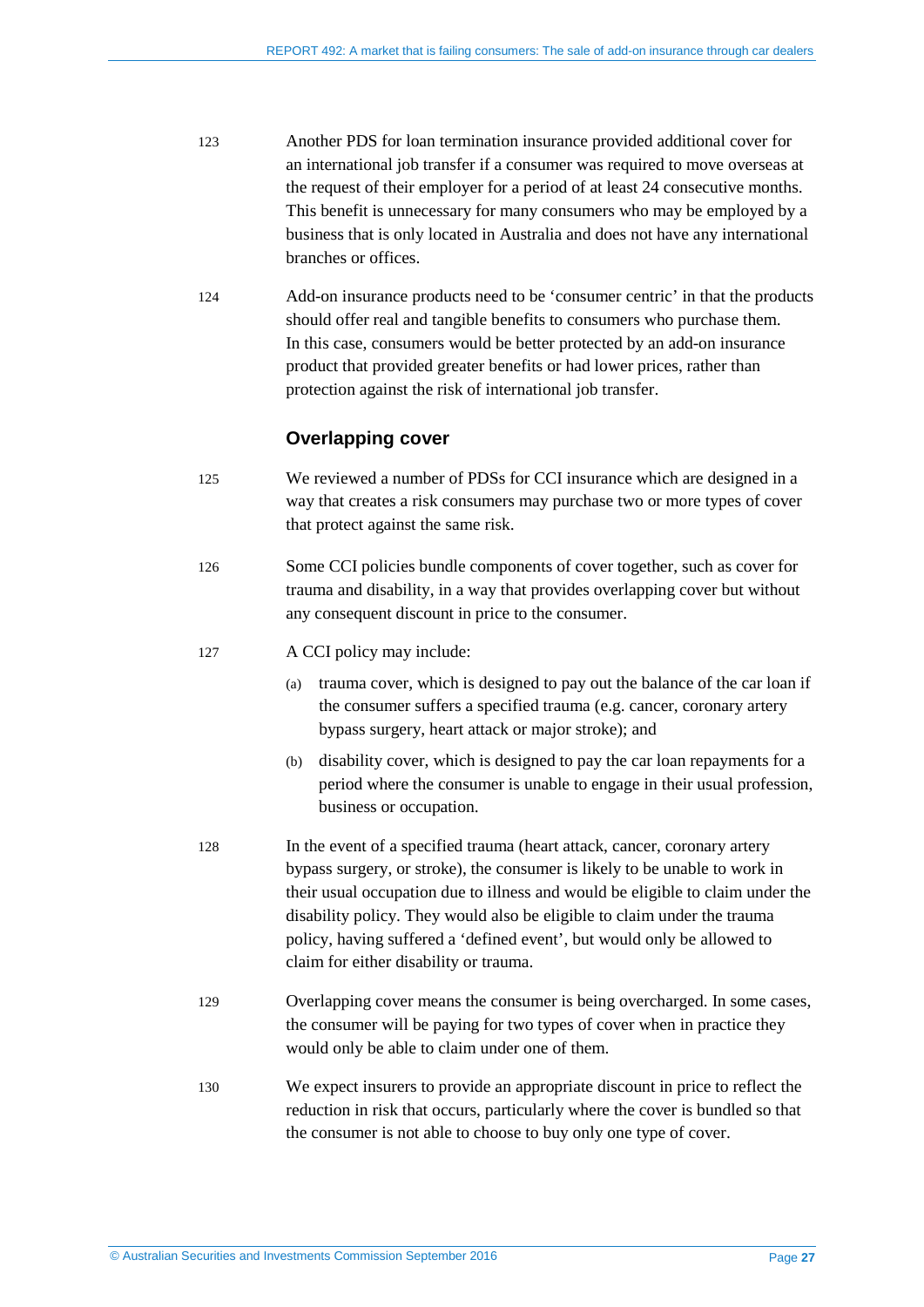#### **Unnecessary cover**

- <span id="page-27-1"></span>131 Our review found circumstances where the need for mechanical breakdown insurance is questionable given that the cover offered can overlap with a warranty provided by the manufacturer of the car, or a consumer's right to quality under the Australian Consumer Law.
- 132 When a consumer buys a car, they have the right under s54 of the Australian Consumer Law to seek repairs for mechanical failures where the vehicle is not of an acceptable quality. This means that the consumer can seek compensation for the cost of repairs incurred if the vehicle fails to work for a reasonable period of time after the purchase.

Note: See *Advertising and selling [guide: Consumer guarantees](http://www.accc.gov.au/publications/advertising-selling/advertising-and-selling-guide/consumer-guarantees)* on the Australian Competition and Consumer Commission (ACCC) website.

- 133 Further, car manufacturers usually offer warranties with the sale of new vehicles that can run for extended periods of time, typically from between three to seven years from the date of purchase, or for a specified number of kilometres. In some cases, the consumer can purchase an extension to the period of the warranty, so that it runs for a longer period.
- <span id="page-27-0"></span>134 Our review found that insurers generally sought to address this issue by providing that the period of cover:
	- (a) commences on the date on which any manufacturer's warranty expires; and
	- (b) ends either after a certain period of time has elapsed, or when the vehicle has travelled a certain distance.
- 135 This practice means that the cover can terminate at the same time as the manufacturer's warranty if the trigger for both is the distance travelled, rendering the need for insurance unnecessary. An example of this is where:
	- (a) the manufacturer's warranty ends when the vehicle has travelled 100,000 kilometres;
	- (b) the commencement date for the mechanical breakdown insurance is the date the manufacturer's warranty ends;
	- (c) the end date for the mechanical breakdown insurance is the date the vehicle has travelled 100,000 kilometres; and
	- (d) therefore, for a consumer who travels 100,000 kilometres in three years, the insurance will start and end at the same time.
- <span id="page-27-2"></span>136 This outcome reflects the failure by insurers to consider the needs of consumers when they are designing cover.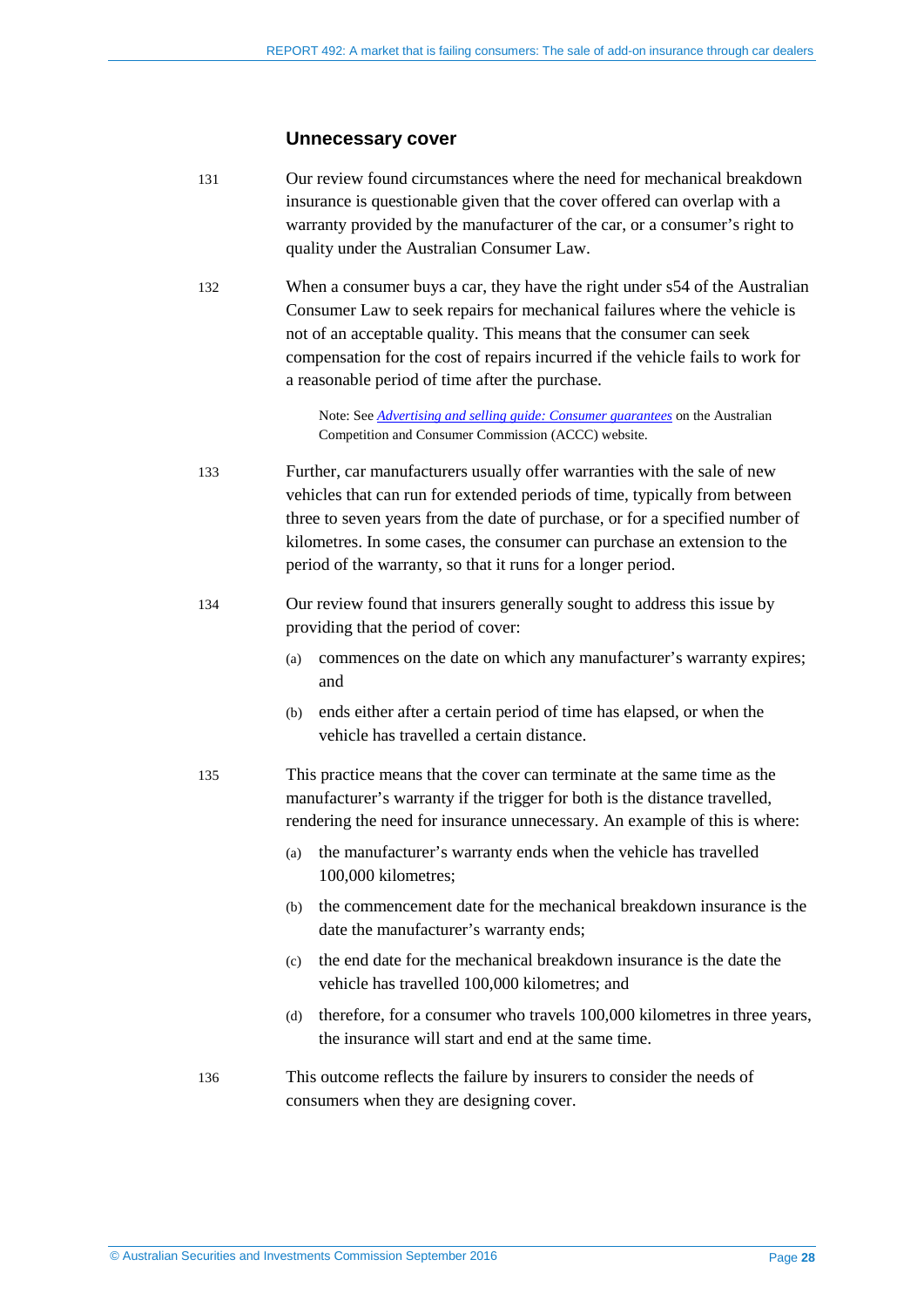#### <span id="page-28-2"></span><span id="page-28-1"></span><span id="page-28-0"></span>**Finding 5: Single premium policies increase the cost for consumers**

137 Most add-on insurance products sold through car dealers are sold as 'single premium' policies—that is, the entire cost of the add-on insurance policy is paid upfront by adding it to the consumer's car loan.

#### **Alternative regulatory model: Ban on single premiums**

Single premium policies attached to CCI were banned in the United Kingdom, effective October 2010, due to the poor consumer outcomes associated with this way of selling products.

Note: See Competition Commission (now located at National Archives UK), *[Market investigation into payment protection insurance,](http://webarchive.nationalarchives.gov.uk/20101109091748/http:/www.competition-commission.org.uk/rep_pub/reports/2009/fulltext/542.pdf)* p. 316.

- 138 Two concerns raised in REP 471 about the use of single premiums are that:
	- (a) the consumer incurs interest charges that increase the cost of the insurance; and
	- (b) if a consumer pays out their car loan early, they will not receive a full refund of the unused portion of the premium.
- 139 The impact of interest on the cost of the policy also exacerbates some of our concerns about negative and low-value policies: see paragraphs [81–](#page-20-4)[101.](#page-23-0)
- 140 Single premium policies have clear benefits for insurers and car dealers. For insurers, they provide certainty in receiving the entire premium paid up front. Higher premiums mean higher commissions paid to car dealers.

#### **Payment methods and consumer behaviour**

- 141 In addition to our concerns in REP 471, we are concerned that single premium policies reduce transparency about the product being sold and the cost of it.
- 142 Feedback from industry indicates that when insurance policies are paid for in a transparent way with a monthly instalment premium appearing on the consumer's bank statement, the consumer is more likely to be aware that they hold a policy, and therefore more likely to make a claim under it.
- 143 As monthly instalments appear to act as a reminder to consumers about the insurance they hold, it is also reasonable to assume that monthly instalment premiums would encourage consumers to periodically consider whether they want or need an add-on insurance product after they have left the car dealer, and cancel the insurance if they do not need it.
- 144 ASIC has strong concerns that single premiums lead to reduced claims and reduced consumer awareness, and increase the risk the consumer will not receive a premium refund if they pay out their car loan early. We will conduct further work on single premium policies and target insurers who sell policies in this way, due to the poor consumer outcomes they create.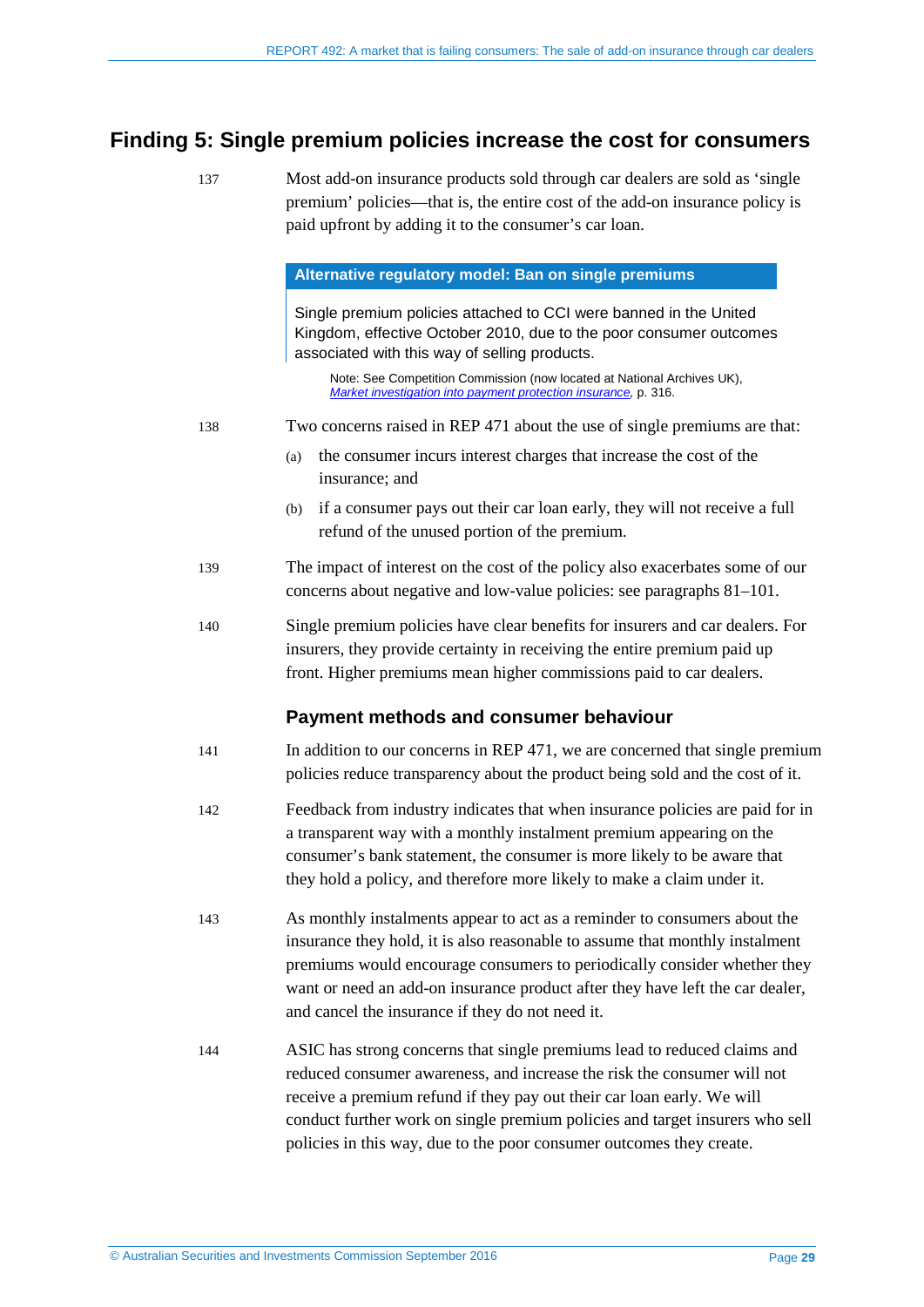#### **Failure to ensure consumers receive refunds on early termination of add-on insurance policies**

- 145 While single premiums can mean that the consumer does not receive a pro rata premium refund if they pay out their loan early as noted in REP 471, we are also concerned that consumers may not be receiving a refund of premiums if certain events occur that result in early termination of CCI and GAP policies.
- 146 When buying a car through a dealer, consumers are often sold more than one add-on insurance product. For example, we are aware that many consumers are offered both CCI and GAP insurance policies. However, consumers with a GAP policy must have comprehensive car insurance to claim on that policy. Similarly, consumers that have a CCI policy should also have an associated credit contract.
- 147 The way these different insurance policies and credit contracts interact can create unfair outcomes for consumers.
- 148 Based on our review, we are concerned that insurers do not have adequate procedures, systems or controls in place to identify situations where consumers are entitled to a refund of premiums because of the following interactions:
	- (a) the associated credit contract, such as a car loan, had terminated or was paid out early so that the CCI or GAP insurance is no longer required;
	- (b) the comprehensive car insurance had ended or was cancelled without a replacement so that the GAP insurance (which requires a current comprehensive policy) may now be void; and
	- (c) the CCI policy pays out the car loan due to a trauma or death benefit claim so that the GAP insurance is no longer required.
- 149 Our review found that all insurers place the onus on consumers or lenders (i.e. car loan providers) to notify them that the relevant contracts had been paid out or cancelled.
- 150 Our inquiries indicated that some lenders' procedures for advising insurers a credit contract has been paid out early are inconsistent. This means insurers may not be informed of all consumers who have had their loan paid out early and that some consumers may not receive a refund they are entitled to.
- 151 To date, only three insurers have implemented proactive steps to improve their systems and processes. These include:
	- (a) investing in systems development to identify cancellation reasons and automatically identify consumers with multiple policies held with the same insurer when cancellation requests are received;
	- (b) producing and reviewing regular reports of cancellations to identify other policies that may also need to be cancelled and confirming this with the relevant consumer: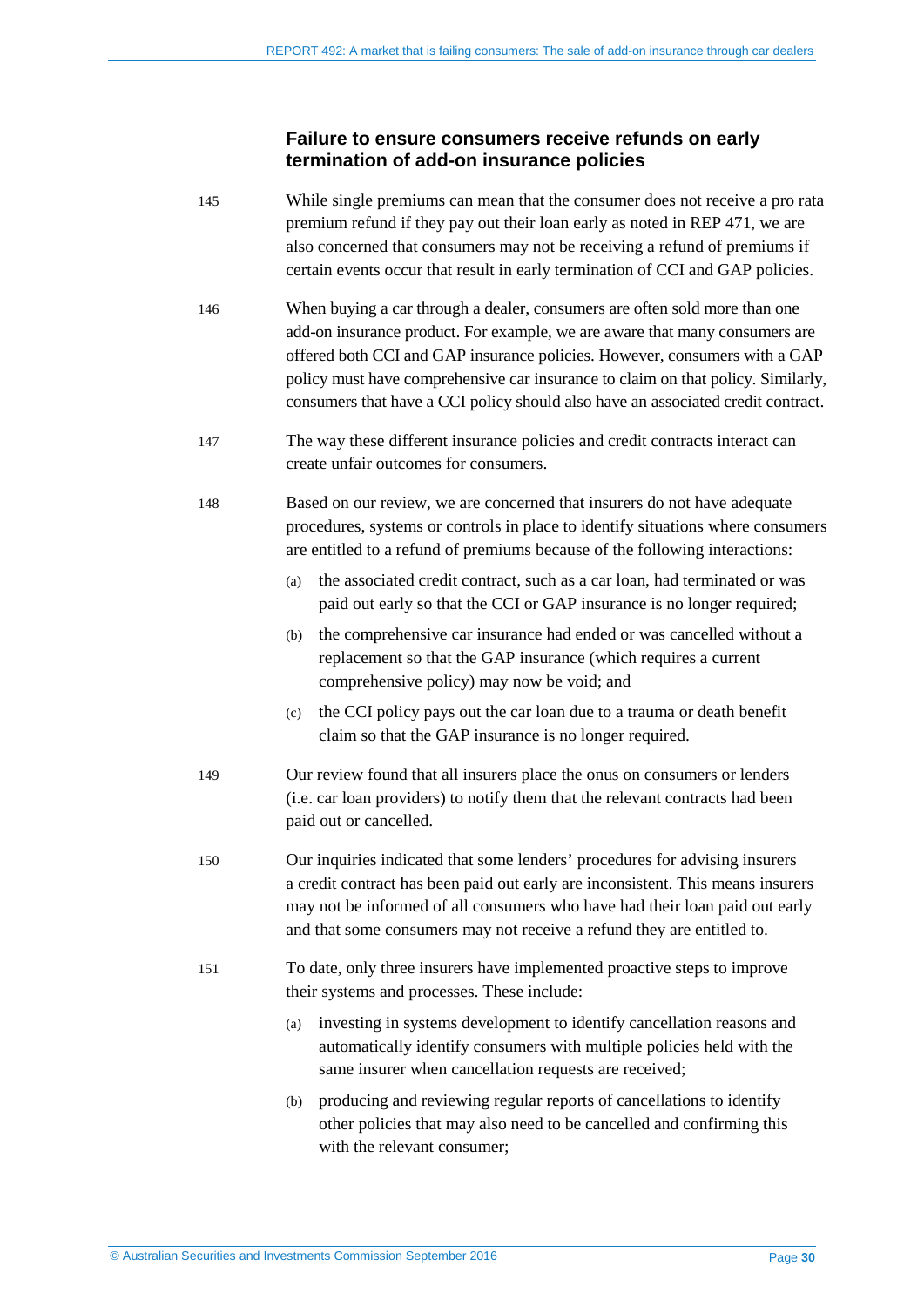- (c) working closely with lenders to require regular reporting of cancelled credit contracts;
- (d) improving information exchange systems between lenders and insurers;
- (e) requiring staff to ask more questions and review other policies that may need to be terminated (with premium refunds) when lenders and consumers contact them to seek refunds or to cancel a policy;
- (f) for death benefit claims, requiring staff to contact the deceased person's estate to determine whether there are other policies in their name that will also need to be cancelled with premium refunds; and
- (g) updating systems to prevent the sale of policies with terms that exceed the consumer age limit where the insurer will no longer provide cover.
- 152 To date, two insurers have agreed to review their data to determine if there are consumers who may not have received a premium refund and if necessary, implement an appropriate remediation framework for any impacted consumers.
- <span id="page-30-0"></span>153 Other disclosure initiatives that insurers are exploring include:
	- (a) a message on cancellation notices for comprehensive insurance policies reminding consumers to review their need to hold GAP insurance; and
	- (b) a message on claim letters that will remind recipients of a trauma benefit that they should notify the insurer to cancel their GAP policy if they use the trauma benefit to pay down their loan.
- 154 There are inherent limitations with relying on disclosure measures as a way to deal with this issue, given what is known of consumer inertia and other consumer behaviours. Insurers must take their obligations in this area seriously and take proactive steps to deal with this issue.
- 155 We expect all insurers to undertake this important work to ensure that consumers receive refunds they are entitled to. We will be following up with each insurer to ensure that consumers receive the refunds they are entitled to.
- <span id="page-30-1"></span>156 Our work in this area is continuing. ASIC will continue to engage with insurers on this issue, and consider taking further regulatory action if significant improvements and refunds are not addressed.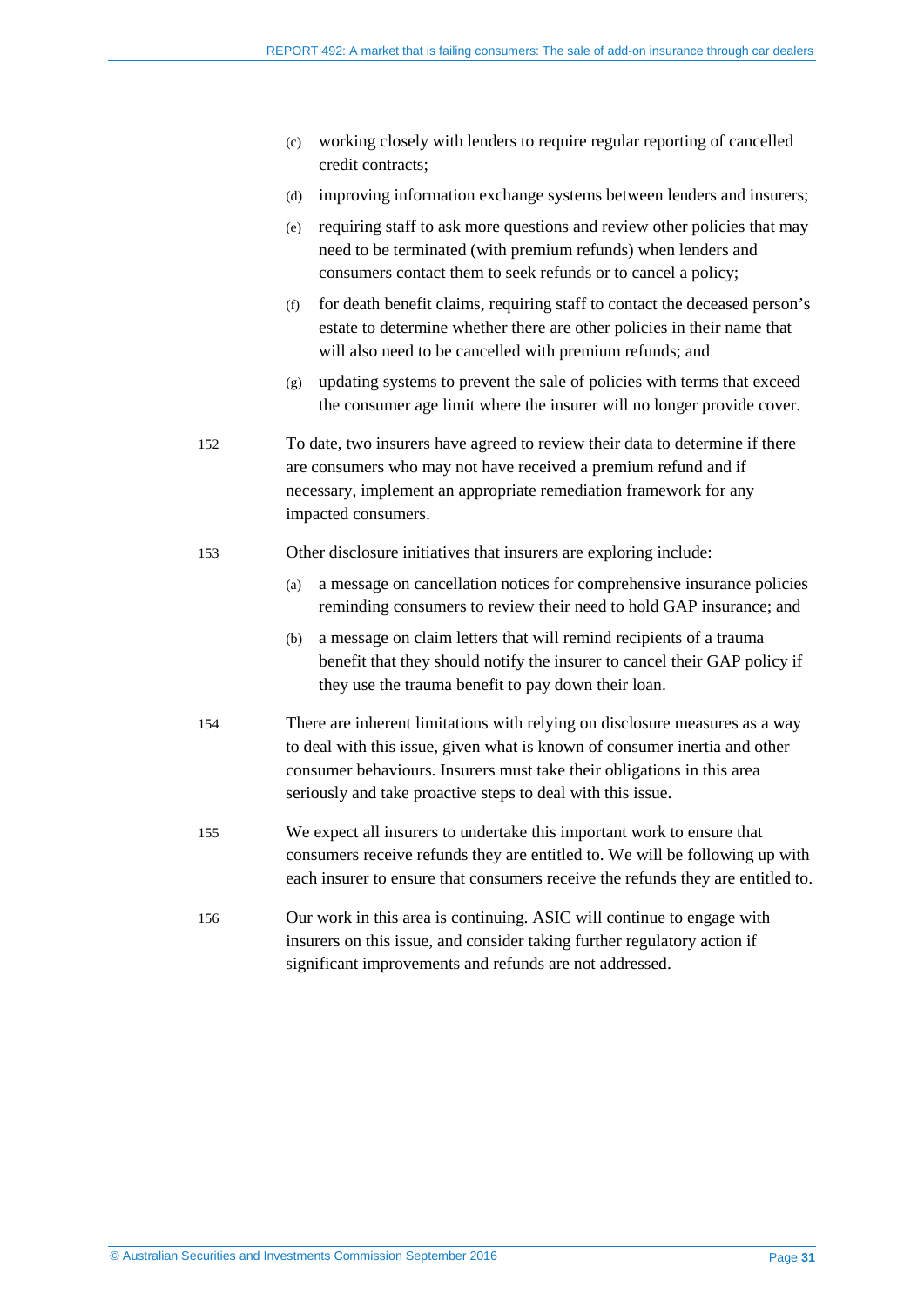## <span id="page-31-2"></span><span id="page-31-0"></span>**C Sales practices of concern**

#### **Key points**

ASIC has serious concerns about the sales practices used by car dealers to sell add-on insurance products, given the conflicts of interest created by very high commissions.

All insurers sell add-on products under general advice or no advice distribution models, where sales staff can promote the product but cannot tell the consumer whether or not it is suitable or meets their needs.

The sales process used by insurers was complex, requiring the consumer to make multiple decisions on minimal information without the cost of the cover being clearly disclosed. For example, consumers were asked to make decisions about buying up to nine different products with up to 41 different combinations of cover available within those products.

No insurers provided the consumer with the total cost of the different combinations of cover available. All insurers asked consumers to choose cover without advising them of the total price of other options available.

All these factors are likely to be influenced by commissions paid by insurers, which create a conflict of interest and increase the risk of consumers paying for unsuitable products that do not meet their needs (e.g. because they do not meet the eligibility requirements to claim).

#### <span id="page-31-1"></span>**Finding 6: Sales processes inhibit good decision-making**

157 As part of our review, we conducted a survey to obtain information about the content of sales scripts provided to car dealers to assess the information given to consumers about add-on insurance products. Three out of the six insurers who completed the sales questionnaire provided sales scripts. We also analysed information about disclosure of price and exclusions.

- 158 We found that:
	- (a) add-on products are sold under general advice models or 'no advice' models, which means that consumers are provided with insufficient or inadequate information to inform their decisions or to engage with the complexities of these products;
	- (b) consumers could be offered complex product choices, of up to 41 different products, options, cover levels and combinations;
	- (c) most insurers only disclosed the total price of the product at a very late stage of the sales process, after consumers have been sold a specific product and decided on the option of cover within that product;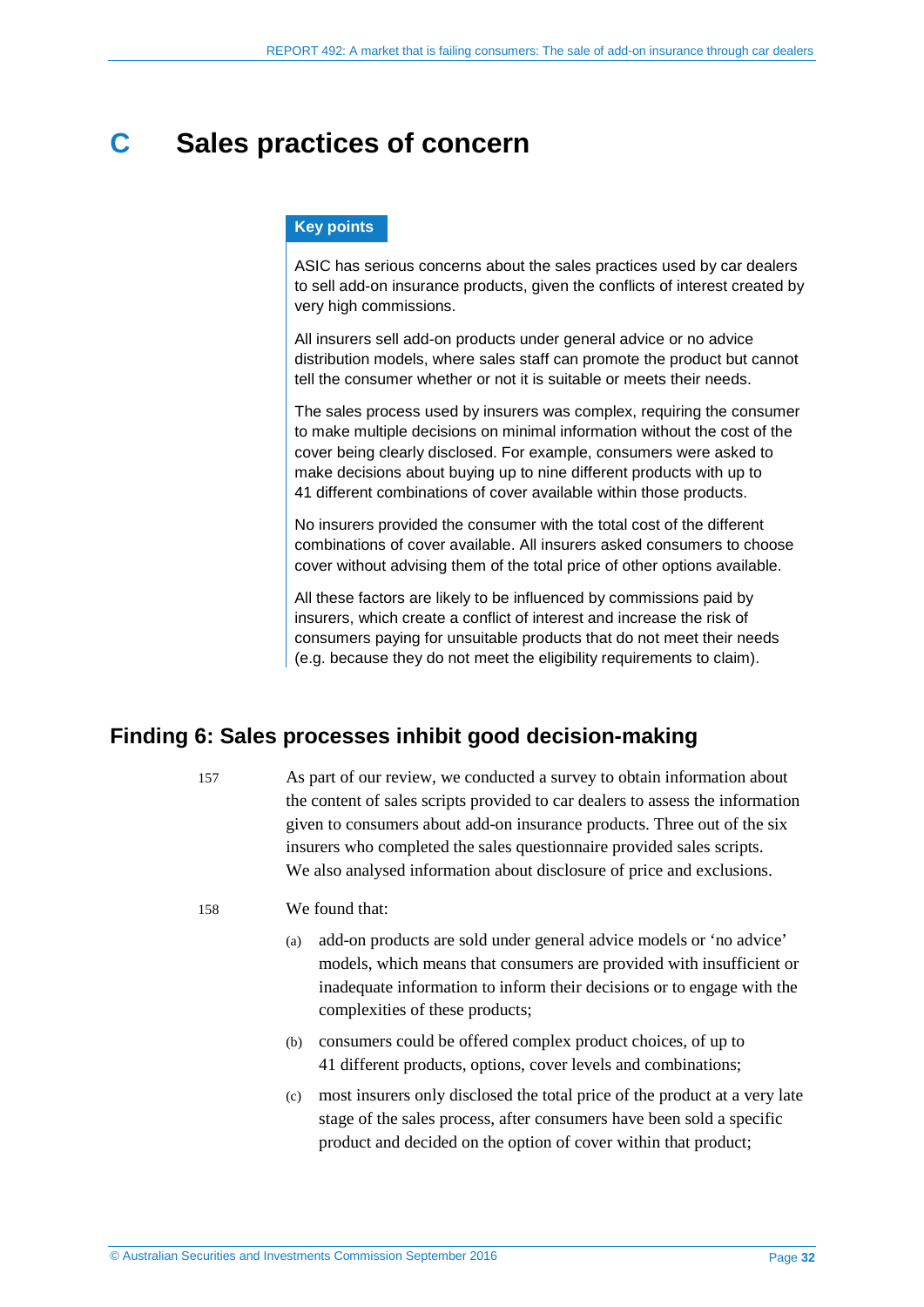- (d) most sales scripts only presented the benefits of the product, and did not discuss the limitations or exclusions, or only discussed the exclusions in a minimal way, without providing examples; and
- (e) only one of the insurers' sales scripts required staff to ask specific questions relating to the consumer's eligibility for the product.
- 149 These findings help explain why consumers buy poor value products, as they indicate the process is designed to maximise sales by minimising content of information about negative features such as price or exclusions.

#### <span id="page-32-0"></span>**Limitations of advice models**

150 Our findings indicated that all insurers sold add-on insurance products predominantly through a general advice model as defined under s766B of the *Corporations Act 2001* (Corporations Act), although some insurers also used a no advice model where only factual information is provided to the consumer. 151 The use of these models means that intermediaries: (a) are under no obligation to ensure the product is suitable or meets the consumer's needs; and (b) receive commission payments that could create conflicts of interest. 152 A general advice model is likely to have adverse outcomes for consumers in the add-on insurance context as it allows car dealers to promote the sale of the products without considering whether the consumer needs cover, and then places the responsibility for poor purchasing decisions on the consumer. Consumers must review a large amount of information and documentation to assess which add-on insurance products are most suitable for them. 153 Based on our findings in REP 470, we consider that most consumers are unlikely to read these documents before being asked to make a purchasing decision by the car dealer, increasing the risk of poor purchasing decisions. 154 Our review found some examples of sales scripts that may lead the consumer to believe they are being provided with advice that is personal to them, or based on their needs, even though they received a general advice warning. 155 For example, one script stated: *'I've prepared five options for you. As you can see option one provides…'*. Even though a general advice warning was included in the script to be provided to consumers in that instance, such a warning may not diminish the effect of the language of the sales scripts. This creates a risk that a consumer might think that the options presented to them have been tailored to their needs when in fact they have not. 156 Given the complexity of the decision making process involved in buying add-on insurance, we are concerned that the use of general advice models or 'no advice' models means that consumers are provided with insufficient or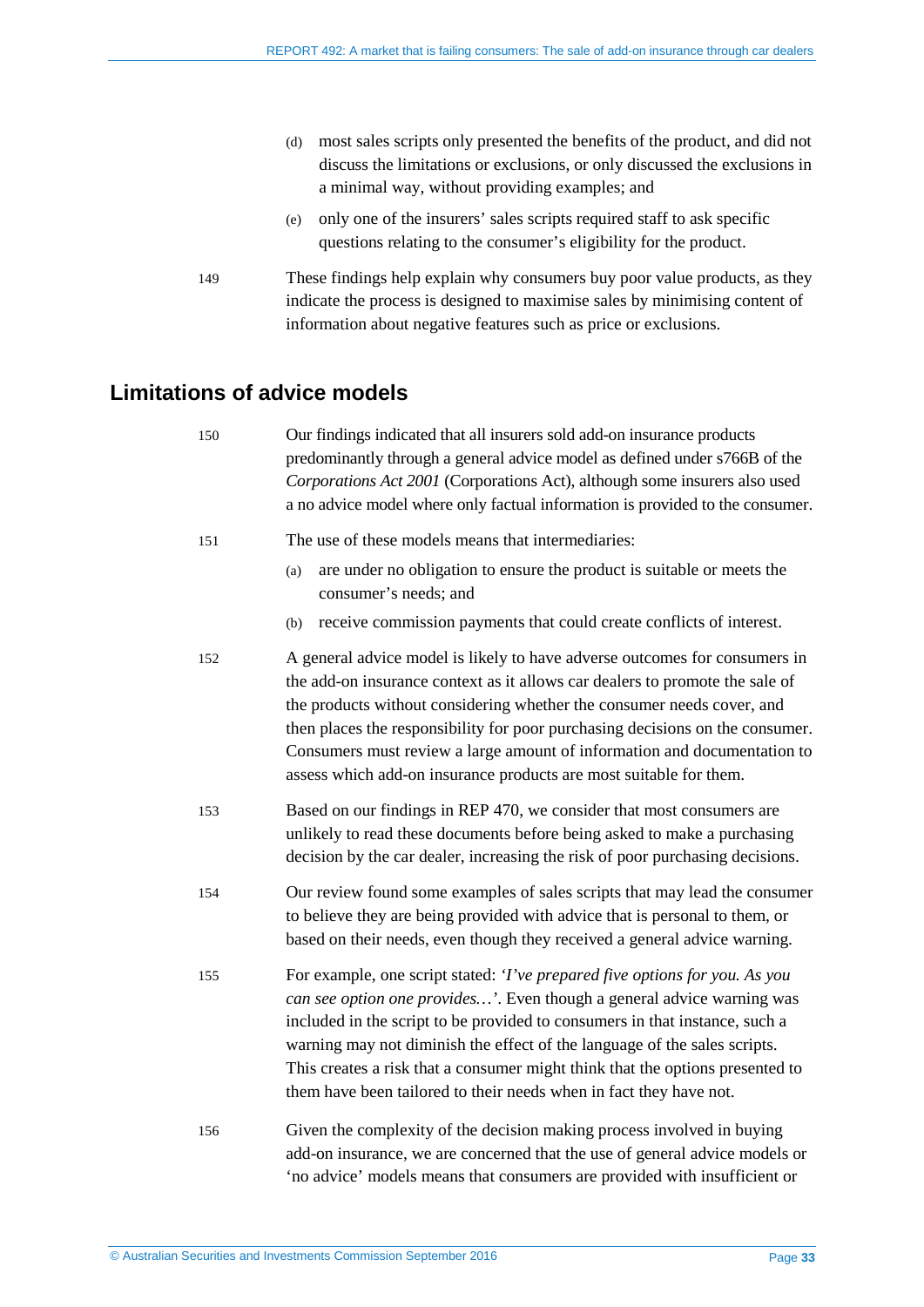inadequate information to inform their decisions, or to engage with the complexities of these products.

| 157 | Examples of the range of matters consumers need to consider include:                                                                                                                                                                                                                                                                                                                                          |
|-----|---------------------------------------------------------------------------------------------------------------------------------------------------------------------------------------------------------------------------------------------------------------------------------------------------------------------------------------------------------------------------------------------------------------|
|     | for GAP and loan termination insurance—the difference between the<br>(a)<br>loan balance and the value of the car for the purposes of cover, both<br>when the contract is entered into and during the term of the policy;                                                                                                                                                                                     |
|     | for disability and life cover under CCI policies—the nature and value of<br>(b)<br>any overlapping cover the consumer may hold through other insurance<br>policies, such as through their superannuation fund; and                                                                                                                                                                                            |
|     | for mechanical breakdown insurance—the nature and value of any<br>(c)<br>cover the consumer may hold through a manufacturer's warranty or due<br>to their rights under Australian Consumer Law (and their impact based<br>on the starting and end dates for the cover under the insurance policy).                                                                                                            |
| 158 | In Regulatory Guide 146 Licensing: Training of financial product advisers<br>(RG 146), we set out the required training standards for those who sell<br>financial products including insurance. Higher training standards apply to<br>financial products classified as Tier 1.                                                                                                                                |
| 159 | Tier 2 training standards apply to products that:                                                                                                                                                                                                                                                                                                                                                             |
|     | are relatively straightforward;<br>(a)                                                                                                                                                                                                                                                                                                                                                                        |
|     | do not have any investment component;<br>(b)                                                                                                                                                                                                                                                                                                                                                                  |
|     | are subject to standard terms and conditions except for previously<br>(c)<br>disclosed variations; and                                                                                                                                                                                                                                                                                                        |
|     | are of limited life, often 12 months.<br>(d)                                                                                                                                                                                                                                                                                                                                                                  |
| 160 | Add-on insurance products are currently classified as Tier 2 financial products.<br>Our detailed review of add-on insurance products sold through car dealers<br>suggests that the previous rationale for treating these products as appropriate<br>for Tier 2 requirements may no longer be applicable, with a consequent need<br>for those advising on these products to meet the Tier 1 training standard. |
| 161 | As part of our ongoing work, we are assessing whether there is a need for<br>Tier 1 training standards to apply in this market.                                                                                                                                                                                                                                                                               |
|     |                                                                                                                                                                                                                                                                                                                                                                                                               |

#### <span id="page-33-0"></span>**Complex sales processes**

- 162 During our review of the sales process, it became apparent that consumers would find it very difficult to make informed decisions about what they were buying, whether that product would best suit their needs compared to other products, and the options available and what they will cost.
- 163 We found that most sales processes were structured in a way that prompted consumers to disengage with the sales process through decision fatigue,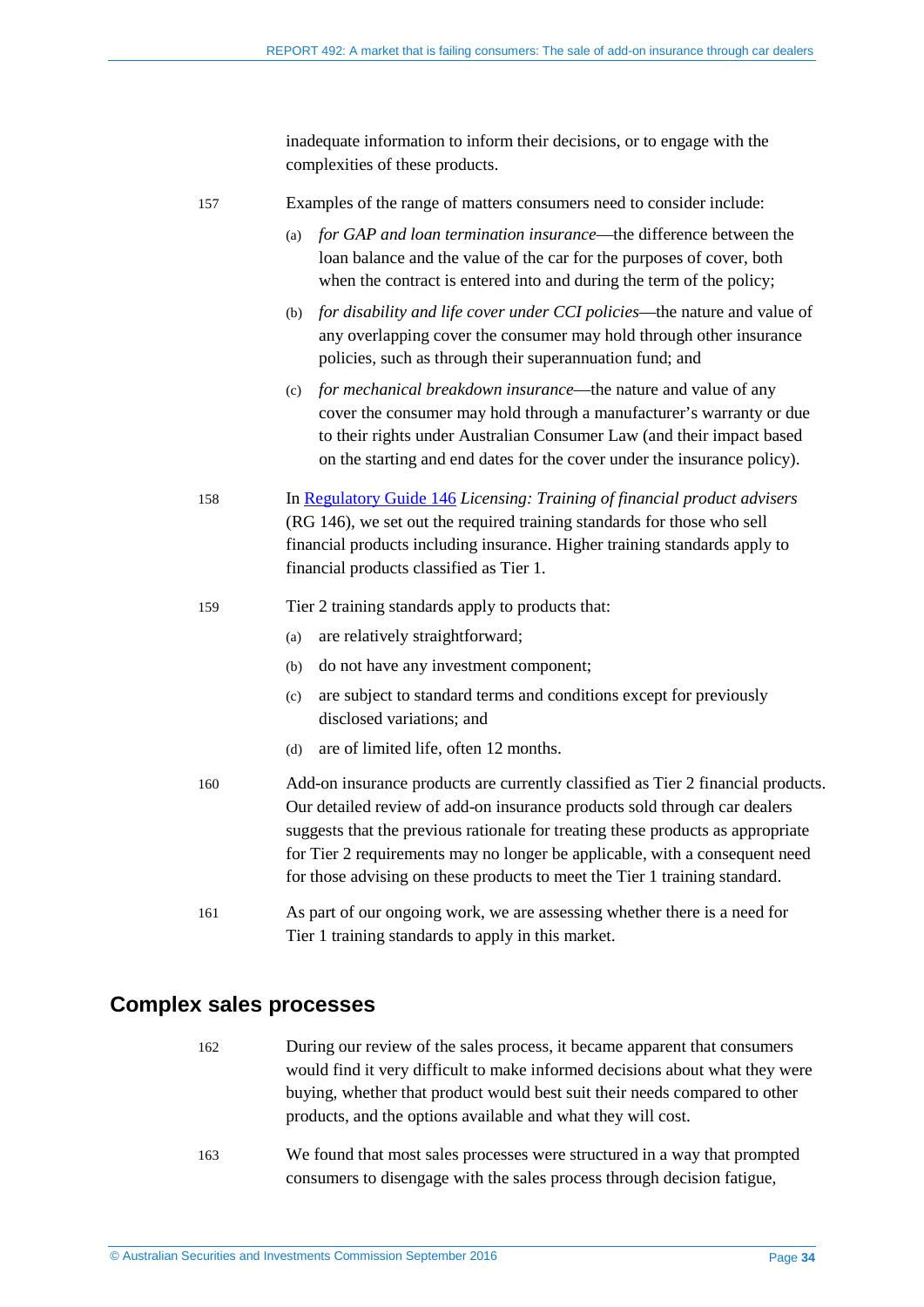information overload and complex product offerings and options constraining a consumer's ability to make an informed purchasing decision.

164 One consequence of this disengagement is that consumers may have a poor understanding of the circumstances in which they are entitled to lodge claims. For example, in REP 470, we found that some consumers agreed to buy add-on products even though they were unaware of the cover they had been sold. This is illustrated by two quotes from consumers in that report:

> Q: What is the consumer credit insurance [you bought]? A: I don't know… but I should because it's quite a sum [\$5,222 for five years]. (REP 470, paragraph 70)

When I walked out, at the time, II did not understand the policy] very well at all and even to this day I didn't truly understand it. (REP 470, paragraph 70)

- 165 Consumers who are unaware of the cover offered are likely to either not lodge claims at all or only when prompted by a third party, such as a lender.
- 166 Our review for this report found anecdotal evidence that some consumers only make claims after they have approached the lender because they are experiencing financial difficulty. We will follow up on this issue as part of our further work and take regulatory action where necessary.
- 167 Example 3, based on ASIC's ongoing surveillance work, illustrates the difficulties consumers may experience when they are unaware they can lodge a claim under their CCI policy.

#### **Example 3: Lack of consumer awareness**

A consumer borrowed \$39,788 to buy a vehicle. He was also sold a CCI policy. He broke his leg in August 2011, was hospitalised in December 2011, and was then unable to work because of complications.

He only lodged a claim in May 2014 as he did not remember taking out the policy. He had to borrow money from his parents to keep making his repayments under the loan.

#### **Timing of the offer**

168 We asked insurers at what point in the sales process add-on insurance products are discussed with consumers. Most of the insurers reported that add-on insurance products were offered to consumers any time from when a consumer walks into a car dealer to after the delivery of the vehicle.

169 In practice, we are aware from consumer research conducted for REP 470 that add-on insurance products are generally discussed with a consumer after the consumer has selected the vehicle. In such circumstances, consumers are more likely to have an increased emotional investment in the purchase and be more inclined to purchase, or spend more on, an add-on insurance product than if it had been offered earlier in the sales process: see Table 2 in REP 470.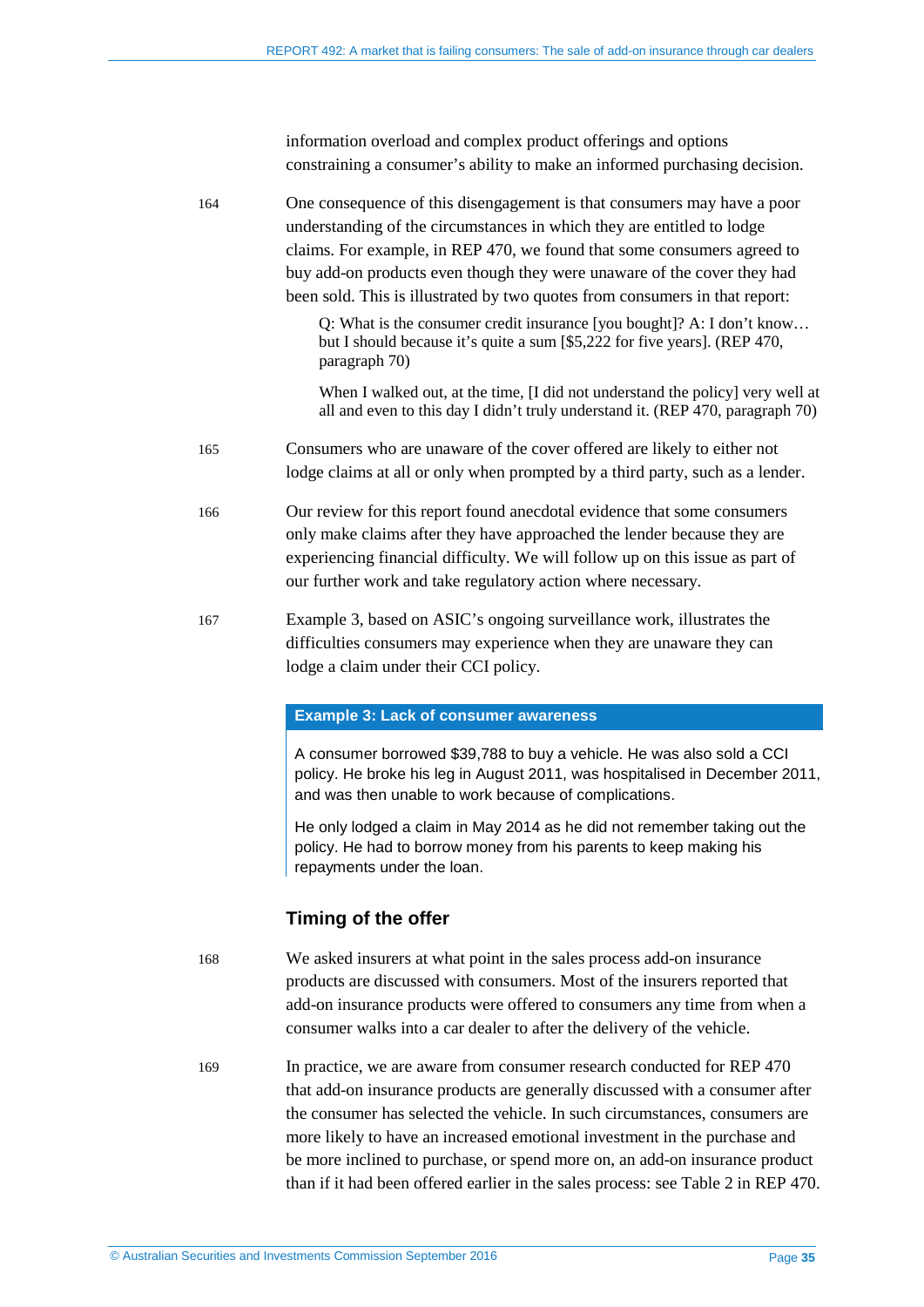170 Many consumers interviewed as part of the research for REP 470 explicitly mentioned that by the time they were offered insurance they were expecting the experience to be over and wanted to leave:

> And then you're too tired. At the end of the process you're tired. You just want to get out of there, so you just agree. It could be that you have some kids screaming. I had my kids with me too. (REP 470, paragraph 22)

#### **Multiple products, levels of cover and options**

- 171 We are concerned that consumers are very unlikely to make an informed decision in a market where they are presented with a multitude of complex product offerings each with different levels of cover and options attached.
- 172 Our review found that consumers were offered up to 41 different add-on insurance product options, levels and combinations of cover.
- 173 With such a large and complex product offering, it is not surprising that our review found that four out of the six insurers did not require all add-on insurance levels of cover and options to be discussed with consumers before asking consumers to decide on what product or products they wanted to buy. This means that the consumer is likely to select the options discussed as this is the easiest choice, even though these options may not be the best ones for them.
- 174 Further, as add-on insurance is generally discussed after the consumer has already made a number of decisions about the car and possibly the car loan, consumers are likely to experience decision fatigue, information overload and disengage with the sales process. This increases the risk of consumers making purchasing decisions that are not in their best interests.

#### **Delayed disclosure of cost of insurance**

- 175 Our findings indicated that the cost of add-on insurance products is only disclosed to consumers at a later stage in the sales process after they have chosen which products and options they want to buy. This process removes the ability for a consumer to compare the cost of different products and levels of cover as they are only provided with this cost *after* they have made a choice.
- 176 We also found that the total cost is often not clearly disclosed as sales staff may only disclose the cost in smaller monthly or weekly amounts when canvassing options to the consumer; the actual *total* cost is generally only provided after consumers have committed to buying a particular option.
- 177 We found that:
	- (a) no insurers disclosed the premium of each option to the consumer as part of the sales process;
	- (b) only four insurers disclosed the cost of the option being considered by the consumer as a monthly or periodic figure before they had made a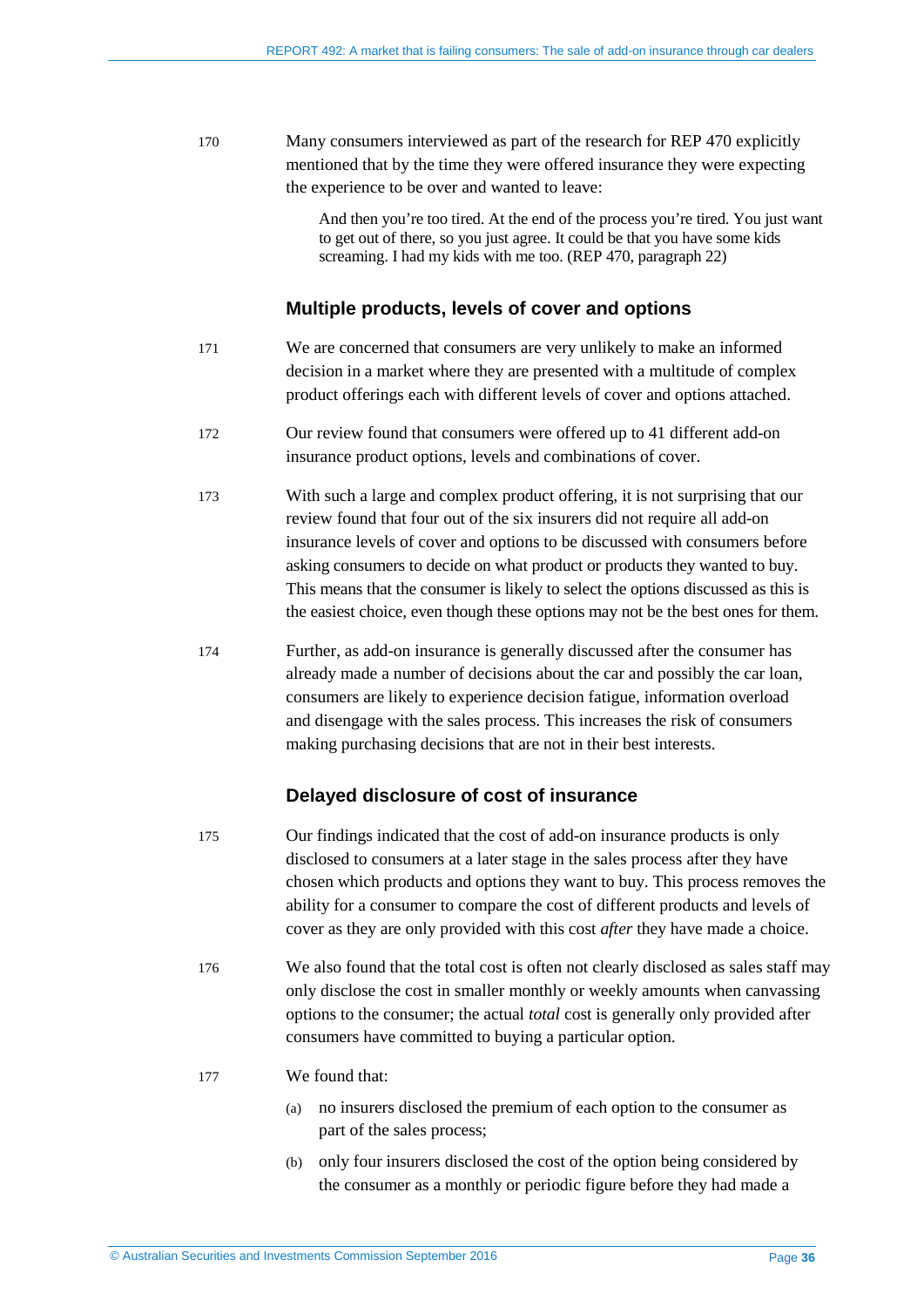purchasing decision (and the other insurers did not disclose the cost in this way or the total cost of the premium); and

- (c) consumers were therefore only provided with the dollar cost of the product being sold when they were applying for insurance.
- 178 Scripts provided by insurers to car dealers suggested that they promote the products based on the value they offer rather than price. In practice, that value is very low, given that across all add-on insurance products over the 2013–15 financial years, the claims ratio was as low as 9 cents in the dollar.
- 179 This has the following consequences:
	- (a) the sales process requires consumers to make purchasing decisions before they know the total premium, taking advantage of less assertive or financially literate consumes, who do not challenge this; and
	- (b) consumers cannot assess the relative merits of different options if they do not know the price of each option and are asked to make purchasing decisions without having access to total cost.
- 180 We are concerned that consumers are buying add-on insurance policies without being properly informed of their cost, and in some cases may be misled about the cost of the policy. Failure to disclose pricing information can be potentially misleading.

#### **Pressure tactics**

- 181 Our review of sales scripts found that most insurers did not give the consumer any opportunity to refuse to buy any add-on products, or to opt out of the sales process before it started. This tactic makes it harder for the consumer as they then have to make multiple decisions to reject each option put to them individually, rather than making a single decision.
- 182 In general, sales scripts automatically instructed staff to discuss an array of add-on insurance products with the consumer without asking the consumer to state whether they would be interested in purchasing such products and so terminate this discussion at an early stage.
- 183 Based on our research for REP 470, some consumers found it increasingly difficult to repeatedly refuse offers of add-on products. The process created a sense that they 'should' agree to something to be reasonable. As they had declined the majority of the offers, agreeing to one was a relatively small commitment. One consumer stated:

They also gave me nine different terrible options that I didn't want to take, like fabric protection. This one actually seemed like, if I had to take anything, this was the better option. 'I'll take the gunshot to the knee, thanks'. (REP 470, paragraph 86)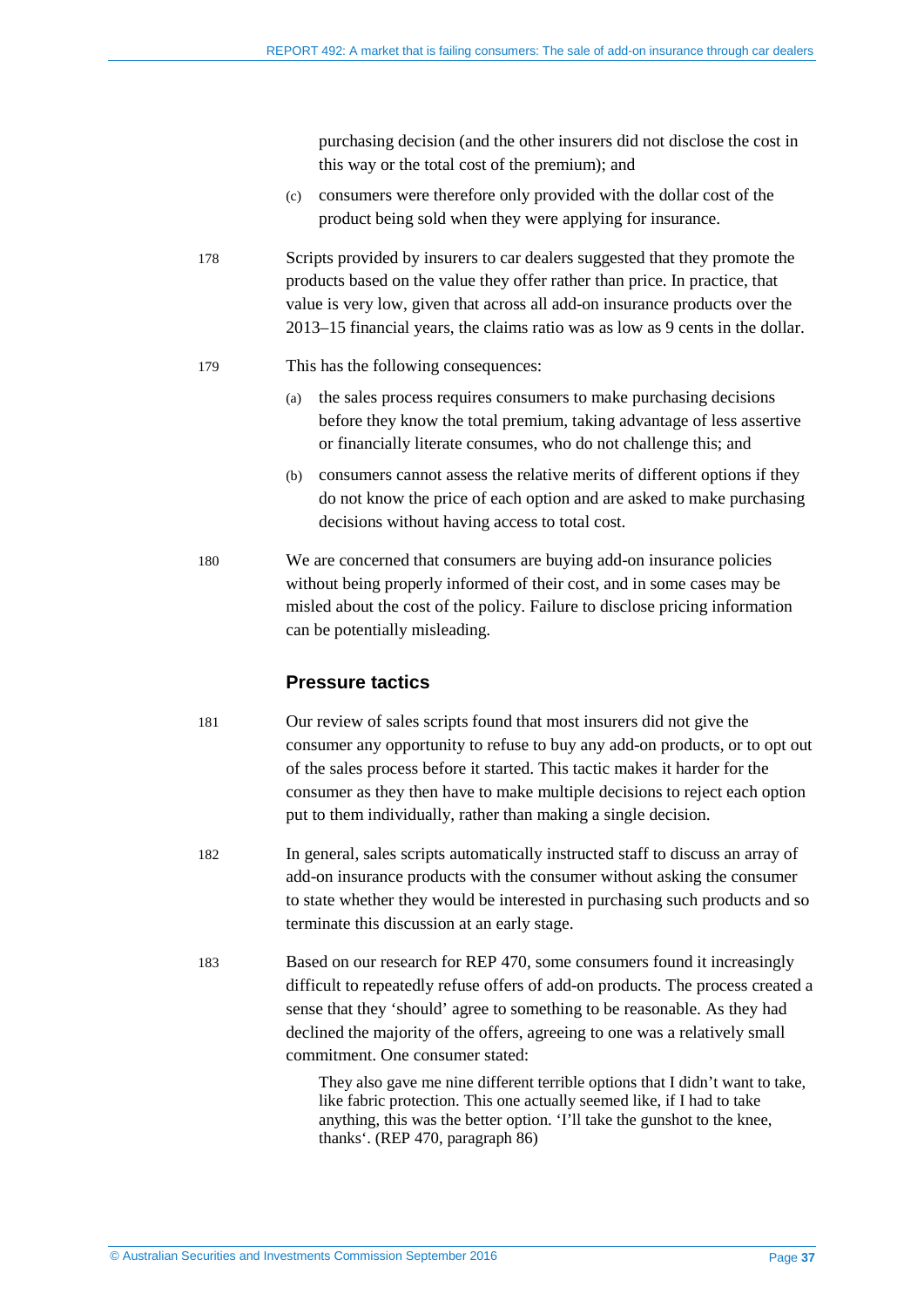| 184 | Our review also indicated that some car dealers are trained to use sales |
|-----|--------------------------------------------------------------------------|
|     | tactics designed to encourage the consumer to purchase the maximum       |
|     | number of products. Examples of these tactics included:                  |

- (a) prepared responses to avoid disclosing the price to consumers;
- (b) ways of framing the discussion to enable all products to be discussed with the consumer; and
- (c) specific tactics to use for different types of consumers.
- 185 We are concerned by the use of these tactics within general advice or no advice sales models which mean that the car dealer can sell the policy irrespective of whether or not it meets the consumer's needs. These tactics increase the risk of poor outcomes for consumers as they are designed to maximise sales, without any balancing advice or assistance to the consumer to assist them to select products that are suitable for them.
- 186 Our work in this area continues and where identified, we will hold insurers accountable for any unfair tactics that their authorised representatives engage in to sell add-on insurance policies.

#### **Disclosure documents provided at same time as purchasing decision**

187 Presenting consumers with too many products, features and levels of cover to compare can lead to confusion and random choice. Research has found that there are limits to the amount of information consumers can process. It follows that for add-on products, consumers are likely to be making decisions with significant information gaps.

> Note: See Australian Media and Communications Authority (ACMA), *Behavioural economics and customer complaints in communication markets*, report prepared by Dr Xavier Patrick, 2011.

- 188 We are concerned that the procedures implemented by insurers envisage that consumers will be given multiple documents including PDSs, Financial Service Guides (FSGs) and policy schedules for a large number of add-on insurance products without having the opportunity to adequately read them. For example, some sales scripts offered consumers between 4 and 10 products with an option to provide all PDSs and associated disclosure documents to the consumer by email.
- 189 This means that a significant number of consumers may only review the disclosure documents *after* making their purchasing decision and may not recall which PDS relates to a particular product discussed by the sales staff.
- 190 Even though most contracts contain a cooling-off period, it is important that consumers are given an adequate oppourtunity to review disclosure documents *before* making their purchasing decision.

© Australian Securities and Investments Commission September 2016 Page **38**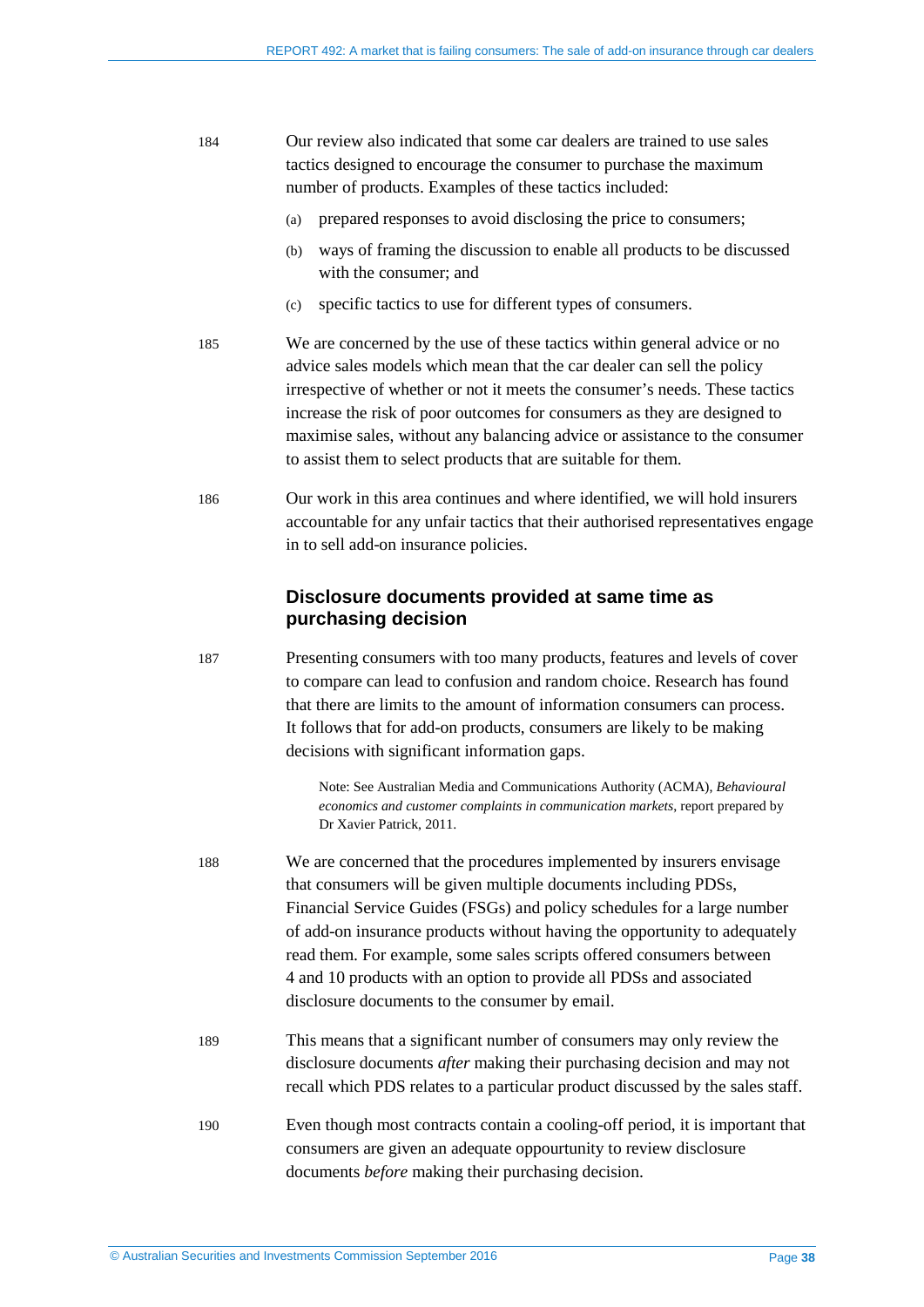#### **Alternative regulatory model: Deferred sales**

In the United Kingdom, a deferred sales mechanism has been introduced so that certain add-on insurance products cannot be sold at the point of sale. Rather, consumers are provided with the relevant disclosures at the point of sale and only contacted after they leave, to allow time for the consumer to consider whether they need the products being offered.

The objective of this deferred sales mechanism is to allow increased competition in the add-on insurance market, as it had previously been dominated by point-of-sale distributors, which reduced competition (and therefore increased the cost to consumers) while also influencing consumer choice in that consumers felt pressured to buy CCI on the spot.

Note: See Competition Commission (now located at National Archives UK), *Market investigation into payment protection insurance*, p. 9 <http://webarchive.nationalarchives.gov.uk/20101109091748/http://www.competitioncommission.org.uk/rep\_pub/reports/2009/fulltext/542.pdf>

#### **Sales scripts fail to assist consumer decision-making**

- 191 Our review of sales scripts (provided by three out of the six insurers) found that most insurers' scripts did not discuss product exclusions and/or eligibility criteria. In particular, we found that:
	- (a) only one insurer referred to exclusions for pre-existing illnesses or conditions in its scripts;
	- (b) only one insurer asked the consumer specific questions relating to the consumer's eligibility criteria for unemployment insurance; and
	- (c) no insurers discussed whether consumers buying mechanical breakdown insurance should consider the existence and scope of manufacturer's warranties or their rights under the Australian Consumer Law, and the consequent risk of an overlap in cover.
- 192 Insurers generally relied heavily on disclaimers that the full benefits and features of certain products were in the PDS. However, disclaimers are not adequate because consumers are unlikely to read the PDS before they are sold the policy.
- 193 We require insurers to review their sales processes to address both the behavioural biases that result in poor consumer decision-making and the failure to clearly disclose important information to consumers.

#### <span id="page-38-0"></span>**Consequences of poor sales processes**

194 Complexities and limitations in the sales process result in poor consumer outcomes. Two examples we found are the sale of:

- (a) add-on insurance to consumers who were never eligible to claim; and
- (b) GAP insurance where there was no 'gap'.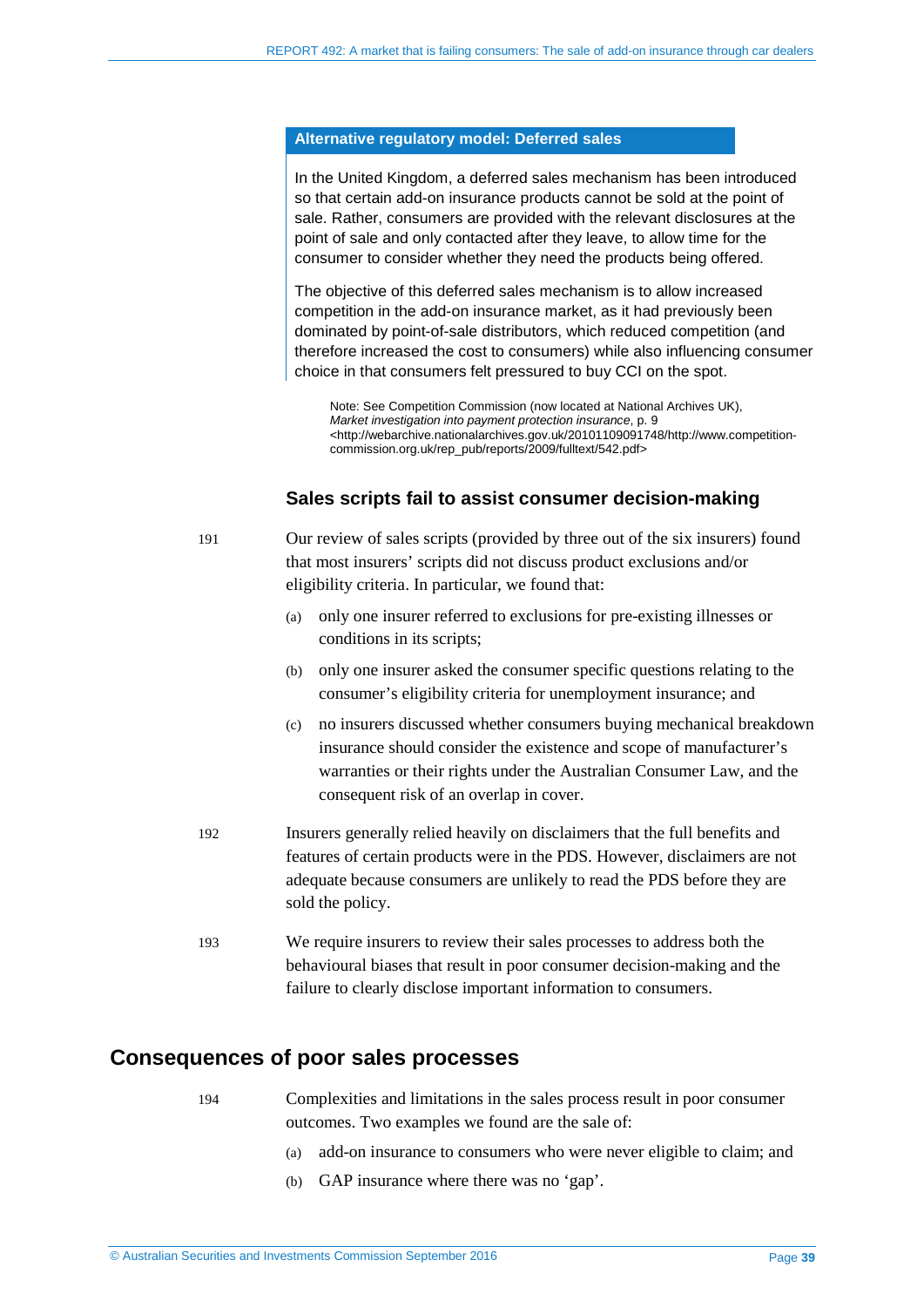#### **Sales to consumers who are ineligible to claim**

195 We are concerned that add-on insurance is, in some cases, being sold to consumers who are not eligible to claim under the policy. This issue could arise, for example, with unemployment insurance (where the consumer may not be employed on a basis that enables them to claim) or GAP insurance and tyre and rim insurance (where the type or use of the vehicle can mean the consumer is not covered in the event of a claim). 196 For unemployment cover under CCI policies, to be eligible to claim, the insurer usually requires the consumer to be in permanent employment, or to not be self-employed or employed on a seasonal, casual, temporary or nonrenewable contract basis. 197 For example, apprentices are usually employed on a fixed term contract and as such they will not be covered if they become unemployed at the end of their apprenticeship, as policies usually exclude cover at the end of a fixedterm contract. 198 There is a risk that current sales practices are inadequate to prevent policies being sold to consumers who are not eligible to claim. Based on anecdotal evidence, we are aware that most insurers do not obtain information about a consumer's employment status at the point of sale so that they can verify or confirm that they meet the eligibility requirements. However, car dealers who also arrange a consumer's car loan should be aware, from the finance application, of the consumer's employment status. 199 This means policies could be sold to consumers who are ineligible to claim because of their employment status when they buy the insurance policy: see Example 4. We have also seen examples of this occuring in our ongoing surveillance work. **Example 4: Consumer ineligible to claim**

> One consumer was a 19-year old working in a fish and chip shop. She had bought an 8-year old car that had travelled over 200,000 kilometres at a cost of nearly \$14,000. She was sold unemployment cover at a cost of \$1040. She was not eligible to claim under the policy for two reasons: she was employed on a casual and a part-time basis.

200 Our work in this area continues. Where we find evidence of policies sold to consumers who were ineligible to claim at the point of sale, we will take further regulatory action, including requiring insurers to provide refunds to consumers for missold policies.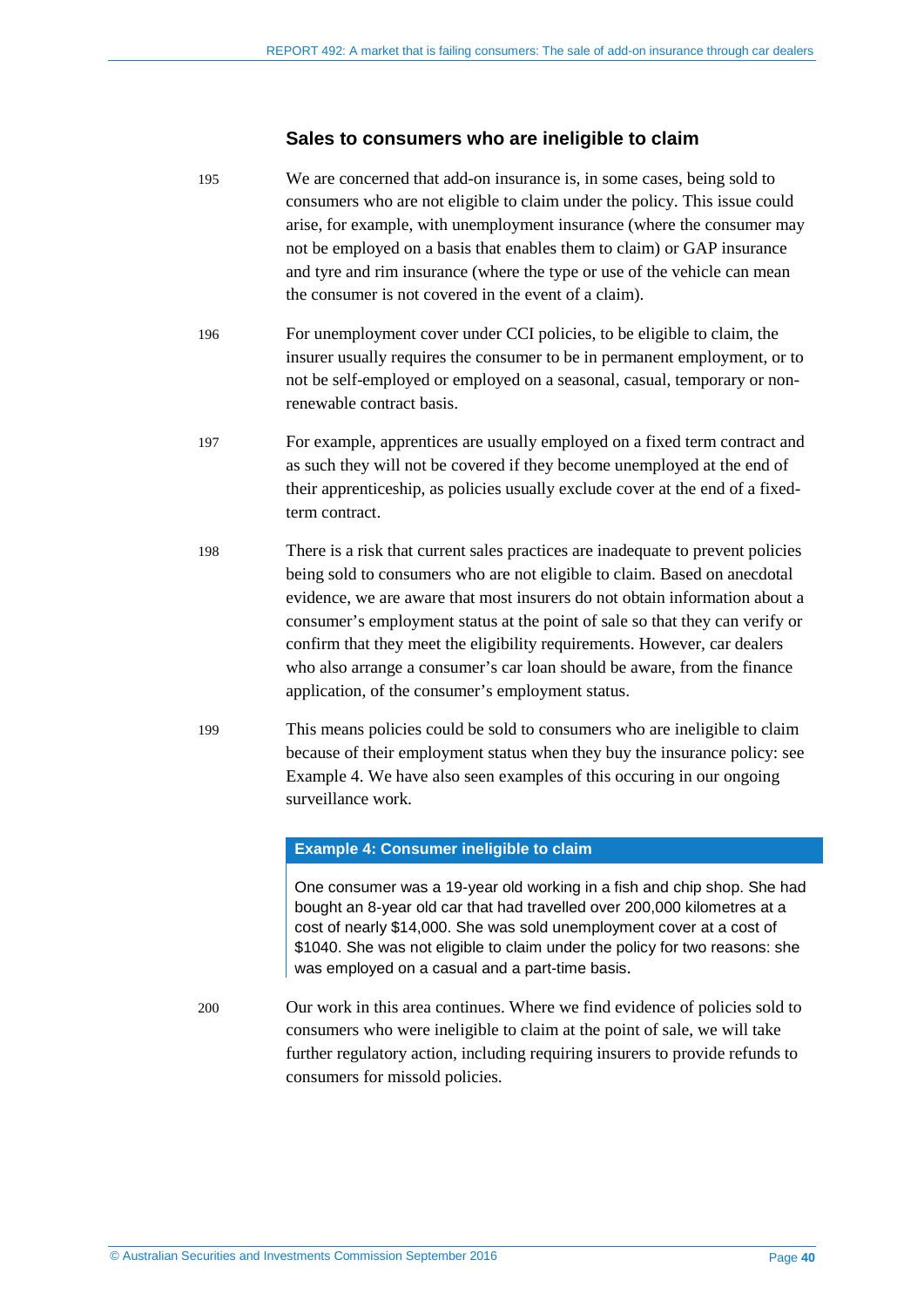#### **Misleading sales of GAP insurance where there is no 'gap'**

- 201 During our review, we saw examples of GAP insurance that was sold where there was no 'gap' at the time the consumer purchased the policy and it was unlikely that a 'gap' would ever exist, meaning that the consumer had paid for a policy they were unlikely to need.
- 202 For GAP insurance, the value to the consumer depends on the market value of the car reducing at a faster rate than the car loan, so that a 'gap' exists and is payable in the event of a claim.
- 203 This is illustrated in [Figure 2,](#page-40-0) which demonstrates the 'gap' that would exist on a \$29,990 car with a GAP insurance policy that has been financed.



<span id="page-40-0"></span>**Figure 2: Difference between car value and outstanding loan value**

Note: Se[e Appendix 2: Accessible versions of figures](#page-47-0) for a description of this graph (accessible version).The cost of the GAP insurance is based on the average cost charged by six insurers in our review who offered comparable GAP insurance with a maximum cap of \$10,000. The loan outstanding is based on a new car costing \$29,990, with a loan term of four years and an interest rate of 7%. The depreciation in the value of the car has been calculated using the trade in price guide for a Toyota Corolla Levin ZR Auto for the years 2011–15, with a new price of \$29,990: see Automotive Data Services Pty Ltd (RedBook), [Research & Value: Cars.](http://www.redbook.com.au/portal/tabID__2807404/DesktopDefault.aspx)

- 204 At a minimum, the sale of GAP insurance where there is no 'gap' is a failure in the insurers' sales processes and indicates that insurers do not have adequate controls in place to ensure that consumers are not sold unsuitable products.
- 205 The sale of GAP insurance where there is no 'gap' is also potentially misleading and deceptive. A reasonable consumer would not buy a policy if they knew they could never receive the promoted benefit (as there is no gap to make a claim).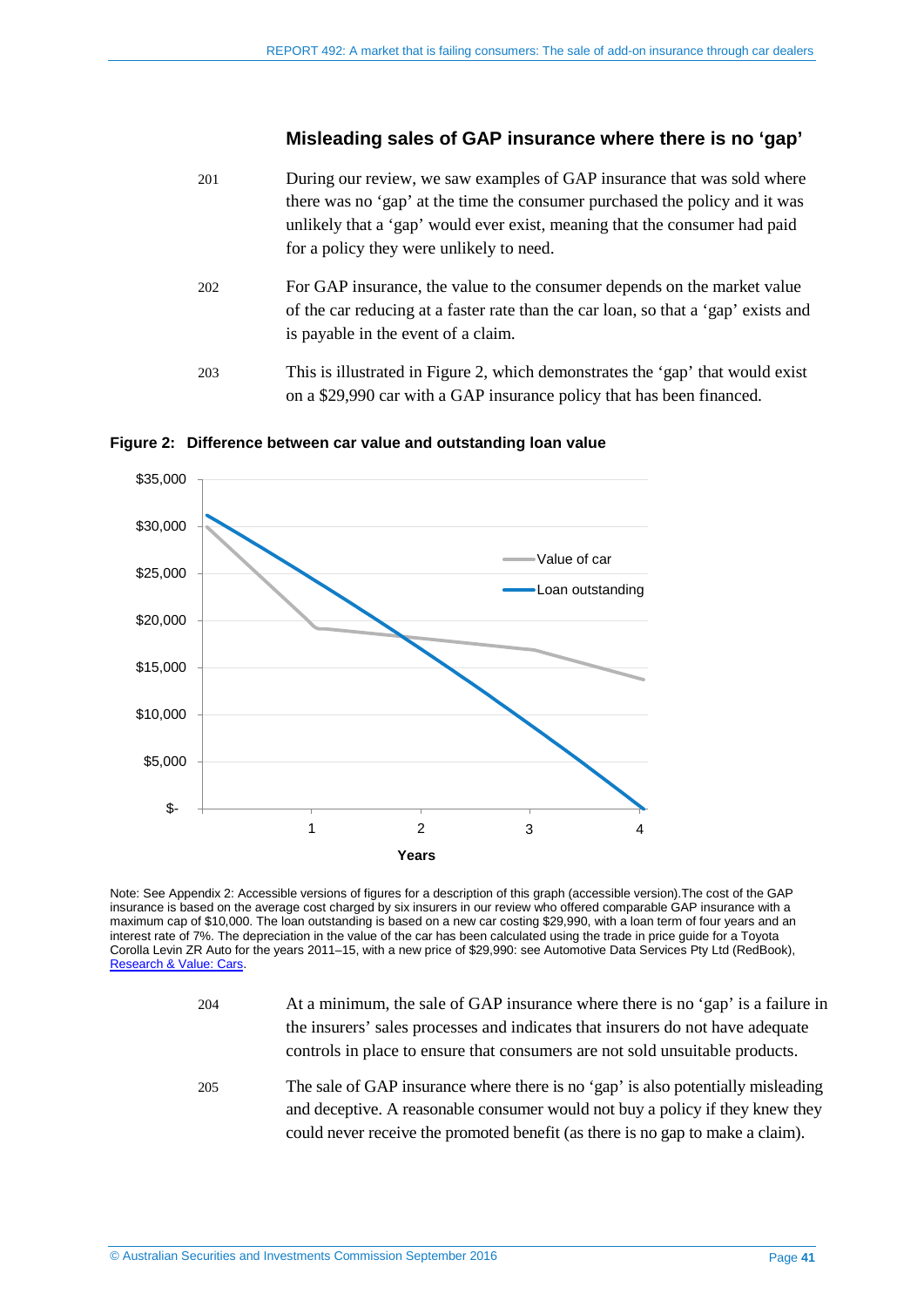206 We identified three situations where the design of GAP policies means that no benefit is payable to consumers who purchased policies they did not need:

- (a) *No 'gap'* issue—If the vehicle is a total loss, the comprehensive insurer will pay an amount equal to or more than the balance under the loan.
- (b) *Replacement vehicle issue*—If the comprehensive insurer provides the consumer with a replacement vehicle in the event of a total loss, the insurer will not pay anything to the credit provider. This is typically the case when a car is less than 12–24 months old at the time of total loss.
- (c) *Agreed value issue*—If the consumer holds an 'agreed value' policy, in the event of a total loss, the insurer will pay an agreed amount which is usually more than the market value of the car and therefore more likely to be a larger sum than the balance under the loan.

207 The *no 'gap' issue* can arise when a consumer pays a significant deposit so that at all times the balance of the loan is less than the amount payable in settlement of a claim under the comprehensive insurance policy less the amount charged for the GAP premium: see Example 5.

#### **Example 5: No 'gap'**

A consumer bought a vehicle for \$22,890. He traded in a vehicle with a value of \$12,890, leaving a balance of \$10,000 payable for the vehicle. He was sold a GAP insurance policy with a premium of \$1,699, even though the loan was less than 50% of the purchase price of the vehicle.

This means that the car would have to depreciate by over 50% immediately following purchase in order for its market value to be less than the loan balance, or for there to be a gap at the point of sale.

208 The *replacement vehicle issue* arises because the GAP insurance policies we reviewed provide that a payment will only be made where the comprehensive insurer has first made a payment to the lender. If the comprehensive insurer meets the consumer's claim by providing them with a replacement vehicle, the insurer does not need to make any payment to the lender.

209 Depending on the wording of the specific GAP policy, the consumer has three choices:

- (a) the GAP policy can cover the new vehicle, with the policy continuing under the same terms and conditions;
- (b) some policies provide for a lump sum payment where there is no 'gap', which the consumer could claim where this option is available; or
- (c) the customer could cancel the policy and have the premium rebated.
- 210 None of these options is likely to result in the insurer paying as much as if they had to pay an amount towards the loan if the vehicle was a total loss. The effect is therefore to significantly reduce or minimise the cover offered.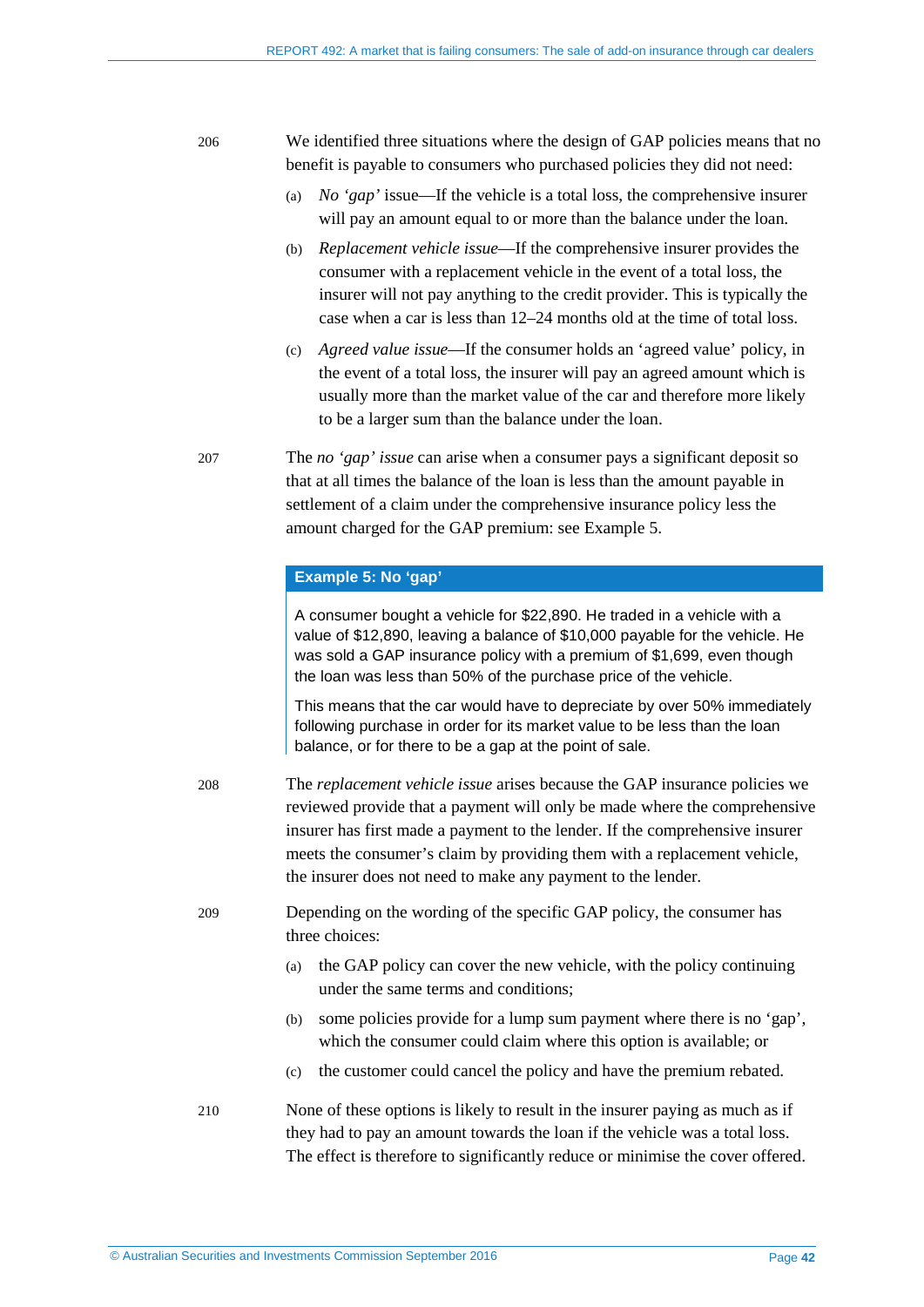| 211 | The <i>agreed value issue</i> arises because the 'agreed value' is an amount   |
|-----|--------------------------------------------------------------------------------|
|     | specified by the consumer that the insurer agrees to insure the vehicle for    |
|     | (usually the amount it would cost to replace the car). The agreed value is     |
|     | listed on the policy schedule, remaining constant for the period of insurance. |
|     |                                                                                |

212 In some cases, the agreed value will be higher than the balance of the car loan on the day of purchase, so that there is no 'gap' either at the point of sale or at any other time during the term of the policy.

#### <span id="page-42-0"></span>**Risk of unfair sales in the car dealer distribution channel**

- 213 Features of this distribution channel, including the number of car dealers and their geographic dispersion, increase the risk that insurers will be unable to adequately monitor the conduct of car dealers at the point of sale. Lack of adequate supervision and high commissions create an additional risk for consumers—that the car dealer will use unfair tactics to secure the sale.
- 214 ASIC has previously taken action in relation to unfair sales, including where:
	- (a) add-on products were sold without the consumer's consent; and
	- (b) sales were made to consumers with minimal or poor English, where it is unlikely the policy could have been clearly explained to them before sale.

Note: See, for example, [Media Release \(15-312MR\)](http://asic.gov.au/about-asic/media-centre/find-a-media-release/2015-releases/15-312mr-esanda-compensates-consumers-for-conduct-by-finance-broker/) *Esanda compensates consumers for conduct by finance broker* (27 October 2015) and [Media Release \(16-132MR\)](http://asic.gov.au/about-asic/media-centre/find-a-media-release/2016-releases/16-132mr-asic-bans-a-fifth-broker-from-get-approved-finance/) *ASIC bans a fifth broker from Get Approved Finance* (9 May 2016).

- 215 We note that the Consumer Action Law Centre (CALC) is running a campaign called ['Demand a refund',](http://demandarefund.consumeraction.org.au/) which encourages consumers who have been sold insurance and warranties to complain and get their money back, including where they were unaware of the purchase or where they were led to believe the insurance was mandatory. As a result of this campaign, consumers have claimed over \$200,000 in refunds.
- 216 The sale of add-on products without the consumer's informed consent can have a series of adverse financial outcomes:
	- (a) the consumer will bear the cost of the premium for these products and the interest that applies if it is financed under the loan contract;
	- (b) the risk of default under the loan contract as a result of a higher loan amount to cover the add-on insurance products;
	- (c) the risk of default may be greater if the car dealer has misrepresented the consumer's financial capacity to the lender to increase the amount that the consumer can borrow, and therefore increase their commission revenue from the sale of additional add-on products;

Note: ASIC has previously taken action for poor lending practices, including arranging loans where the consumer had an insufficient surplus after expenses to meet the repayments: se[e Media Release \(16-019MR\)](http://asic.gov.au/about-asic/media-centre/find-a-media-release/2016-releases/16-019mr-bmw-finance-pays-391-000-penalty-for-breaching-responsible-lending-and-repossession-laws/) *BMW Finance pays \$391,000 penalty for breaching responsible lending and repossession laws*.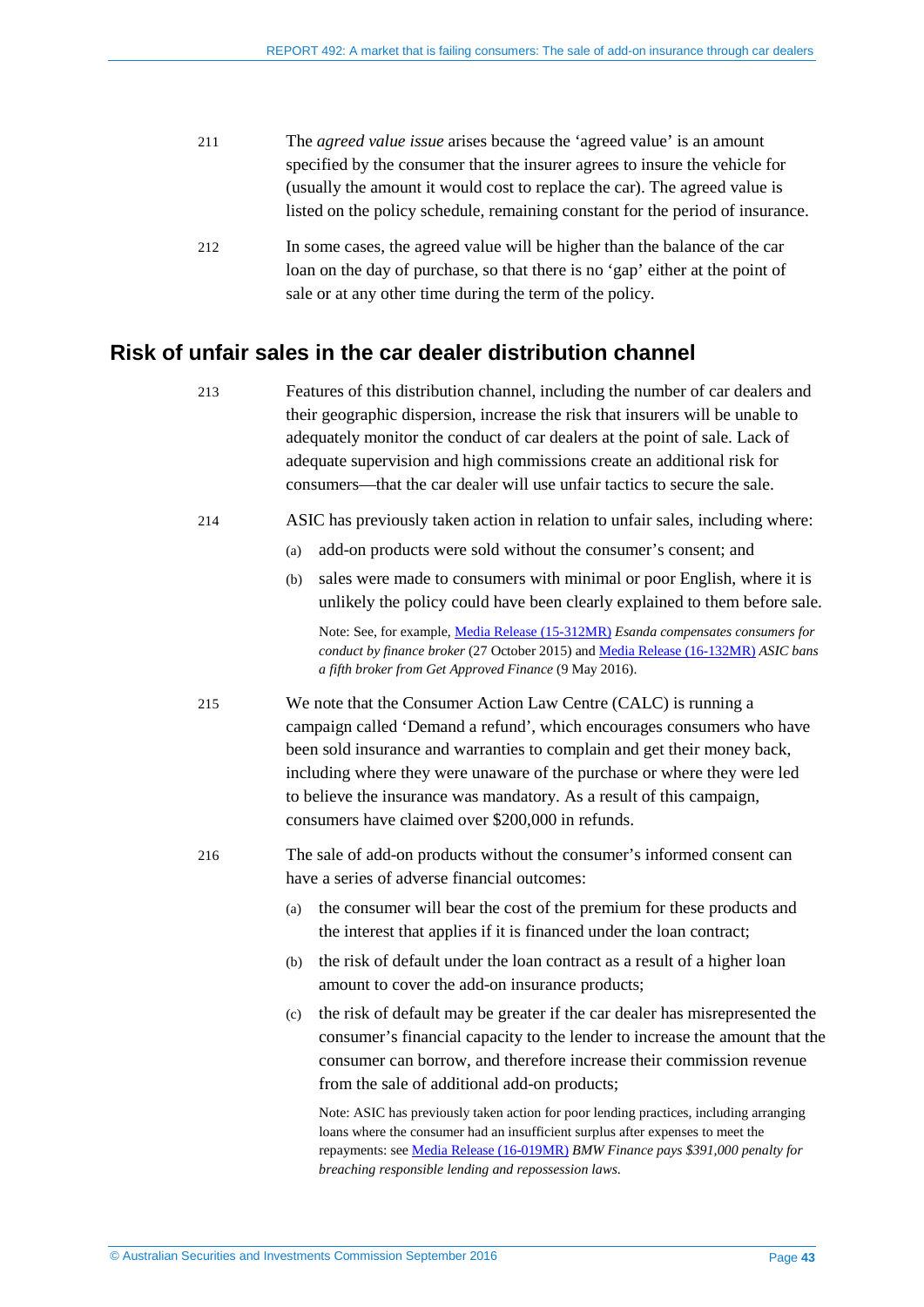- (d) the insurer may reject claims (e.g. if the car dealer includes false information about the consumer's circumstances knowing that the application for cover would be rejected if the correct information was disclosed and they would lose commissions as a result); and
- (e) the consumer may be unaware that they are entitled to claim a rebate if eligible to do so (e.g. because they have paid out the loan contract early).
- 217 Currently, insurers generally seek to verify that the consumer consented to the sale of the add-on products by requiring them to sign documents confirming that this was the case. Some insurers also seek to ensure that the consumer is *eligible* to claim under a CCI policy by asking them to sign a declaration or statement confirming that they meet the eligibility criteria.
- 218 However, our ongoing surveillance work has identified transactions where the car dealer arranged for the consumer to sign a statement that they met the eligibility criteria when this was not true, even though the car dealer knew the statement was false (e.g. because they had seen payslips disclosing that the consumer was employed on a casual basis).
- 219 These outcomes illustrate the risk for insurers where they rely on paperbased consents to confirm the consumer has agreed to the sale of add-on products or confirmed their eligibility to claim under the policy.
- 220 In ASIC's view, paper-based consents are not a satisfactory control for managing the risks of this distribution channel.
- 221 Given the extent of the potential harm to consumers, insurers need to improve both their supervision of car dealers at the point of sale and the accountability for unfair sales (including by clawing back commissions and suspending or cancelling their authorisations to act on behalf of the insurer).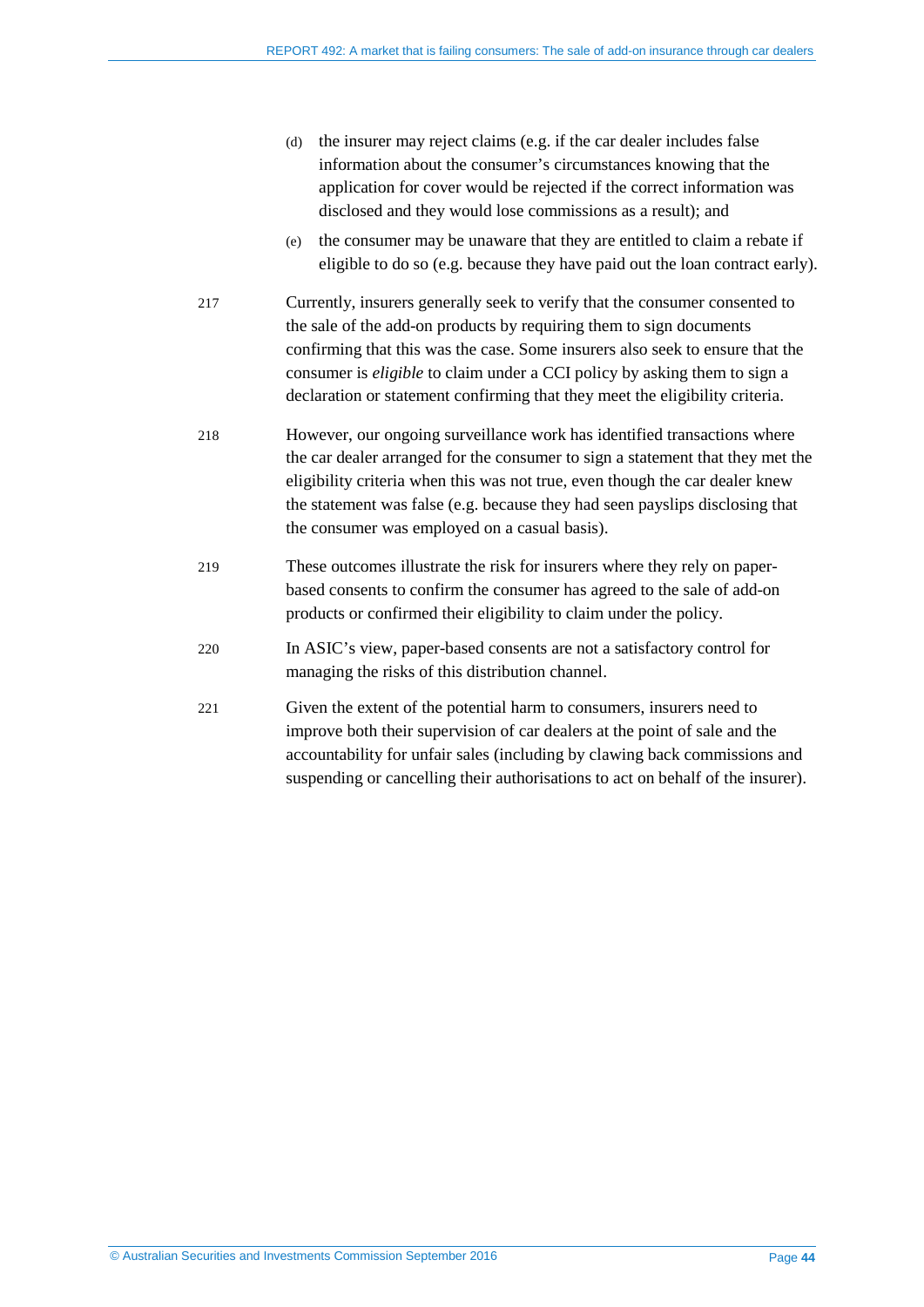## <span id="page-44-0"></span>**Appendix 1: Methodology**

#### <span id="page-44-1"></span>**Quantitative research**

#### **Data request**

222 We issued a data request to the insurers for information about their add-on insurance products during the 2013–15 financial years. This data included:

- (a) distribution channels, advice models and authorised representatives;
- (b) number and dollar value of policies sold;
- (c) criteria that disqualifies a consumer from purchasing a product;
- (d) number and dollar value of claims paid;
- (e) commission rates and dollar value of commissions paid;
- (f) details of bonuses and incentives other than commissions; and
- (g) pricing.
- 223 We identified a wide range of add-on insurance products offered through car dealers. However, our report focuses on five key product types commonly offered by multiple insurers:
	- (a) CCI was offered by all seven insurers;
	- (b) GAP insurance was offered by all seven insurers;
	- (c) loan termination insurance was offered by Eric and Swann;
	- (d) tyre and rim insurance was offered by Allianz, Eric, Swann and NM; and
	- (e) mechanical breakdown insurance was offered by Allianz, Aioi, Eric and Swann.
- 224 In addition to the five products that we analysed and included in this report, insurers provided data on comprehensive insurance. However, we excluded this product from our report as it did not raise the same concerns about value for consumers. Because comprehensive insurance is a product which consumers are more likely to seek out, insurers offered more competitive pricing for these products and claims outcomes for consumers were better.
- 225 Throughout this report, data is based on aggregate or average amounts across all of the insurers, unless otherwise specified. Where all insurers' data has not been used, this is because the products are incomparable, the data was unavailable, or the product was not offered by all insurers.
- 226 The claims ratio used in this report is based on total premiums paid upfront by consumers compared to total claims paid out by insurers during the 2013– 15 financial years. We used this methodology as we believe it reflects value from a consumer perspective. It is a calculation that can be easily understood and does not rely on future estimates or adjustments.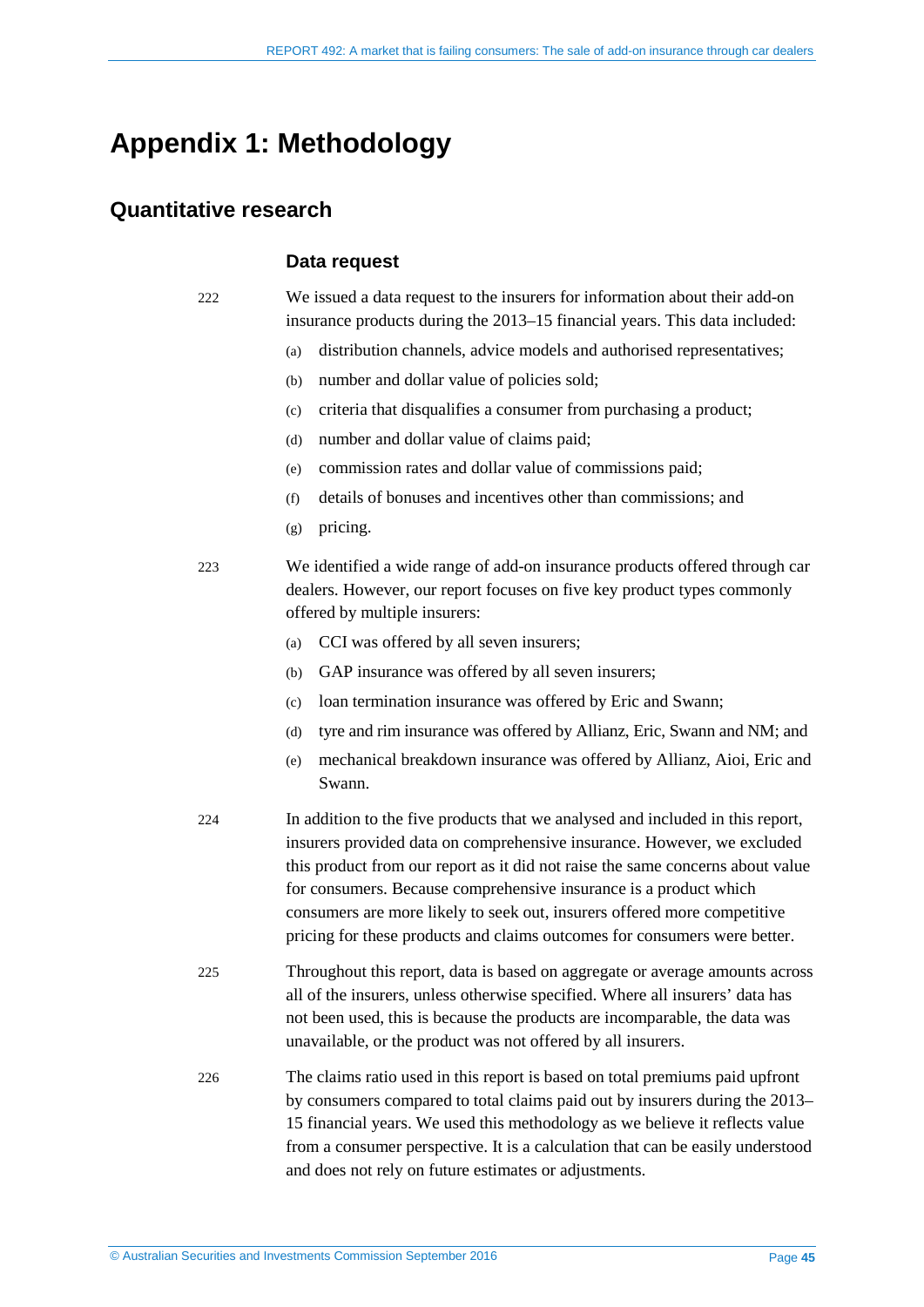| 227 | Some insurers raised concerns about the methodology of this claims ratio.       |
|-----|---------------------------------------------------------------------------------|
|     | For example, this methodology does not adjust for premiums yet to be            |
|     | earned on multi-year policies, which would increase the claims ratio.           |
| 228 | However, we also note that the claims ratio captures claims paid on all         |
|     | existing policies during the 2013–15 financial years, while only capturing      |
|     | premiums for new business. An adjustment to account for claims only for         |
|     | new business would subsequently decrease the claims ratio.                      |
| 229 | While we acknowledge industry's view, we do not expect that these               |
|     | adjustments would result in a material change or reduce our concerns about the  |
|     | systemic issues identified in the pricing, design and sale of add-on insurance. |

#### <span id="page-45-0"></span>**Qualitative research**

#### **Sales questionnaire**

230 The sales questionnaire that was issued to the insurers captured information about the distribution of add-on insurance through car dealers, including:

- (a) when and how add-on insurance is offered to consumers;
- (b) when consumers are required to make a purchasing decision;
- (c) how many different levels or types of cover are offered to consumers;
- (d) what information is provided to the customer verbally (e.g. in sales scripts); and
- (e) what documents are provided to consumers before they make a purchasing decision, including when they are provided with the written cost of the product.
- 231 We also asked insurers to provide copies of relevant documents including sales process maps, sales scripts used by the car dealer, and any documents given to consumers during the sales process.

#### **PDS review**

- 232 We reviewed the PDS documents associated with the add-on insurance products offered by the insurers. The purpose of this review was to understand the design of the products (e.g. the inclusions, exclusions and caps on these products).
- 233 This review was also used to ensure we did not draw comparisons about policies where, even though they might have the same or a similar name, what the product offered was not comparable.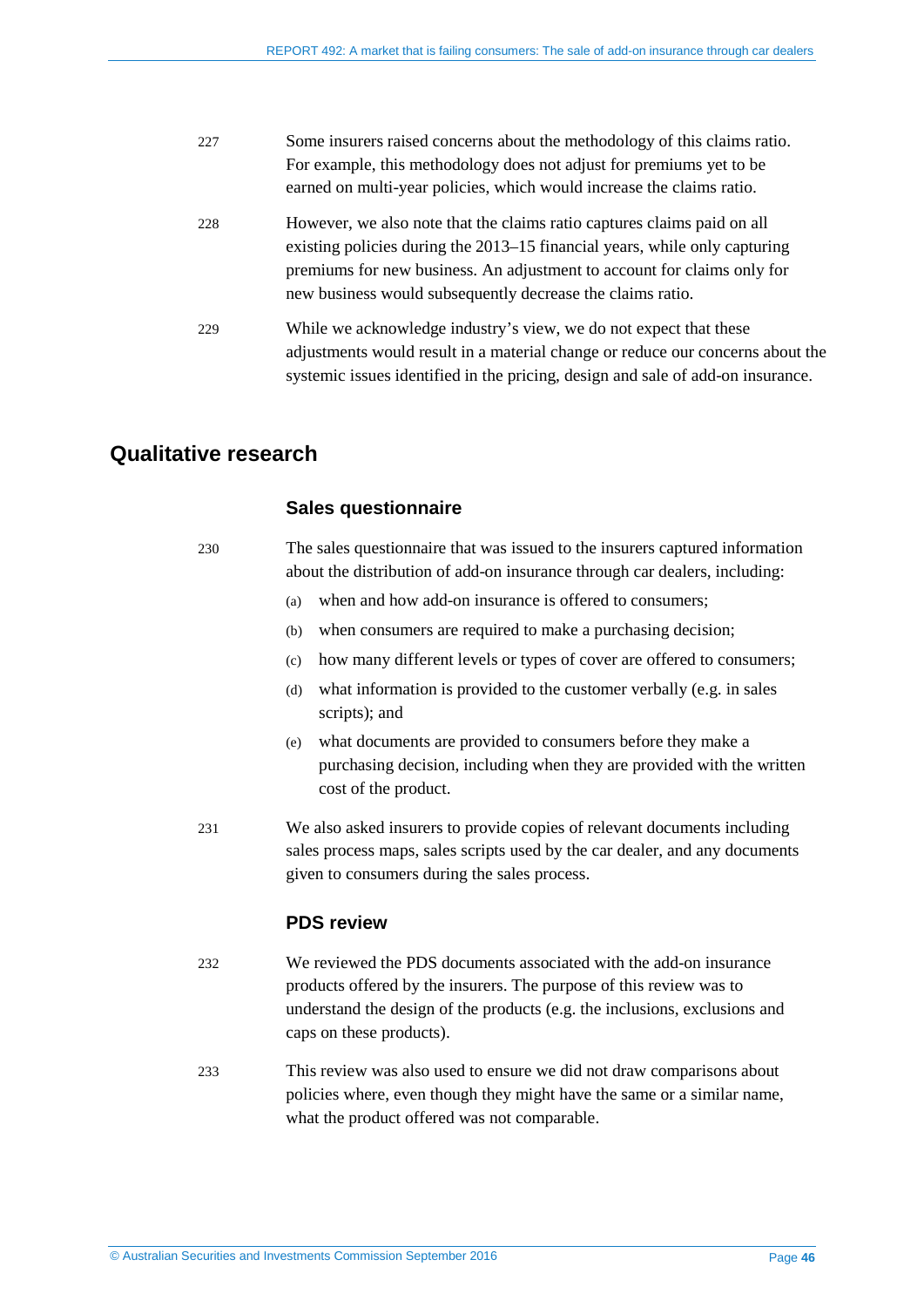#### **Engagement with stakeholders**

- 234 We engaged in discussions with each of the insurers involved in the review, relevant industry associations, and other regulatory bodies to understand different perspectives on our concerns and why certain features and practices have evolved in the sale of add-on insurance.
- 235 Where this report refers to information gained from these discussions, we have noted that the information is anecdotal.

#### **Surveillances**

236 As part of our ongoing work, we have conducted individual surveillances of insurers, including insurers in this review and other industry participants. Practices observed through surveillances have been included in this report, and are identified as examples from ASIC's broader work in this area.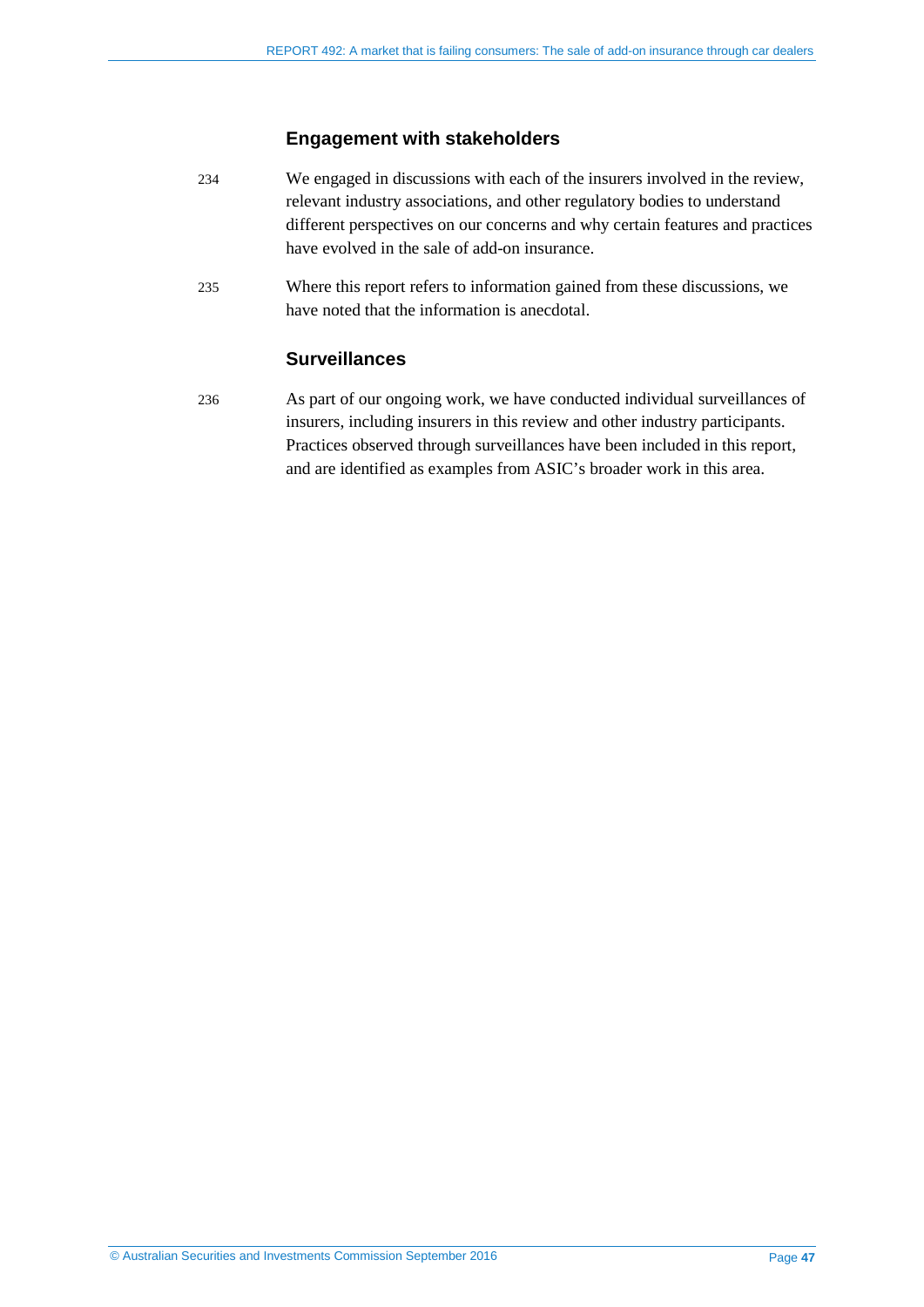## <span id="page-47-0"></span>**Appendix 2: Accessible versions of figures**

- 237 This appendix is for people with visual or other impairments. It provides accessible versions of the figures included in this report.
- <span id="page-47-1"></span>238 We show the underlying data for each figure, where appropriate, or we may include a text description of the figure's key messages.

| <b>Product</b>                    | <b>Proportion sold</b><br>through car dealers | <b>Proportion sold through</b><br>retail and other<br>distribution channels |
|-----------------------------------|-----------------------------------------------|-----------------------------------------------------------------------------|
| CCI                               | 81%                                           | 19%                                                                         |
| <b>GAP</b> insurance              | 73%                                           | <b>27%</b>                                                                  |
| Loan termination<br>insurance     | 68%                                           | 32%                                                                         |
| Tyre and rim insurance            | 71%                                           | 29%                                                                         |
| Mechanical breakdown<br>insurance | 74%                                           | 26%                                                                         |

#### **Table 7: Proportion of the products in this review sold through car dealers (by dollar value, FY2013–15)**

Note: This is the data contained i[n Figure 1.](#page-12-0)

239 In [Figure 2,](#page-40-0) we show the value of a car reducing over four years compared to the value of a car loan reducing over the same period. The value of the car reduces at a faster rate than the car loan for the first year before levelling out. The value of the car loan reduces at a constant rate.

240 During the second year, the value of the car and the car loan intersect. This is the point when there is no longer a 'gap' between the value of the car and the value of the car loan that a GAP insurance policy if designed to protect.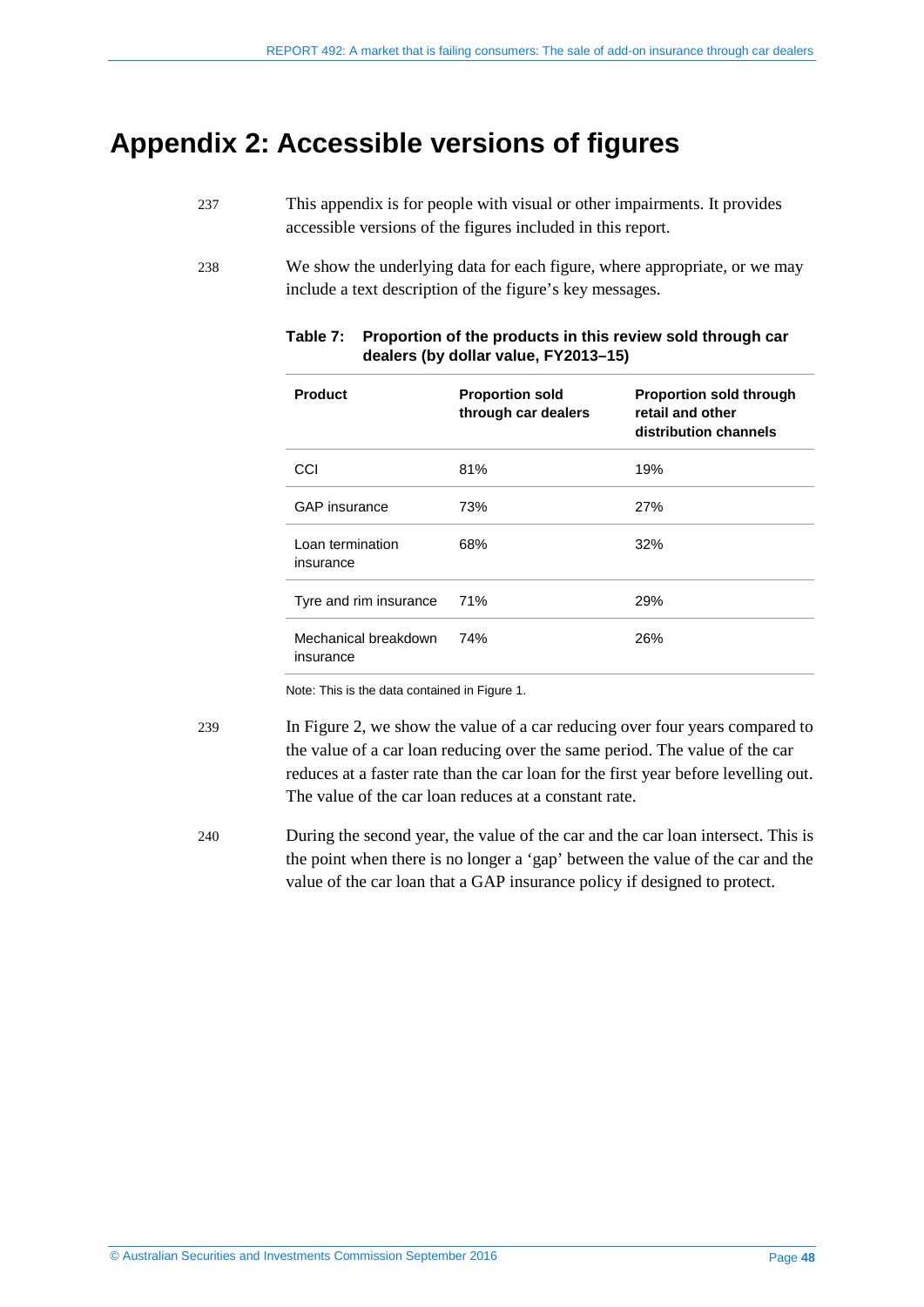# <span id="page-48-0"></span>**Key terms**

| Term                                              | <b>Meaning in this document</b>                                                                                                                                                                               |
|---------------------------------------------------|---------------------------------------------------------------------------------------------------------------------------------------------------------------------------------------------------------------|
| 2013–15 financial<br>years'                       | The three-year period comprised of the 2013-14, 2014-<br>15 and 2015-6 financial years                                                                                                                        |
| <b>ACCC</b>                                       | Australian Competition and Consumer Commission                                                                                                                                                                |
| ACMA                                              | Australian Communications and Media Authority                                                                                                                                                                 |
| add-on insurance/<br>products                     | General insurance policies that are 'added on' to the sale<br>of a primary product, most commonly with the purchase<br>of a motor vehicle                                                                     |
| <b>AIHW</b>                                       | Australian Institute of Health and Welfare                                                                                                                                                                    |
| <b>ASIC Act</b>                                   | Australian Securities and Investments Commission Act<br>2001                                                                                                                                                  |
| Australian Consumer<br>Law                        | The national law for fair trading and consumer protection                                                                                                                                                     |
| authorised<br>representative                      | Of a general insurer-a person authorised in accordance<br>with s916A or 916B to provide financial services on<br>behalf of the general insurer                                                                |
| car dealer                                        | A motor vehicle dealer who sells directly to consumers,<br>including the sale of both cars and motorcycles                                                                                                    |
| car loan                                          | The contract entered into by the consumer to finance the<br>purchase of the vehicle                                                                                                                           |
| CCI                                               | Consumer credit insurance (see paragraph 8 for an<br>explanation of this insurance in the context of our review)                                                                                              |
| claims ratio                                      | is based on total premiums paid upfront by consumers for<br>new policies compared to total claims paid out by<br>insurers, during the 2013-15 financial years.                                                |
| <b>Corporations Act</b>                           | Corporations Act 2001                                                                                                                                                                                         |
| <b>FCA</b>                                        | Financial Conduct Authority (UK)                                                                                                                                                                              |
| guaranteed asset<br>protection (GAP)<br>insurance | General insurance that covers the difference between the<br>amount a consumer owes on their car loan and any<br>amount they receive under their comprehensive<br>insurance policy, if the car is a total loss |
| <b>Insurance Contracts</b><br>Act                 | <b>Insurance Contracts Act 1984</b>                                                                                                                                                                           |
| insurers                                          | The seven insurers reviewed by ASIC in this review,<br>unless the context specifies otherwise                                                                                                                 |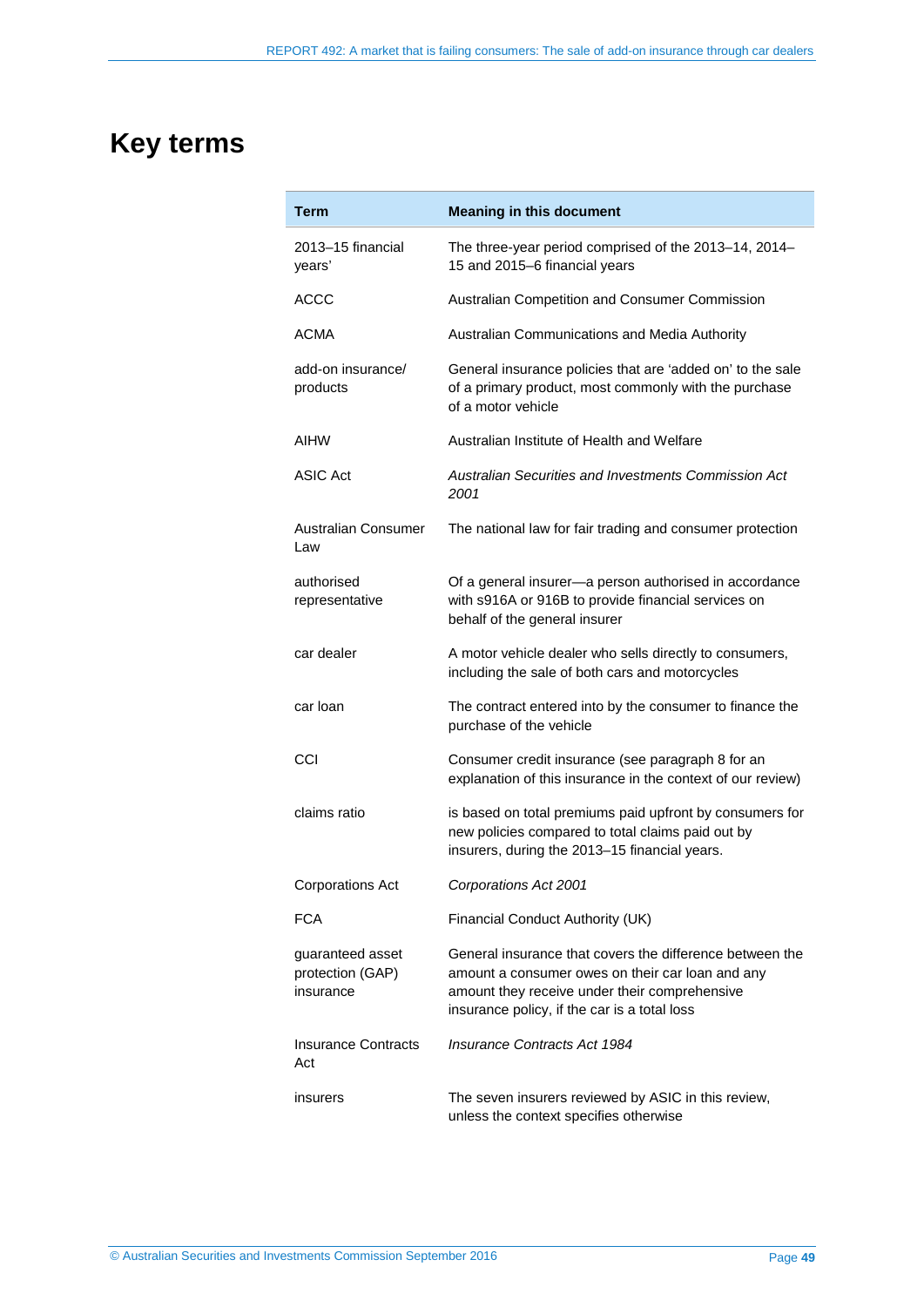| <b>Term</b>                       | <b>Meaning in this document</b>                                                                                                                                                                                                                                        |
|-----------------------------------|------------------------------------------------------------------------------------------------------------------------------------------------------------------------------------------------------------------------------------------------------------------------|
| life insurance                    | A contract of insurance that generally provides for the<br>payment of money on the death of a person and can<br>include other events such as serious trauma which pays<br>a lump sum for major illness                                                                 |
| loan termination<br>insurance     | General insurance that covers the difference between<br>what a consumer owes on their car loan and the market<br>value of the car if they return it because they cannot<br>make repayments due to illness or injury (sometimes<br>referred to as 'walkaway insurance') |
| mechanical<br>breakdown insurance | General insurance that typically covers the cost of<br>repairing or replacing parts of the car due to mechanical<br>failure after the manufacturer's or dealer's warranty has<br>expired (often referred to as an 'extended warranty')                                 |
| <b>National Credit Act</b>        | <b>National Consumer Credit Protection Act 2009</b>                                                                                                                                                                                                                    |
| National Credit Code              | National Credit Code at Sch 1 of the National Credit Act                                                                                                                                                                                                               |
| <b>REP 470 (for</b><br>example)   | An ASIC report (in this example numbered 470)                                                                                                                                                                                                                          |
| RG 146 (for example)              | An ASIC regulatory guide (in this example numbered<br>146)                                                                                                                                                                                                             |
| trauma insurance                  | Insurance that pays a lump sum if the insured person<br>suffers a major illness                                                                                                                                                                                        |
| tyre and rim<br>insurance         | General insurance that covers the cost of repairing or<br>replacing damaged tyres and rims due to blowouts,<br>punctures or other road damage                                                                                                                          |